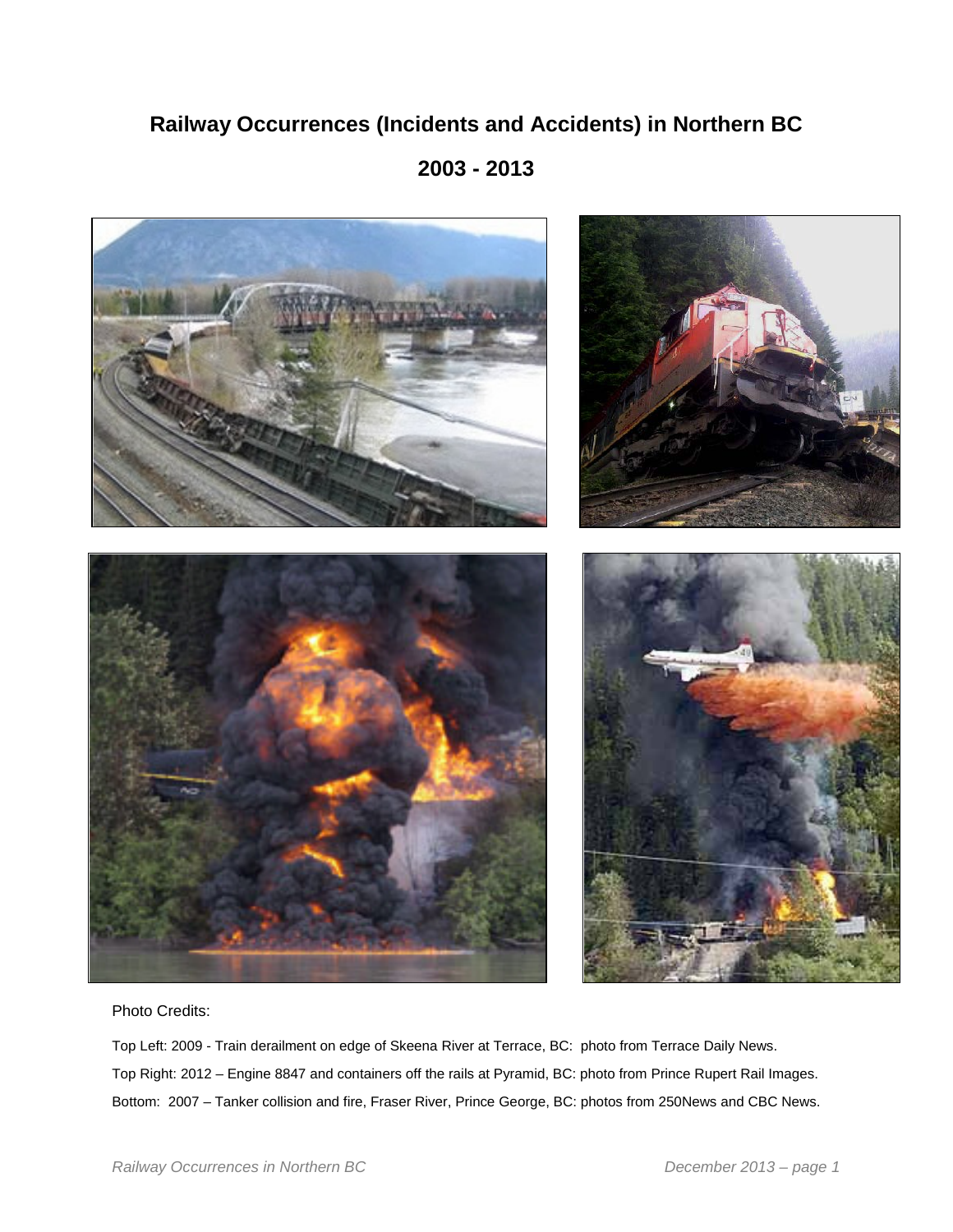# **Table of Contents**

| Introduction                                                   | 3      |
|----------------------------------------------------------------|--------|
| Acknowledgements                                               | <br>3  |
| <b>Definitions and Terms</b>                                   | 4      |
| <b>Preliminary Findings</b>                                    | 6      |
| 1. Disclosure of Railway Occurrences in northern BC            | 6      |
| 2. Responsibility for the Reporting of Events                  | 6      |
| 3. Transportation Safety Board Investigations in northern BC   | 7      |
| 4. Summary of Reported Occurrences (Incidents and Accidents)   | 8      |
| 5. Summary of Reported Incidents (details by incident type)    | 9      |
| 6. Summary of Reported Accidents (details by accident type)    | 10     |
| 7. Summary of Railway Occurrences by Nearest Community         | 11     |
| 8. Occurrences Involving Uncontrolled or Runaway Rolling Stock | 13     |
| 9. Occurrences Involving Dangerous Goods                       | 17     |
| 9.1 Dangerous Goods Incidents                                  | 17     |
| 9.2 Dangerous Goods Accidents                                  | 18     |
| 10. Emergency Preparedness                                     | 19     |
| Summary of Railway Occurrences in northern BC: 2013 - 2011     | <br>20 |
| Summary of Railway Occurrences in northern BC: 2010 - 2003     | <br>40 |
| <b>Additional Information</b>                                  | 45     |
| References                                                     | 46     |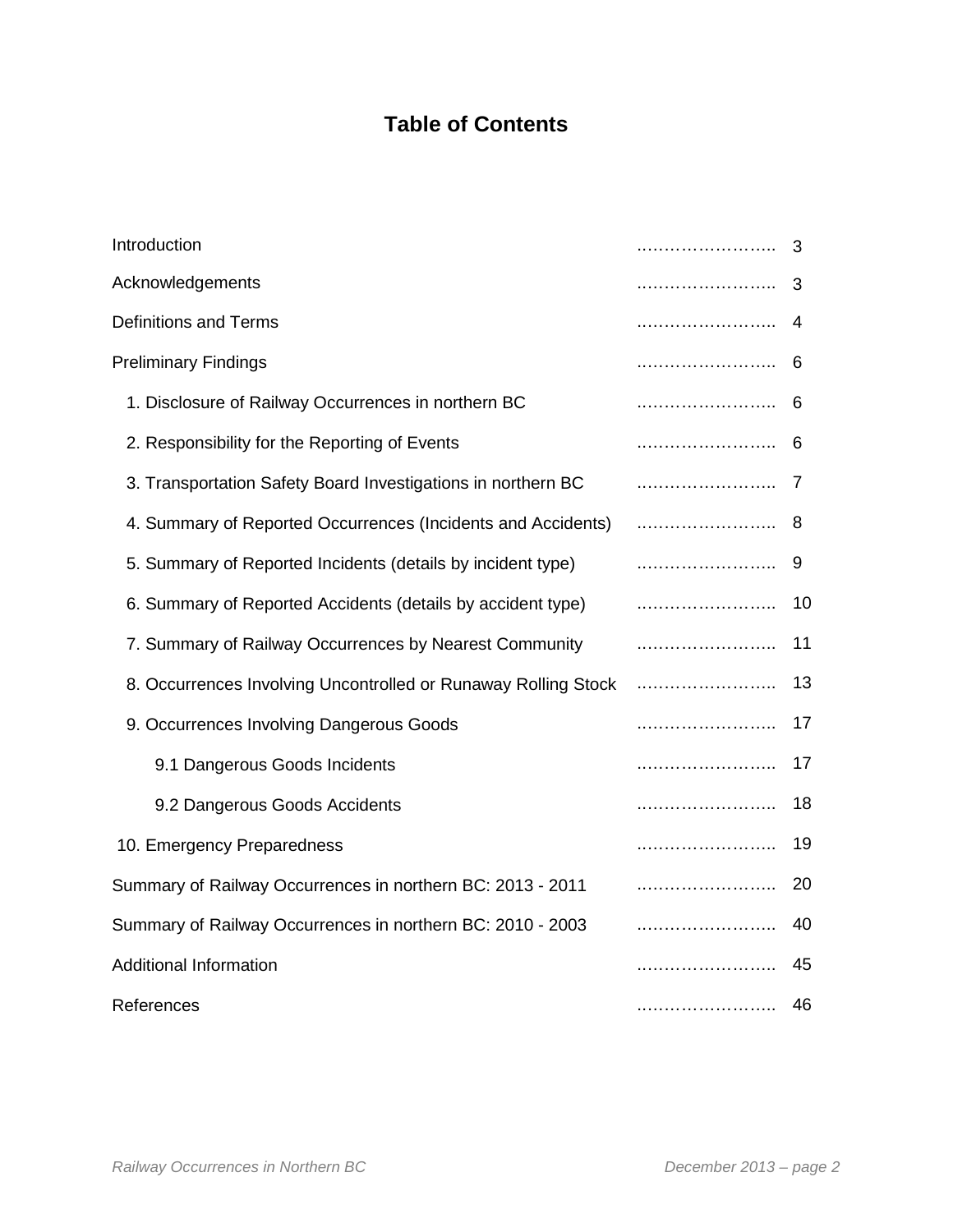## **Introduction**

Railways connect us to the world and move our goods. Railways run alongside and through the naturally occurring watersheds and transportation corridors of the Peace, Pine, Fraser, Stuart, Nechako and Skeena River systems and through the many communities that we call home.

In 2011, more than half a million carloads / intermodal units moved through the northern BC transportation corridor, alongside rivers and through northern communities. By 2015, this volume is expected to double. As evidence of the anticipated growth in rail systems volume and to accommodate more efficient trains of 12,000 ft length, CN Rail has extended or constructed 21 sidings between Edmonton and the Port of Prince Rupert since 2004.<sup>[1,](#page-45-0) [2](#page-45-1)</sup>

This preliminary enumeration of railway occurrences (incidents and accidents) is an effort to broaden and deepen our understanding of the impacts and benefits that industrial development in general, and railways in particular, are having in northern BC.

## **Acknowledgements**

Over the years, several public media sources, including 250News, the CBC and Terrace Daily News have reported on the rail incidents and accidents occurring in northern BC. We relied heavily upon these public sources especially at the outset of this work. We are very grateful and we have done our best to reference the work of these agencies.

It was upon discovering<http://railroaded.wordpress.com/> that we became acutely aware of our lack of understanding with respect to the size, frequency, and nature of rail events occurring in northern BC and indeed across Canada. This new found awareness prompted further enquiry and then a series of conversations with the Transportation Safety Board (TSB).

The TSB then provided us with much of the data that we needed to create and validate this summary. The TSB also helped us to better understand the transportation industries and their regulatory environments. The TSB's attention to our needs came at a time when many of their key staff were dealing with the recent railway tragedy in Lac Megantic, Quebec.

The service we received from the TSB was exceptional. We are very grateful to the TSB for their expertise and assistance. They are the industry experts with respect to this data.

Very early in our work and towards gaining some additional perspectives, we contacted the CN Rail communications department and provided them with a much smaller and very preliminary version of this document. We had hoped to receive some feedback.

This draft is intended as a discussion document. The contents of this document are solely my responsibility and do not reflect any official position or policy of Northern Health. Any errors or omissions are truly unintentional and will be corrected as soon as I am notified.

Document last updated on December 4, 2013.

James Haggerstone.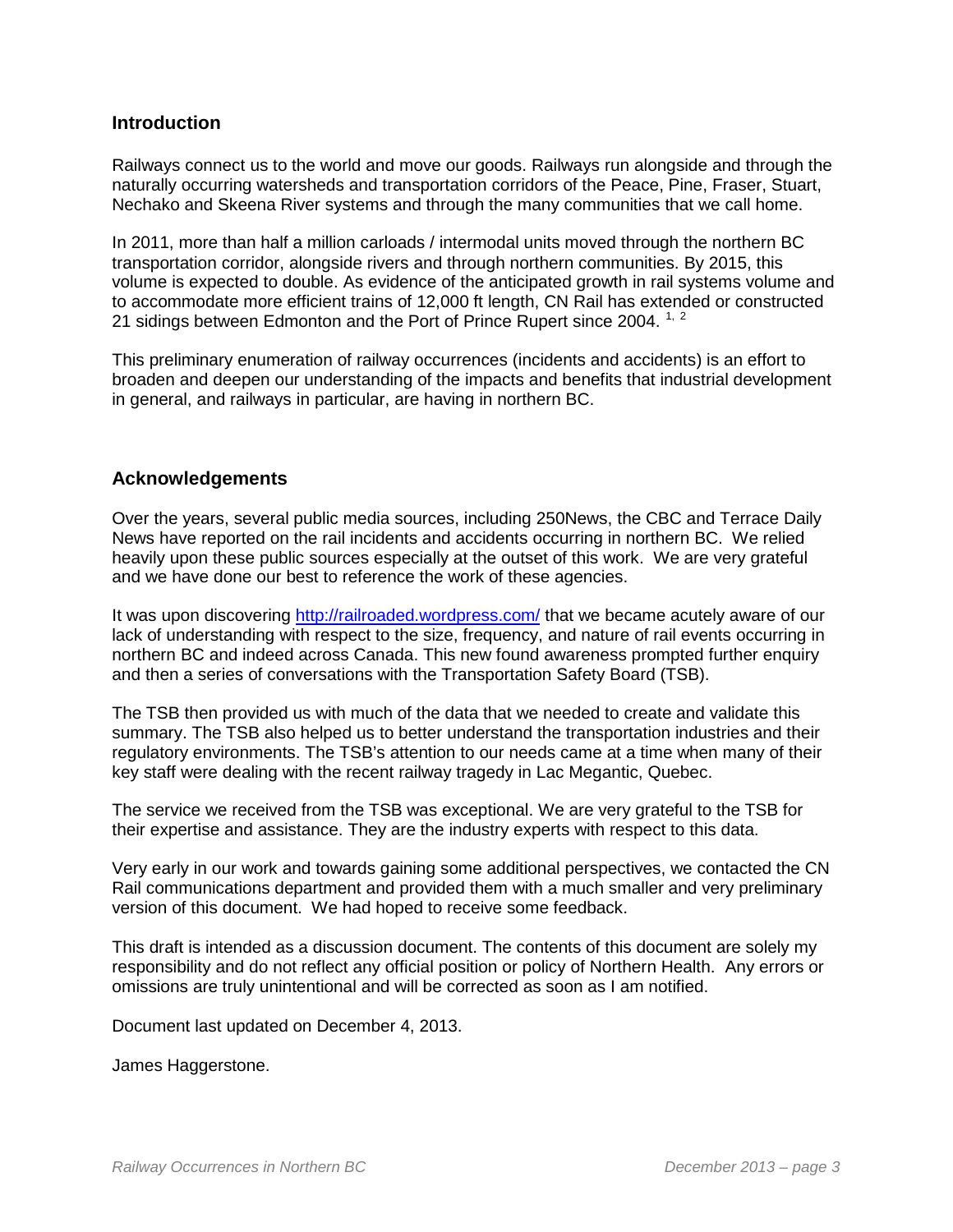# **Definitions and Terms**

#### **Canadian Emergency Transport Centre** – CANUTEC

#### **Canadian National Dangerous Goods Official** - CNDGO

**Collision** - means an impact, other than an impact associated with normal operating circumstances, between ships, rolling stock or aircraft, or between a ship, rolling stock or aircraft and another object;  $3$ 

**Dangerous Goods** - means any product, substance or organism included by its nature or by the *Transportation of Dangerous Goods Regulations* in any of the classes listed in the schedule to the *Transportation of Dangerous Goods Act,* and includes the dangerous materials listed in Schedule I to the *Dangerous Bulk Materials Regulations* and dangerous goods referred to in subsection 3(1) of the *Dangerous Goods Shipping Regulations*, that are transported in bulk by ship;  $4$  ( please also refer to UN Numbers on next page)

**Derailment** - means an accident whereby one or more wheels of rolling stock leave the rails, other than by reason of an explosion or a collision; <sup>[5](#page-46-2)</sup>

**Frog** – this is an X shaped piece of rail found at rail way switches. The frog is designed to present an unbroken running surface to wheel flanges on trains proceeding through a switch.

**Reportable Railway Accident -** means an accident resulting directly from the operation of rolling stock, where:

(*a*) a person sustains a serious injury or is killed as a result of;

- (i) being on board or getting on or off the rolling stock, or
- (ii) coming into contact with any part of the rolling stock or its contents, or

(*b*) the rolling stock;

(i) is involved in a grade-crossing collision,

(ii) is involved in a collision or derailment and is carrying passengers,

(iii) is involved in a collision or derailment and is carrying dangerous goods, or is known to have last contained dangerous goods the residue of which has not been purged from the rolling stock,

(iv) sustains damage that affects its safe operation, or

(v) causes or sustains a fire or explosion, or causes damage to the railway, that poses a threat to the safety of any person, property or the environment;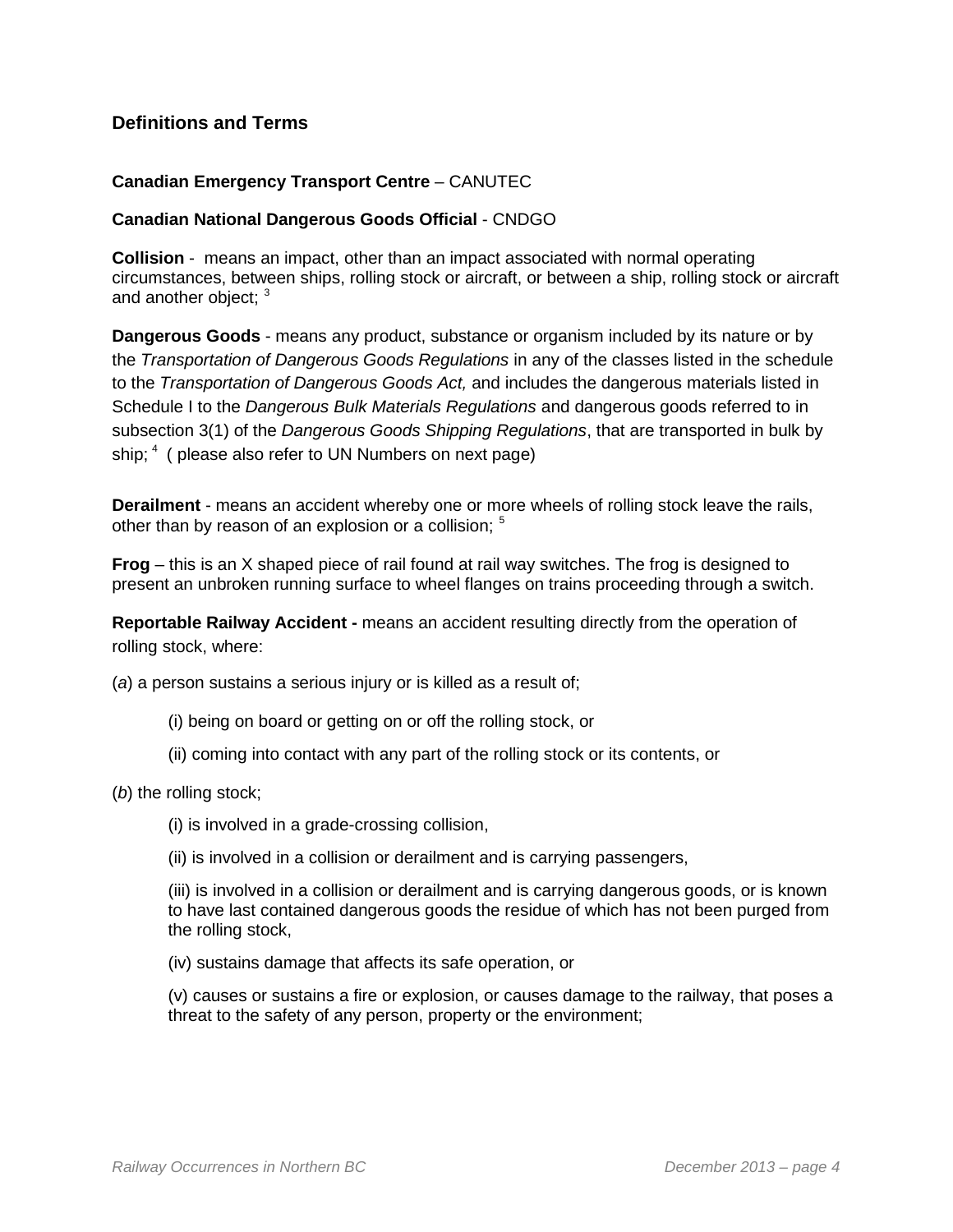# **Definitions and Terms**

**Reportable Railway Incident -** means an incident resulting directly from the operation of rolling stock, where

(*a*) a risk of collision occurs,

(*b*) an unprotected main track switch is left in an abnormal position,

(*c*) a railway signal displays a less restrictive indication than that required for the intended movement of rolling stock,

- (*d*) an unprotected overlap of operating authorities occurs,
- (*e*) a movement of rolling stock exceeds the limits of its authority,

(*f*) there is runaway rolling stock,

(*g*) any crew member whose duties are directly related to the safe operation of the rolling stock is unable to perform the crew member's duties as a result of a physical incapacitation that poses a threat to any person, property or the environment, or

(*h*) any dangerous goods are released on board or from the rolling stock;

## **Standard Reflectorized Crossing Sign** - SRCS

## **Transportation Safety Board of Canada** - TSB

**UN Numbers** or **UN IDs** are four-digit numbers that identify Dangerous Goods, and articles in the framework of international transport. Some Dangerous Goods have their own UN numbers while groups of chemicals or products with similar properties may receive a common UN number A chemical in its solid state may receive a different UN number than the liquid phase if their hazardous properties differ significantly.<sup>[6](#page-46-3)</sup>

**UN Numbers** can be searched using the online [Emergency Response Guide Book ERG2012.](http://wwwapps.tc.gc.ca/saf-sec-sur/3/erg-gmu/erg/ergmenu.aspx)

The ERG2012 was developed jointly by Transport Canada (TC), the U.S. Department of Transportation (DOT), the Secretariat of Transport and Communications of Mexico (SCT) and with the collaboration of CIQUIME (Centro de Informaciòn Quìmica para Emergencias) of Argentina, for use by fire fighters, police, and other emergency services personnel who may be the first to arrive at the scene of a transportation incident involving dangerous goods.<sup>[7](#page-46-4)</sup>

Access the ERG at the Transport Canada Website: <http://wwwapps.tc.gc.ca/saf-sec-sur/3/erg-gmu/erg/ergmenu.aspx>

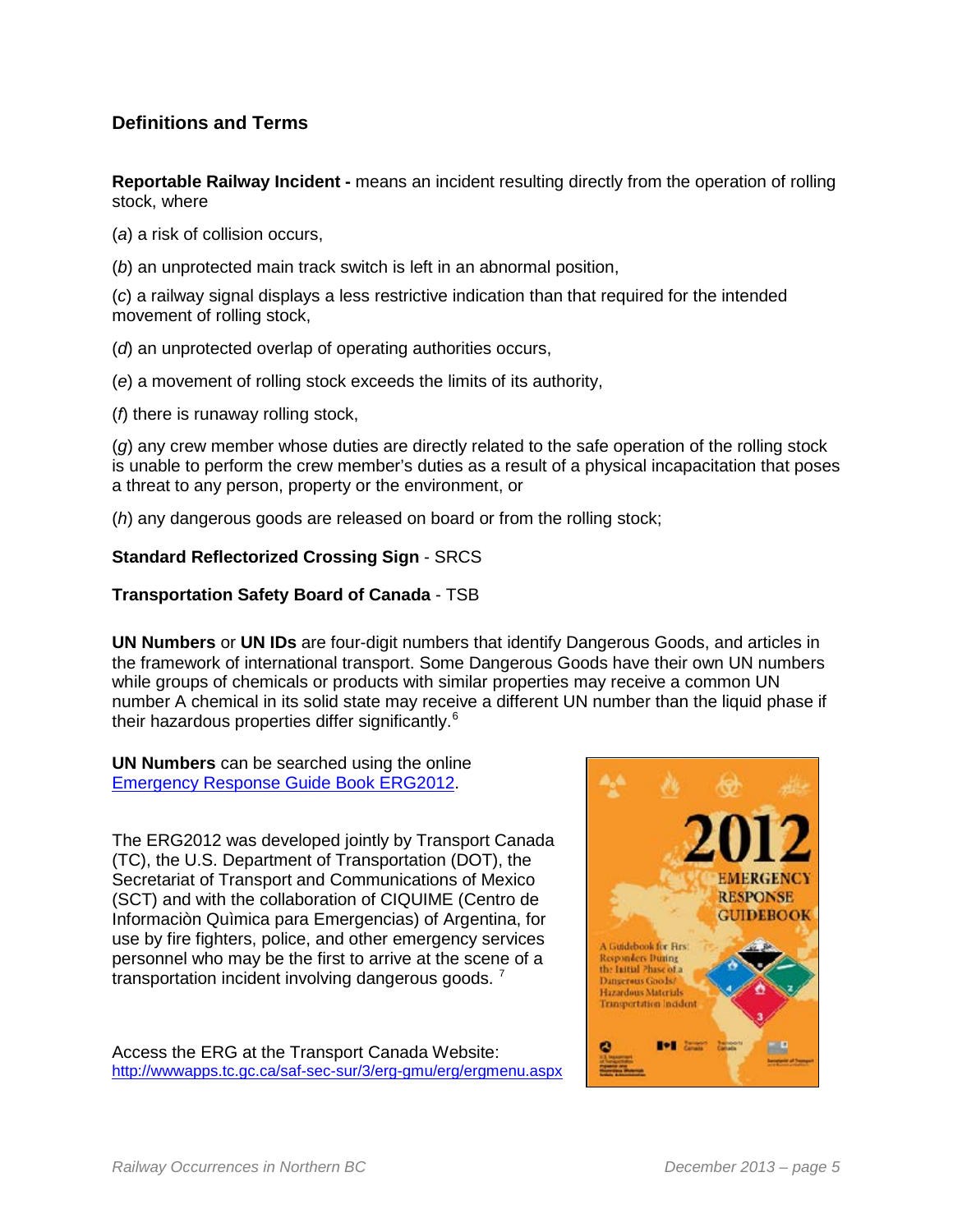# **Preliminary Findings**

- **1. Disclosure of Railway Occurrences in northern BC**
- The detailed information contained in this draft report is not the kind of information that is published by the rail industry in Canada or United States. One must read the financial reports of the rail industry closely to find any acknowledgement of historical occurrences (accidents and incidents) and recognition of potential future liabilities.  $8,9$  $8,9$
- These events are recognized in the financial reports with the following language:
	- CN Rail: "…In railroad and related transportation operations, it is possible that derailments or other accidents, including spills and releases of hazardous materials, may occur that could cause harm to human health or to the environment. As a result, the Company may incur costs in the future, which may be material....<sup>[10](#page-47-2)</sup>
	- $\triangleright$  CP Rail: "...A train accident involving hazardous materials, including toxic inhalation hazard commodities such as chlorine and anhydrous ammonia could result in catastrophic losses from personal injury and property damage, which could have a material adverse effect on CP's operations, financial condition and liquidity....<sup>[11](#page-47-3)</sup>
- Neither CN Rail nor CP Rail publishes specific information with respect to the number, frequency, nature, location and scope of the railway occurrences that have occurred within their respective areas of operations. This of course, includes the events occurring within the natural transportation corridors of northern British Columbia.<sup>[12,](#page-47-4) 13</sup>
- In absence of any specific information flowing from the rail industry, public disclosure and awareness of rail events has been almost entirely dependent upon the efforts of public media sources and websites such as [http://railroaded.wordpress.com.](http://railroaded.wordpress.com/)
- Recently with the addition of high quality and complementary data from the TSB, we have been able to create this preliminary enumeration of rail events in northern BC.

# **2. Responsibility for the Reporting of Railway Events**

- Reportable Incidents and Accidents" are defined in TSB Regulations  $2(1)$ .  $^{14}$  $^{14}$  $^{14}$  [15](#page-47-7) [16](#page-47-8) [17](#page-47-9)
- The determination of whether an event is reportable and the responsibility for reporting the incident, remain principally with the rail carriers. <sup>[18](#page-47-10) [19](#page-47-11) [20](#page-47-12) [21](#page-47-13)</sup>
- In British Columbia, the BC Environmental Management Act, Spill Reporting Regulation applies to derailments where spillage of certain cargos exceeds a threshold quantity. $^{22}$  $^{22}$  $^{22}$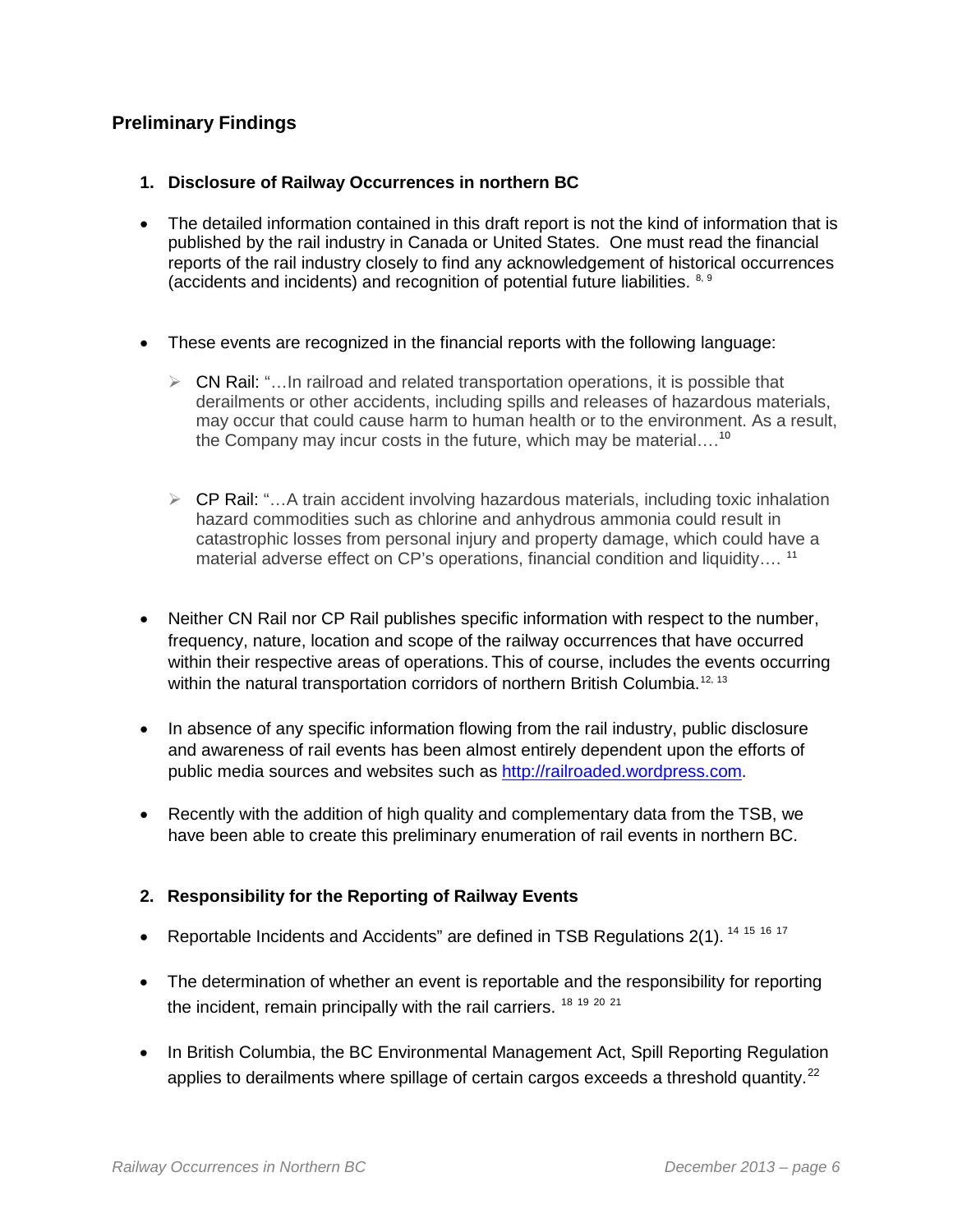# **3. Transportation Safety Board Investigations in Northern BC**

The TSB investigates an occurrence when there is a high probability that it can advance transportation safety and reduce risks to persons, property or the environment.  $23$ 

The TSB also monitors occurrence statistics to identify trends and emerging safety issues. It reviews developments in transportation safety and identifies safety risks that it believes government and the transportation industry should address to reduce injury and loss of life.

Of the more than 3200 marine, air, pipeline and railway incidents that are reported each year in Canada, only a handful are chosen to be fully investigated by the TSB.  $^{24}$  $^{24}$  $^{24}$   $^{25}$  $^{25}$  $^{25}$ 

Four railway occurrences in northern BC have been the subject of full TSB investigations and have resulted in the publication of reports that are visible to the public at large. <sup>[26](#page-48-3)</sup>

| Year | TSB Occurrence No.     | <b>Brief Description of Events</b>                                                                                                                                                                                                                                                                |
|------|------------------------|---------------------------------------------------------------------------------------------------------------------------------------------------------------------------------------------------------------------------------------------------------------------------------------------------|
| 2011 | R11V0039 <sup>27</sup> | Train was travelling westward at approximately 45 mph<br>when it derailed 36 of 104 loaded coal cars near Fort<br>Fraser, BC. No reported injuries.                                                                                                                                               |
| 2011 | R11V0254 <sup>28</sup> | Train was travelling westward at approximately 29mph<br>when it derailed 19 of 103 loaded coal cars near Caribou<br>BC (West of Vanderhoof, BC). No reported injuries.                                                                                                                            |
| 2007 | R07V0213 <sup>29</sup> | A runaway yard assignment in Prince George rail yards<br>struck the $13th$ car of a train which was entering the north<br>end of the yard. The $13th$ car was a load of gasoline. Other<br>cars, locomotives and fuel tankers became involved. An<br>unknown amount of fuel entered Fraser River. |
| 2003 | R03V0083 30            | Two CN rail crew members were deceased when the bridge<br>they were travelling over near McBride BC, collapsed. The<br>locomotives toppled into the gulley below followed by the<br>lumber cars which were destroyed in the fire that followed.                                                   |

The detailed investigations undertaken by the TSB are exhaustive and enlightening. For example in both R11V0039 and R11 V054 it was found that wheel impact loading, metal fatigue, shelling, wheel wear and fractures were causal factors to the wheel fractures and ultimately the derailments. The rail industry (notably CN Rail) was credited for its major investments in detection equipment and there were also recommendations made regarding the decision criteria for when to remove certain wheel components from service. $31\,32$  $31\,32$  $31\,32$ 

The published investigative reports can be accessed through the TSB. <http://www.bst-tsb.gc.ca/eng/rapports-reports/rail/index.asp>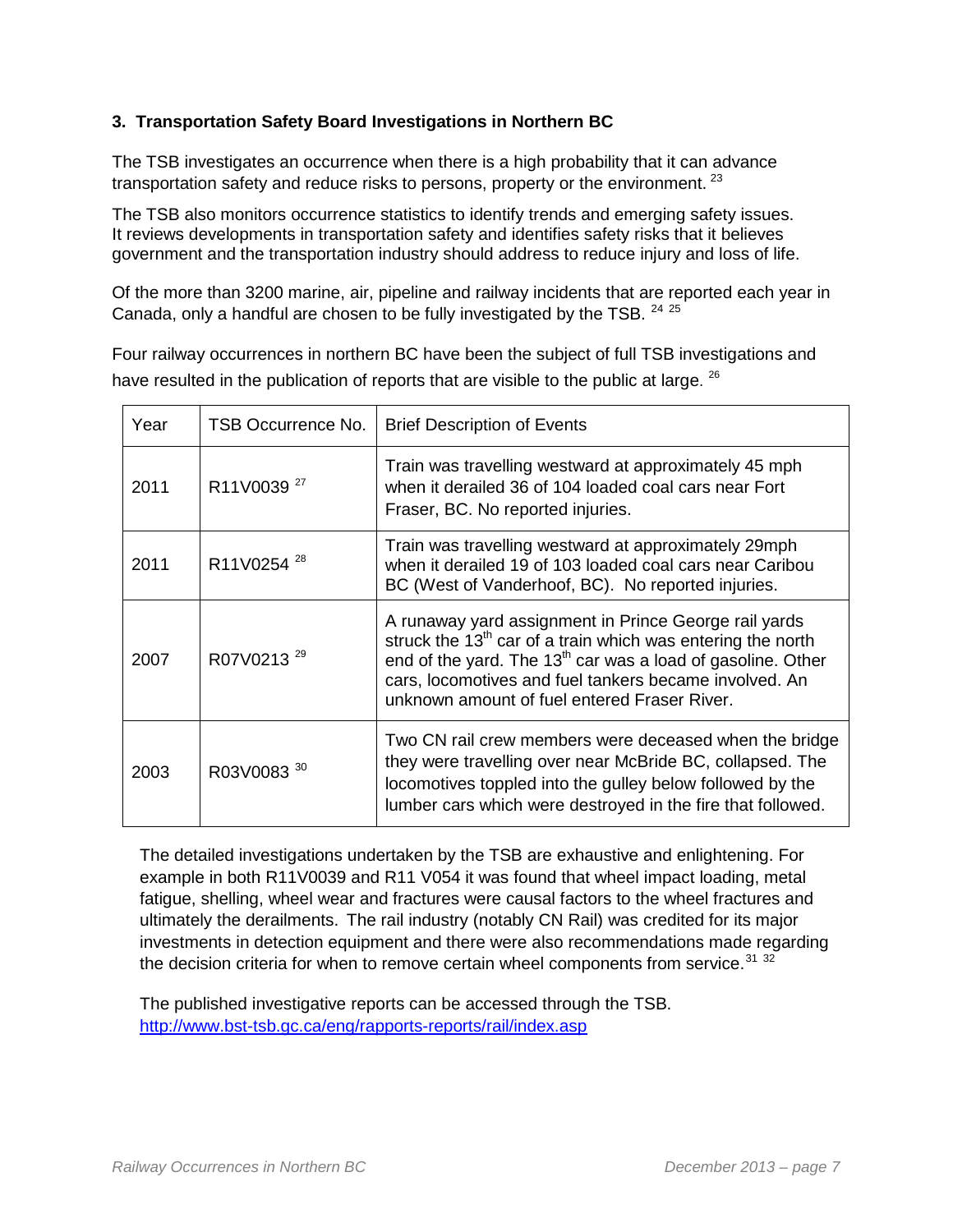

## **4. Summary of Reported Occurrences (Incidents and Accidents)**

|                 | Table 1: Summary of Reported Incidents and Accidents in Northern BC: 2003 - 2012 |                     |
|-----------------|----------------------------------------------------------------------------------|---------------------|
| Occurrence Type | Description of the Occurrence                                                    | Total               |
| Accident        | <b>Collision involving Track Unit</b>                                            | 18                  |
| Accident        | <b>Crossing Accident</b>                                                         | 38                  |
| Accident        | Derailment involving Track Unit                                                  | З                   |
| Accident        | Employee                                                                         | 10                  |
| Accident        | Fire                                                                             | 6                   |
| Accident        | Main Track Train Collision                                                       | 4                   |
| Accident        | Main Track Derailment                                                            | 83                  |
| Accident        | Non-Main Track Collision                                                         | 35                  |
| Accident        | Non-Main Track Derailment                                                        | 226                 |
| Accident        | Rolling Stock Collision with abandoned Vehicle                                   |                     |
| Accident        | Rolling Stock Collision with Object                                              | 8                   |
| Accident        | Rolling Stock Damage without derailment / Collision                              | 8                   |
| Accident        | Trespasser                                                                       | 12                  |
| Incident        | Crew member Incapacitated                                                        |                     |
| Incident        | Dangerous Goods Leaker                                                           | 64                  |
| Incident        | Main Track switch in Abnormal Position                                           | З                   |
| Incident        | Movement exceeds Limits off Authority                                            | 62                  |
| Incident        | Runaway Rolling Stock (please see page 13 for explanation)                       | 3 <mark>(14)</mark> |
| Incident        | Signal Less Restrictive than Required                                            |                     |
| Incident        | Unprotected Overlap of Authorities                                               | 5                   |

|  | Figure1: Data Source; Transportation Safety Board: Selected Northern BC Subdivisions. July 15, 2013. |  |
|--|------------------------------------------------------------------------------------------------------|--|
|  |                                                                                                      |  |

Table 1: Data Source: Transportation Safety Board: Selected Northern BC Subdivisions. July 15, 2013.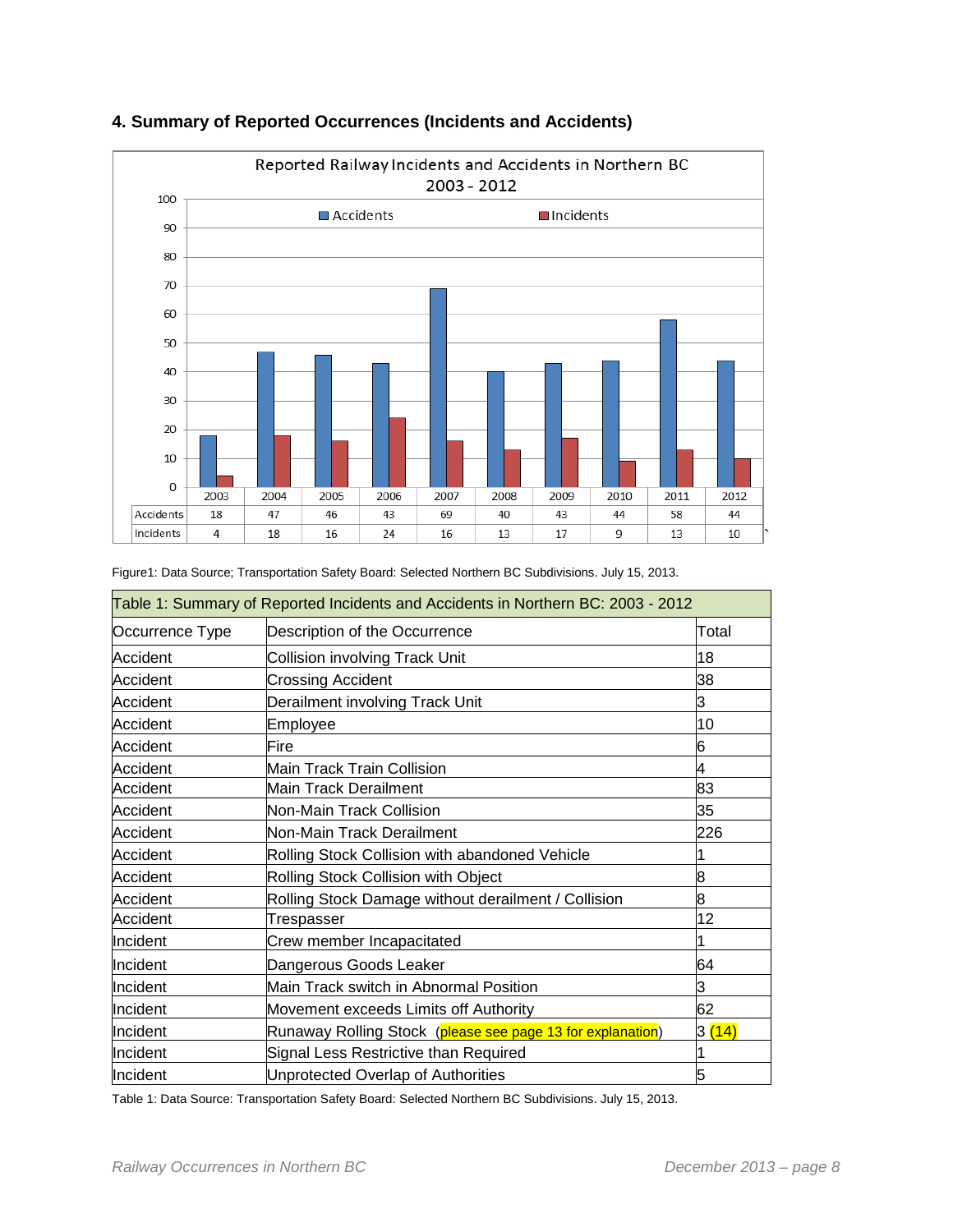

# **5. Summary of Reported Incidents (Details by Incident Type)**

Figure 2: Data Source; Transportation Safety Board: Selected Northern BC Subdivisions. July 15, 2013.

**Reportable Railway Incident -** means an incident resulting directly from the operation of

rolling stock, where

(*a*) a risk of collision occurs,

(*b*) an unprotected main track switch is left in an abnormal position,

(*c*) a railway signal displays a less restrictive indication than that required for the intended movement of rolling stock,

(*d*) an unprotected overlap of operating authorities occurs,

(*e*) a movement of rolling stock exceeds the limits of its authority,

(*f*) there is runaway rolling stock,

(*g*) any crew member whose duties are directly related to the safe operation of the rolling stock is unable to perform the crew member's duties as a result of a physical incapacitation that poses a threat to any person, property or the environment, or

(*h*) any dangerous goods are released on board or from the rolling stock;

\* Note: the above graph does not show the number of events "Involving Dangerous Goods." During the 2003 – 2013 period there were approximately 149 such occurrences. These events are explored later in this report (please see page 17). In addition, the number of "Runaway Rolling-Stock" occurrences, are significantly understated in the data. We discuss this understatement on page13 of this report.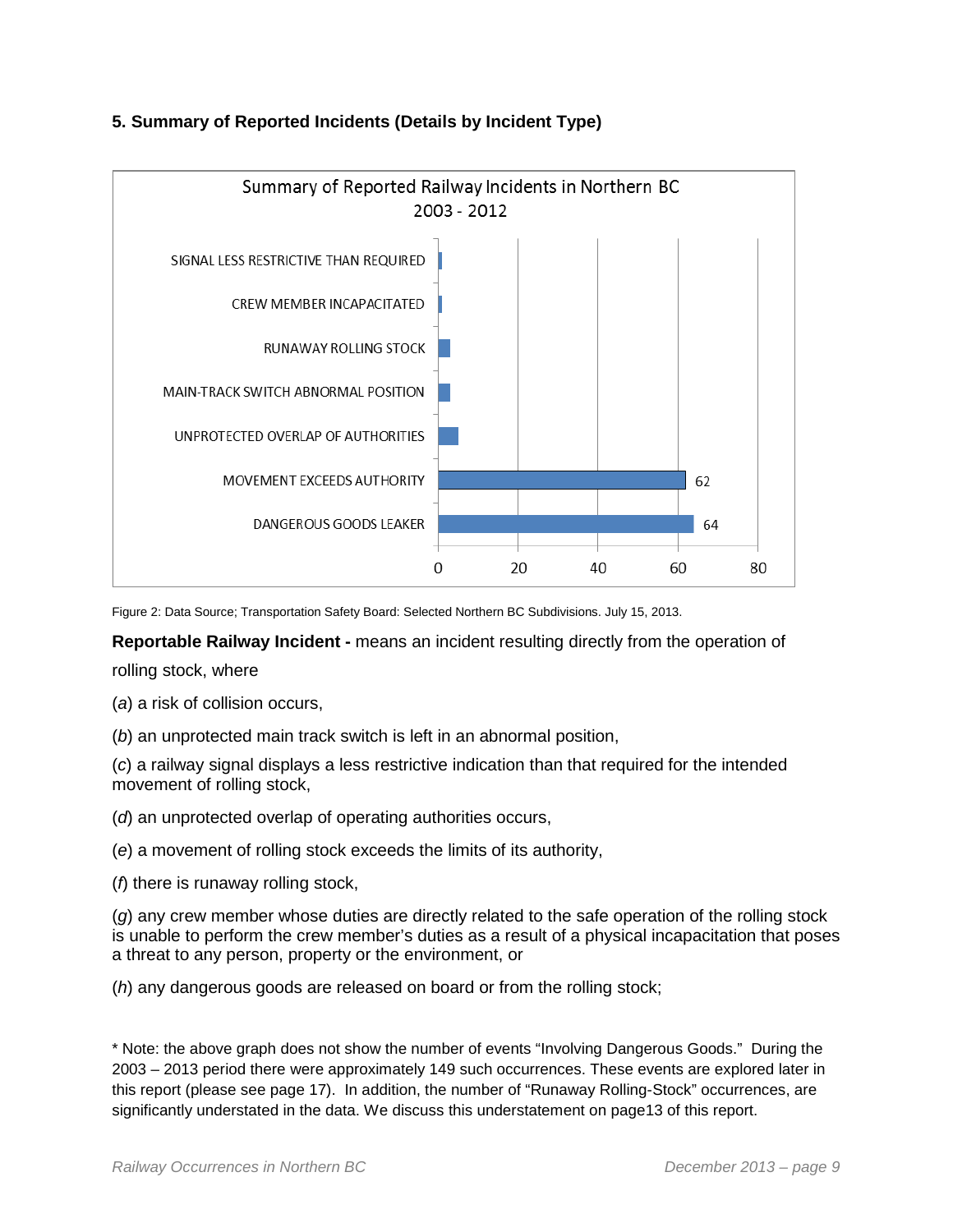

# **6**. **Summary of Reported Accidents (Details by Accident Type)**

Figure 3: Data Source; Transportation Safety Board: Selected Northern BC Subdivisions. July 15, 2013.

**Reportable Railway Accident -** means an accident resulting directly from the operation of rolling stock, where:

(*a*) a person sustains a serious injury or is killed as a result of;

(i) being on board or getting on or off the rolling stock, or

- (ii) coming into contact with any part of the rolling stock or its contents, or
- (*b*) the rolling stock;
	- (i) is involved in a grade-crossing collision,
	- (ii) is involved in a collision or derailment and is carrying passengers,

(iii) is involved in a collision or derailment and is carrying dangerous goods, or is known to have last contained dangerous goods the residue of which has not been purged from the rolling stock,

(iv) sustains damage that affects its safe operation, or

(v) causes or sustains a fire or explosion, or causes damage to the railway, that poses a threat to the safety of any person, property or the environment;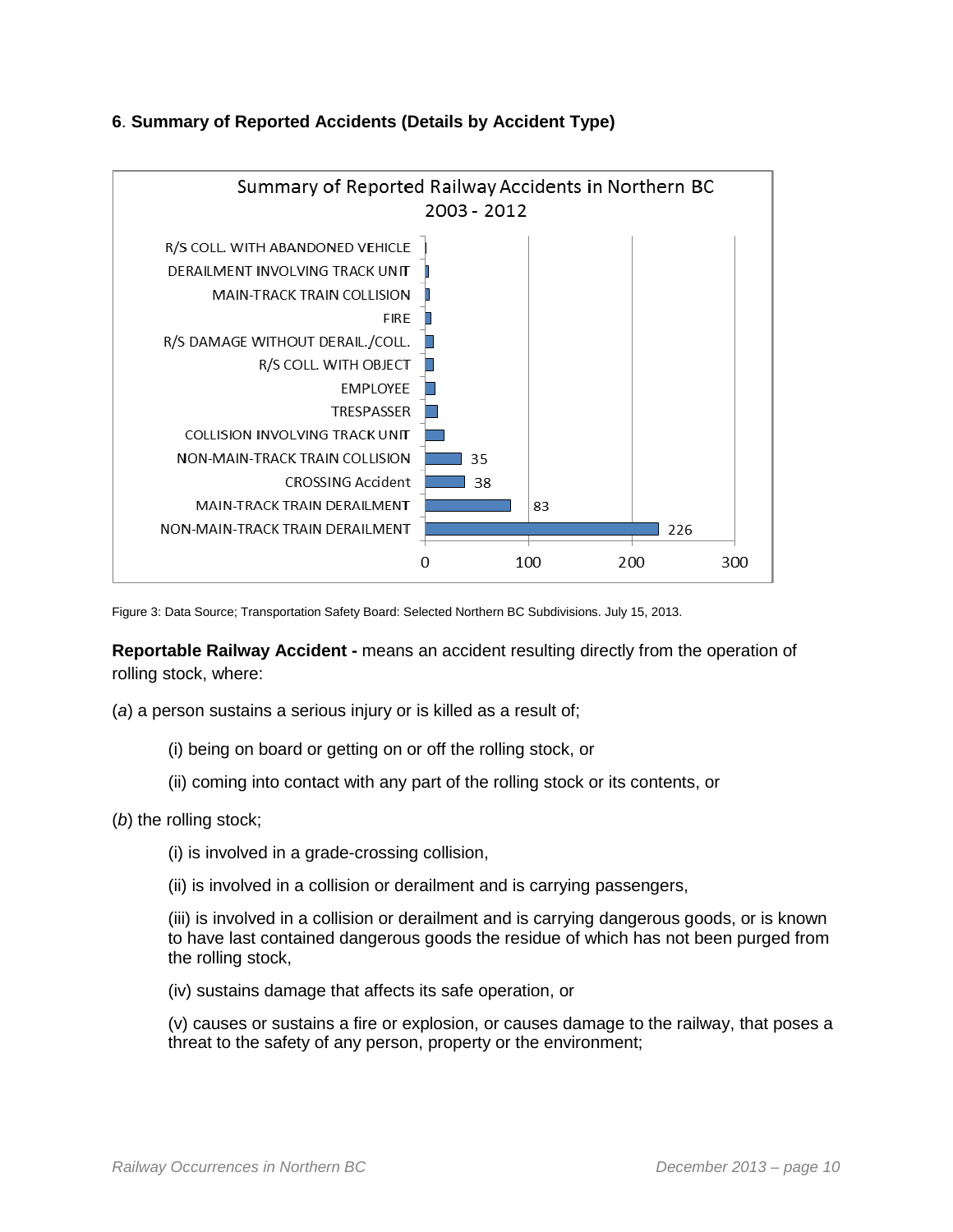# **7. Occurrences by Closest Community**

Railways run alongside and through the naturally occurring watersheds and transportation corridors of the Peace, Pine, Fraser, Stuart, Nechako and Skeena River systems and through the many communities that we call home. In this table we have summarized the occurrences (accidents and incidents) according to the closest community.

| Table 2: Summary of Reported Occurrences by Nearest Community. |             |                |              |                |                |              |                |                |                |                |                |
|----------------------------------------------------------------|-------------|----------------|--------------|----------------|----------------|--------------|----------------|----------------|----------------|----------------|----------------|
| <b>Nearest Community</b>                                       | 2003        | 2004           | 2005         | 2006           | 2007           | 2008         | 2009           | 2010           | 2011           | 2012           | <b>Total</b>   |
| <b>ALEZA LAKE</b>                                              |             |                |              | $\mathbf{1}$   |                |              |                |                |                |                | 1              |
| <b>BEAR LAKE</b>                                               |             |                |              | $\mathbf{1}$   |                |              |                |                |                |                | $\mathbf{1}$   |
| <b>BEND</b>                                                    |             |                |              | $\overline{2}$ | $\mathbf{1}$   |              |                |                |                |                | $\mathbf{3}$   |
| <b>BLUE RIVER</b>                                              |             |                |              |                | $\overline{2}$ |              |                |                | $\mathbf{1}$   | 1              | 4              |
| <b>BURNS LAKE</b>                                              |             | $\mathbf{1}$   | $\mathbf{1}$ |                | $\mathbf{1}$   | $\mathbf{1}$ | $\overline{2}$ | $\mathbf{1}$   | $\overline{2}$ |                | 9              |
| <b>CANOE RIVER</b>                                             |             |                |              |                |                |              |                |                |                | 1              | $\mathbf{1}$   |
| <b>CARIBOO</b>                                                 |             |                |              |                |                |              |                |                | $\mathbf{1}$   | $\mathbf{1}$   | $\overline{2}$ |
| <b>CARNABY</b>                                                 |             |                |              |                |                |              | $\mathbf{1}$   |                |                |                | $\mathbf{1}$   |
| CEDARVALE                                                      |             |                |              |                |                | $\mathbf{1}$ |                |                |                |                | 1              |
| CHETWYND                                                       |             | $\overline{2}$ | $\mathbf{1}$ | 7              | $\mathbf{1}$   | 6            | $\overline{2}$ | $\overline{4}$ | 7              | 5              | 35             |
| COLEBANK                                                       |             |                |              |                |                |              |                |                | $\mathbf{1}$   | $\mathbf{1}$   | $\overline{2}$ |
| <b>COTWOOD</b>                                                 |             |                |              |                |                |              |                |                | $\mathbf{1}$   |                | $\mathbf{1}$   |
| CROYDON                                                        |             |                |              |                |                |              |                |                | $\mathbf{1}$   |                | $\mathbf{1}$   |
| DAWSON CREEK                                                   |             | $\mathbf{1}$   | $\mathbf{1}$ | $\mathbf{1}$   |                | $\mathbf{1}$ |                | $\overline{2}$ |                | $\overline{2}$ | $\bf 8$        |
| DRIFTWOOD CREEK                                                |             |                |              |                |                |              | $\mathbf{1}$   |                |                |                | $\mathbf{1}$   |
| <b>ENDAKO</b>                                                  |             | $\mathbf{1}$   | 1            |                | 2              |              |                | 1              | $\mathbf{1}$   |                | 6              |
| <b>ENGEN</b>                                                   |             |                |              |                | $\mathbf{1}$   |              |                |                |                |                | $\mathbf{1}$   |
| <b>EXSTEW</b>                                                  |             |                |              |                |                |              |                |                |                | 1              | $\mathbf{1}$   |
| <b>FORT FRASER</b>                                             |             |                |              |                |                |              |                |                | $\mathbf{1}$   |                | $\mathbf 1$    |
| <b>FORT NELSON</b>                                             |             | $\mathbf{1}$   |              | $\mathbf{1}$   |                |              | $\mathbf{1}$   | $\overline{2}$ | $\mathbf{1}$   | $\mathbf{1}$   | 7              |
| FORT ST. JAMES                                                 |             |                | 3            | $\mathbf{1}$   |                |              |                | 1              |                |                | 5              |
| FORT ST. JOHN                                                  |             | 4              | 5            | $\mathbf{1}$   | 7              | 3            | 4              | $\mathbf 1$    | 4              | $\overline{2}$ | 31             |
| <b>FOSTER</b>                                                  |             |                |              |                | $\mathbf{1}$   |              | $\mathbf{1}$   |                |                |                | $\overline{2}$ |
| <b>GISCOME</b>                                                 |             |                |              |                |                | $\mathbf{1}$ |                |                |                |                | $\mathbf{1}$   |
| <b>GRAND TRUNK</b>                                             |             |                |              |                | $\mathbf{1}$   |              |                |                |                |                | $\mathbf{1}$   |
| <b>GRANT BROOK</b>                                             |             |                |              |                | $\mathbf{1}$   | $\mathbf{1}$ |                |                |                |                | $\overline{2}$ |
| <b>GREENING</b>                                                |             |                |              | $\mathbf{1}$   |                |              |                |                |                |                | $\mathbf{1}$   |
| <b>GUTAH</b>                                                   |             |                |              |                |                |              |                |                |                | $\mathbf{1}$   | $\mathbf{1}$   |
| <b>HARVEY</b>                                                  |             | 1              |              |                |                |              |                |                |                |                | $\mathbf{1}$   |
| <b>HIXON</b>                                                   |             |                | $\mathbf{1}$ |                |                |              | $\mathbf{1}$   |                | $\mathbf{1}$   | $\mathbf{1}$   | 4              |
| <b>HODDA</b>                                                   |             |                |              | $\mathbf{1}$   |                |              |                |                |                |                | $\mathbf{1}$   |
| <b>HOUSTON</b>                                                 |             |                | $\mathbf{1}$ |                |                |              |                |                | $\mathbf{1}$   |                | $\overline{2}$ |
| <b>HUNTINGTON</b>                                              |             |                |              |                |                |              |                |                |                | $\mathbf{1}$   | $\mathbf{1}$   |
| <b>HUTTON</b>                                                  |             |                |              | $\mathbf{1}$   |                |              |                |                |                |                | $\mathbf{1}$   |
| JASPER, ALBERTA                                                | $\mathbf 1$ | $\mathbf{1}$   |              |                |                |              |                |                |                |                | $\overline{2}$ |
| <b>KILLY</b>                                                   |             |                |              |                |                | $\mathbf 1$  |                |                |                |                | $\mathbf{1}$   |
| KITIMAT                                                        |             |                |              |                | $\mathbf{1}$   | $\mathbf{1}$ |                | $\mathbf 1$    |                |                | 3              |
| KITWANGA                                                       |             |                |              |                |                |              |                |                |                | $\mathbf{1}$   | $\mathbf{1}$   |
| LEJAC                                                          |             |                |              |                |                |              |                |                | 1              |                | $\mathbf 1$    |
| LEMPRIERE                                                      |             |                |              |                | $\mathbf{1}$   |              | $\mathbf{1}$   |                | $\mathbf{1}$   |                | 3              |
| <b>LONGWORTH</b>                                               |             |                |              |                | $\mathbf{1}$   |              |                |                |                |                | $\mathbf 1$    |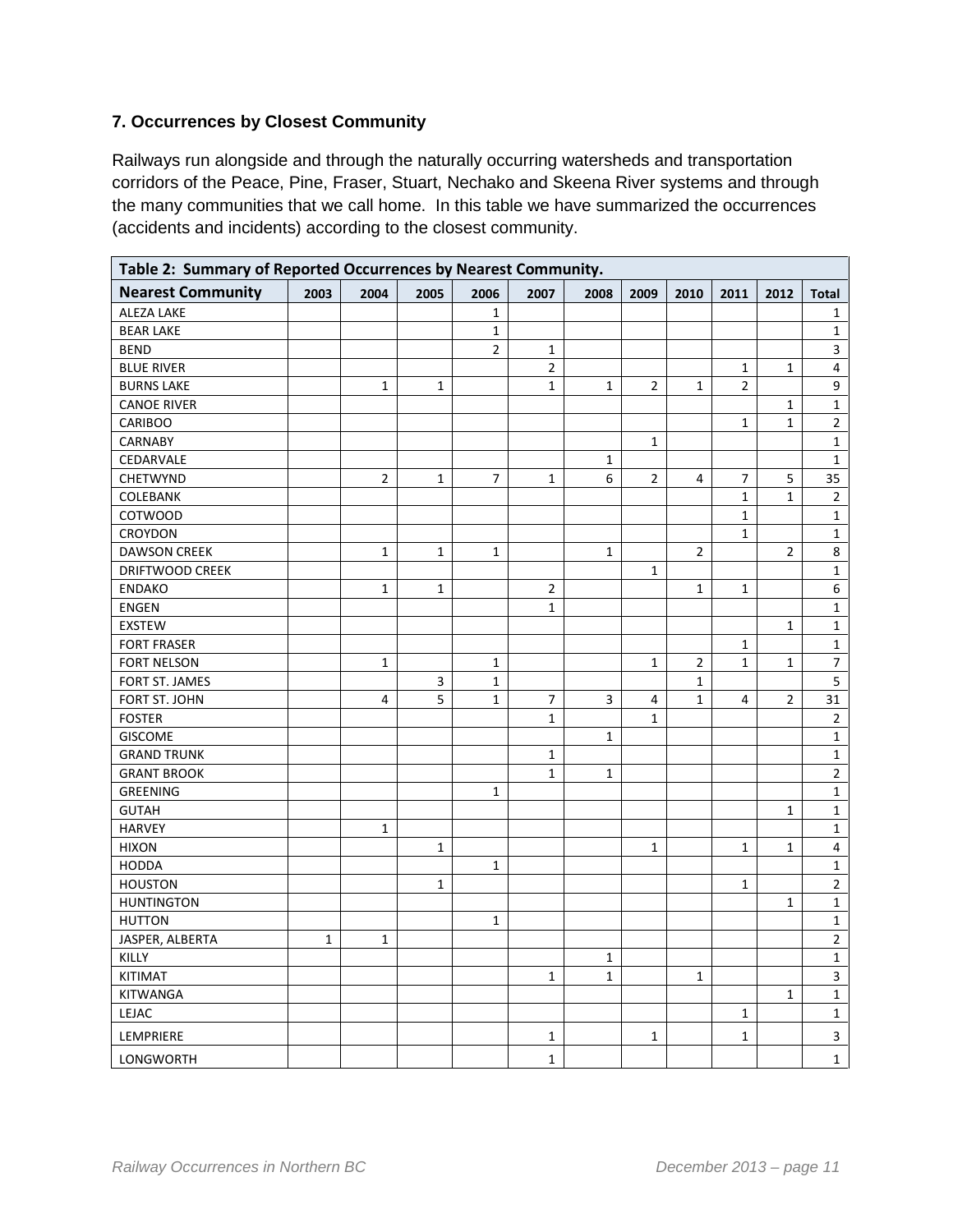| Table 2: Summary of Reported Occurrences by Nearest Community. |                |              |                |                         |                |                |              |                |                |                |                |
|----------------------------------------------------------------|----------------|--------------|----------------|-------------------------|----------------|----------------|--------------|----------------|----------------|----------------|----------------|
| <b>Nearest Community</b>                                       | 2003           | 2004         | 2005           | 2006                    | 2007           | 2008           | 2009         | 2010           | 2011           | 2012           | <b>Total</b>   |
| MACKENZIE                                                      |                |              | $\mathbf{1}$   |                         | 1              |                |              | 1              | 1              | $\overline{2}$ | 6              |
| <b>MCBRIDE</b>                                                 | 3              | 6            | $\mathbf{1}$   | $\mathbf{1}$            | $\mathbf{1}$   | $\mathbf{1}$   | $\mathbf{1}$ |                | $\mathbf{1}$   | $\mathbf{1}$   | 16             |
| <b>MCCABE</b>                                                  |                |              |                | $\mathbf{1}$            |                |                |              |                |                | $\overline{2}$ | 3              |
| <b>MIWORTH</b>                                                 |                |              |                |                         |                |                |              |                | $\mathbf{1}$   |                | $\mathbf{1}$   |
| <b>MOREY</b>                                                   |                |              |                |                         |                |                | 1            |                |                |                | $\mathbf{1}$   |
| <b>MORICETOWN</b>                                              |                |              |                |                         | $\mathbf{1}$   |                | $\mathbf{1}$ |                |                |                | $\overline{2}$ |
| <b>MURDALE</b>                                                 |                |              |                |                         |                |                | $\mathbf{1}$ |                | $\mathbf{1}$   |                | 2              |
| <b>NICHOL</b>                                                  |                |              |                |                         | 1              |                |              |                | $\mathbf{1}$   |                | $\overline{2}$ |
| <b>NICHOLS</b>                                                 |                |              |                |                         |                |                |              |                |                | 1              | 1              |
| <b>NITEAL</b>                                                  |                |              |                |                         |                |                |              |                | 1              |                | 1              |
| O'DELL                                                         |                |              |                |                         |                |                |              |                | $\mathbf{1}$   |                | $\mathbf{1}$   |
| <b>PACIFIC</b>                                                 |                |              |                | $\mathbf{1}$            |                |                |              |                |                |                | $\mathbf{1}$   |
| <b>PALLING</b>                                                 |                |              |                |                         | $\mathbf{1}$   |                |              |                |                |                | 1              |
| <b>POSER</b>                                                   |                |              |                | $\mathbf{1}$            |                |                |              |                |                | 1              | $\mathbf 2$    |
| PRINCE GEORGE                                                  | $\overline{7}$ | 10           | 15             | 22                      | 29             | 16             | 26           | 26             | 20             | 17             | 188            |
| PRINCE RUPERT                                                  |                | 3            | 1              | 3                       | 1              | 3              | 4            | $\overline{2}$ | 1              | 1              | 19             |
| PYRAMID                                                        |                |              |                | $\mathbf{1}$            |                |                |              |                |                | 1              | $\overline{2}$ |
| QUESNEL                                                        |                |              | 1              | $\overline{\mathbf{3}}$ | 4              | 5              | 3            | 2              | 2              |                | 20             |
| <b>RED PASS</b>                                                |                |              |                |                         |                |                | $\mathbf{1}$ | $\mathbf{1}$   |                |                | $\overline{2}$ |
| RIDLEY                                                         |                |              |                |                         | 1              |                |              |                |                |                | $\mathbf{1}$   |
| SAVORY                                                         |                |              |                |                         |                |                |              |                | 1              |                | $\mathbf{1}$   |
| SENTINEL HILL                                                  |                |              |                |                         |                |                |              |                |                | 1              | $\mathbf{1}$   |
| SHELLEY                                                        |                |              |                | $\overline{2}$          |                |                |              |                |                |                | $\mathbf 2$    |
| <b>SMITHERS</b>                                                |                | 1            |                |                         | 3              |                | 4            | 2              | 4              | $\overline{2}$ | 16             |
| SNYDER                                                         |                |              |                |                         | 1              |                |              |                |                |                | 1              |
| <b>SODA CREEK</b>                                              |                |              |                |                         | $\mathbf 1$    |                |              |                |                |                | 1              |
| <b>SPICER</b>                                                  |                |              |                |                         |                |                |              |                |                | $\mathbf{1}$   | $\mathbf{1}$   |
| <b>SWIFTWATER</b>                                              |                |              |                |                         |                | 1              |              |                |                |                | 1              |
| <b>TAMARACK</b>                                                |                |              |                |                         |                |                |              |                | 1              |                | 1              |
| <b>TAYLOR</b>                                                  |                |              | 1              | 3                       |                | $\overline{2}$ |              | 1              |                | 1              | 8              |
| <b>TERRACE</b>                                                 | $\overline{2}$ | 9            | $\overline{2}$ | 5                       | 8              | $\overline{2}$ | 4            | 3              | $\overline{2}$ | $\mathbf{1}$   | 38             |
| THUNDER RIVER                                                  |                |              |                | $\mathbf{1}$            |                |                |              |                |                |                | 1              |
| <b>TOPLEY</b>                                                  |                |              |                |                         |                |                |              |                | 2              |                | $\overline{2}$ |
| <b>TUMBLER RIDGE</b>                                           |                |              |                |                         | 2              | 1              |              |                | $\overline{2}$ |                | 5              |
| <b>URLING</b>                                                  |                |              |                |                         |                | $\mathbf 1$    |              |                |                |                | $\mathbf 1$    |
| VALEMOUNT                                                      | 3              |              | $\mathbf{1}$   |                         |                |                |              | $\mathbf{1}$   |                |                | 5              |
| <b>VANDERHOOF</b>                                              |                | $\mathbf{1}$ |                |                         | $\mathbf{1}$   | $\overline{2}$ |              | $\mathbf{1}$   | $\overline{2}$ |                | $\overline{7}$ |
| <b>WATSON ISLAND</b>                                           |                |              |                |                         |                | $\mathbf{1}$   |              |                |                |                | $\mathbf{1}$   |
| <b>WILLIAMS LAKE</b>                                           |                |              | $\overline{2}$ |                         | $\mathbf{1}$   | $\overline{2}$ |              |                | $\overline{2}$ | $\overline{2}$ | 9              |
| <b>WOLVERINE</b>                                               |                |              |                |                         | $\overline{2}$ |                |              |                |                |                | $\overline{2}$ |
| YELLOWHEAD                                                     |                |              |                |                         |                |                |              |                |                | $\mathbf{1}$   | $\mathbf{1}$   |
| * Location Not Specified                                       | 6              | 23           | 23             | 5                       | 5              |                |              |                |                |                | 62             |
| <b>Total</b>                                                   | 22             | 65           | 62             | 67                      | 85             | 53             | 60           | 53             | 71             | 54             | 592            |

Table 2: Data Source: Transportation Safety Board: Selected Northern BC Subdivisions. July 15, 2013.

Note: There are a few locations such as Jasper, Alberta and Williams Lake, BC that are not strictly within what we most often consider northern BC. They do however lie within the railway subdivisions that we needed to include to ensure adequate data coverage for this report.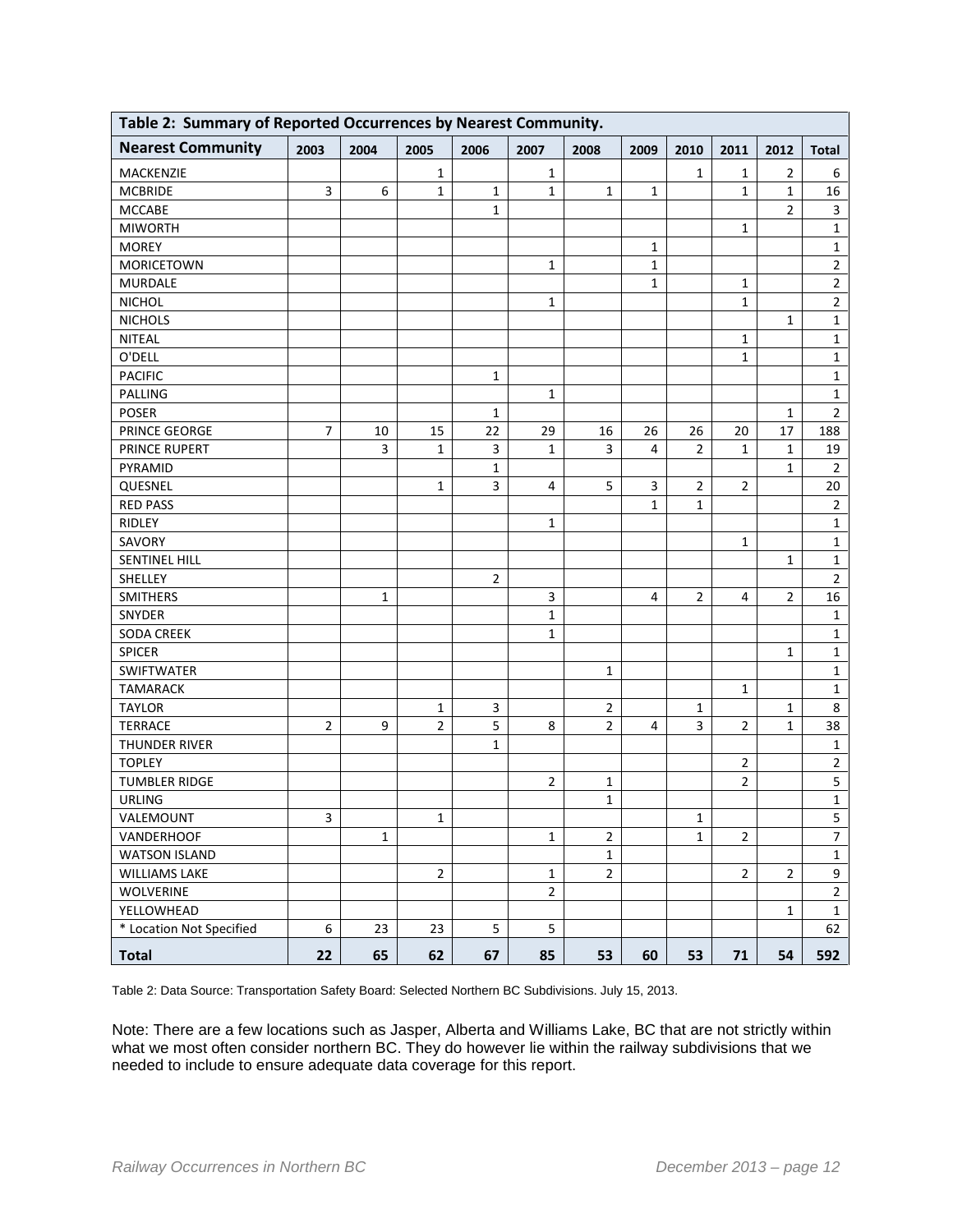## **8. Occurrences - Involving Uncontrolled Movements and / or Runaway Rolling Stock**

We wanted to ensure that we captured all of the events where there was an uncontrolled movement of the rolling stock. To do this we looked at the TSB data from several angles;

First, by considering if the (ACC\_INC\_TYPE) was "Runaway Rolling Stock" we were able to identify 3 runaway occurrences. Second, we considered the activities that were happening at the time of the occurrence (Activity\_Type). By doing this we were able to identify 5 events of "runaway." We also looked at the TSB event summary (Occurrence\_Summary) to see if there was any textual description of uncontrolled movement. Lastly, we looked at the investigation reports published as result of the four TSB investigations conducted in northern BC.

Using this combined approach to analyzing the data, we found 14 occurrences of runaway rolling stock and / or uncontrolled movements. Here is a summary of these events:

## 2013 CN Rail yards - Prince George, BC.

- February 15 Collision in yard Dangerous Goods Involved
- CN South Lead yard Assignment
- Mile 460.44 Prince George Subdivision.
- Tank car NATX 400473, L/C LPG, UN 1075 is set off into track PC05.
- NATX 400473 rolls back and collides with UFTX, load of steel.
- Both cars sustain damage to safety appliances
- No injuries or spillage reported.
- TSB Occurrence No. R13V0031

## 2012 Near Mackenzie BC – Maintrack of Mackenzie Subdivision

- July  $14<sup>th</sup>$  Runaway Rolling Stock on Main Track
- Mile 24.33 Mackenzie Subdivision
- While patrolling track, an employee reported that two cars had run uncontrolled from the customer siding and thru the switch.
- No reason for this occurrence was reported.
- TSB Occurrence No. R12V0113

## 2011 Prince George Rail-yards

- June  $6<sup>th</sup>$  Runaway Collision Dangerous Goods Involved
- Mile 460.66 Prince George Subdivision
- CN FREIGHT M-355-51-09
- While setting up remote locomotive BCOL 4651, the locomotive moved and collided with cars being shoved by the CN 2200 yard assignment. 6 cars on the 2200 yard, including tank car CGTX 30733, diesel fuel, UN 1202, tank car PROX 15124, load of sulphuric acid UN 1830 and SHPX 433116, load of Sodium Chlorate, UN1495 were damaged.
- Locomotive BCOL 4651 derailed.
- No injuries or leakage of product reported.
- TSB Occurrence No. R11V0135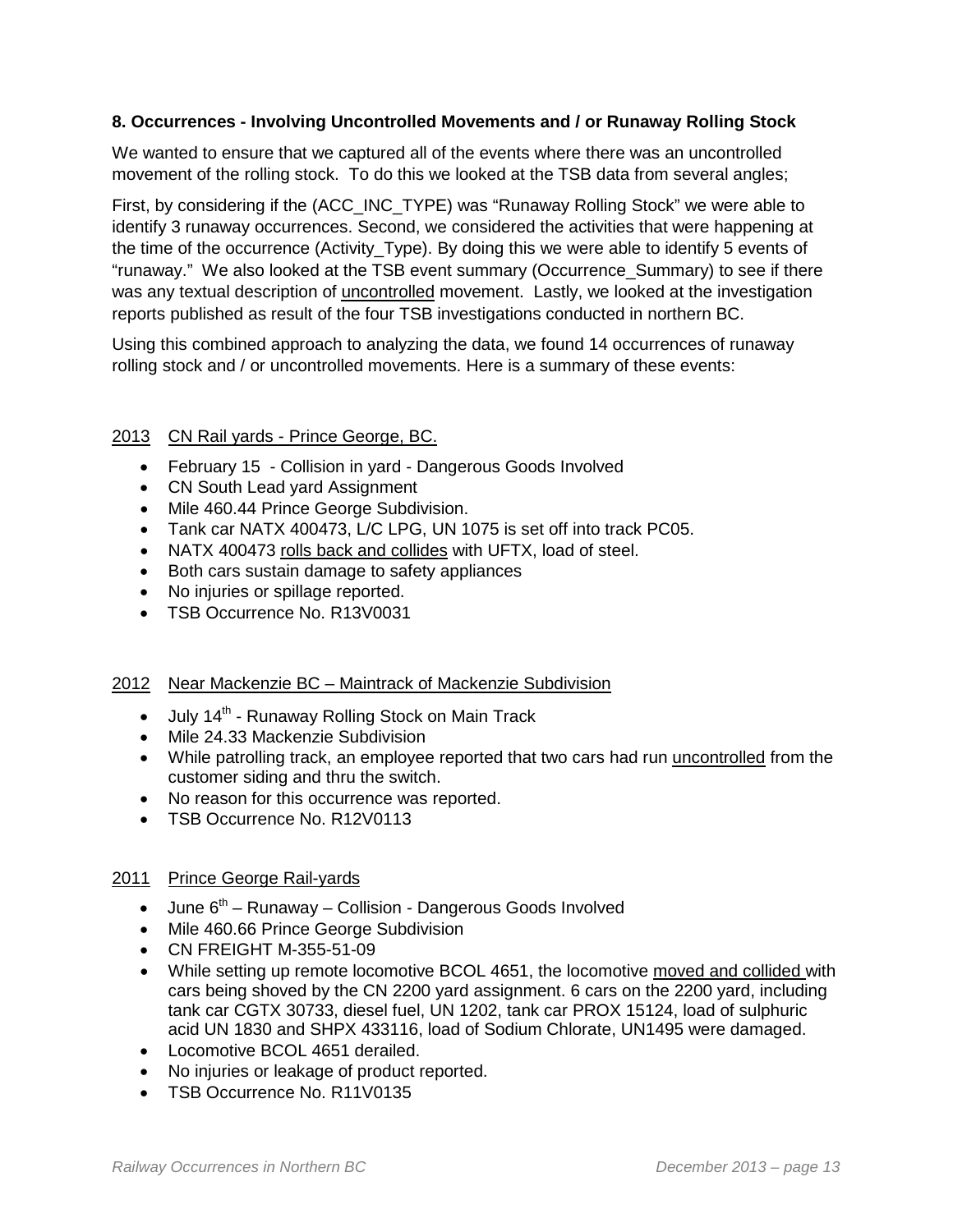## 2010 Prince George Rail-yards

- July 28th Runaway Rolling Stock Derailment
- Mile 145.22 Fraser Subdivision
- Flat car AOK 28270 ran uncontrolled and collided with freight g-874-51-28 pulling into track aa-11. As a result of the collision AOK 28270 derailed upright and two cars from freight g-874 derailed on their side. 70 feet of rail rolled.
- TSB Occurrence No. R10V0153

#### 2009 Colebank, BC, near Hixon, BC.

- December 15 Runaway Rolling Stock on Main Track Derailment.
- Mile 424.5 Prince George Subdivision
- CN Freight l-570-51-14
- Two box cars were set off in the siding at Colebank , while switching in customer track.
- When the crew returned to lift the cars they found the cars had ran uncontrolled through the siding and onto the main track derailing on their side at mile 424.50, approximately 11 miles from Colebank.
- TSB Occurrence No.R09V0251

#### 2009 Prince George Rail Yards

- May  $12^{th}$  Runaway Rolling Stock Derailment
- CN YARD ASSIGNMENT YPB-306-12
- CAR PROX 73895 was set off in track by-07.
- The car then ran uncontrolled and subsequently derailed over the by-07 derail.
- No reason for this occurrence was reported.
- TSB Occurrence No. R09V0108

#### 2008 Near Chetwynd - Dawson Creek Subdivision

- February 9th Runaway Rolling Stock on Main-track Derailment
- CN Train L57851 08
- Mile 0.1 Dawson Creek Subdivision
- While proceeding eastward descending on two consecutive downgrades, the train became uncontrolled on the second downgrade and accelerated up to 52 mph in a 20 mph zone. The train then began to decelerate and, while travelling at 35 mph, came to a sudden stop when 9 cars derailed.
- No reason for this occurrence was reported.
- TSB Occurrence No. R08V0041

Note: this runaway event occurred just two days after the event TSB No. R08V0045, which occurred in the same subdivision and under what appears to be similar circumstances.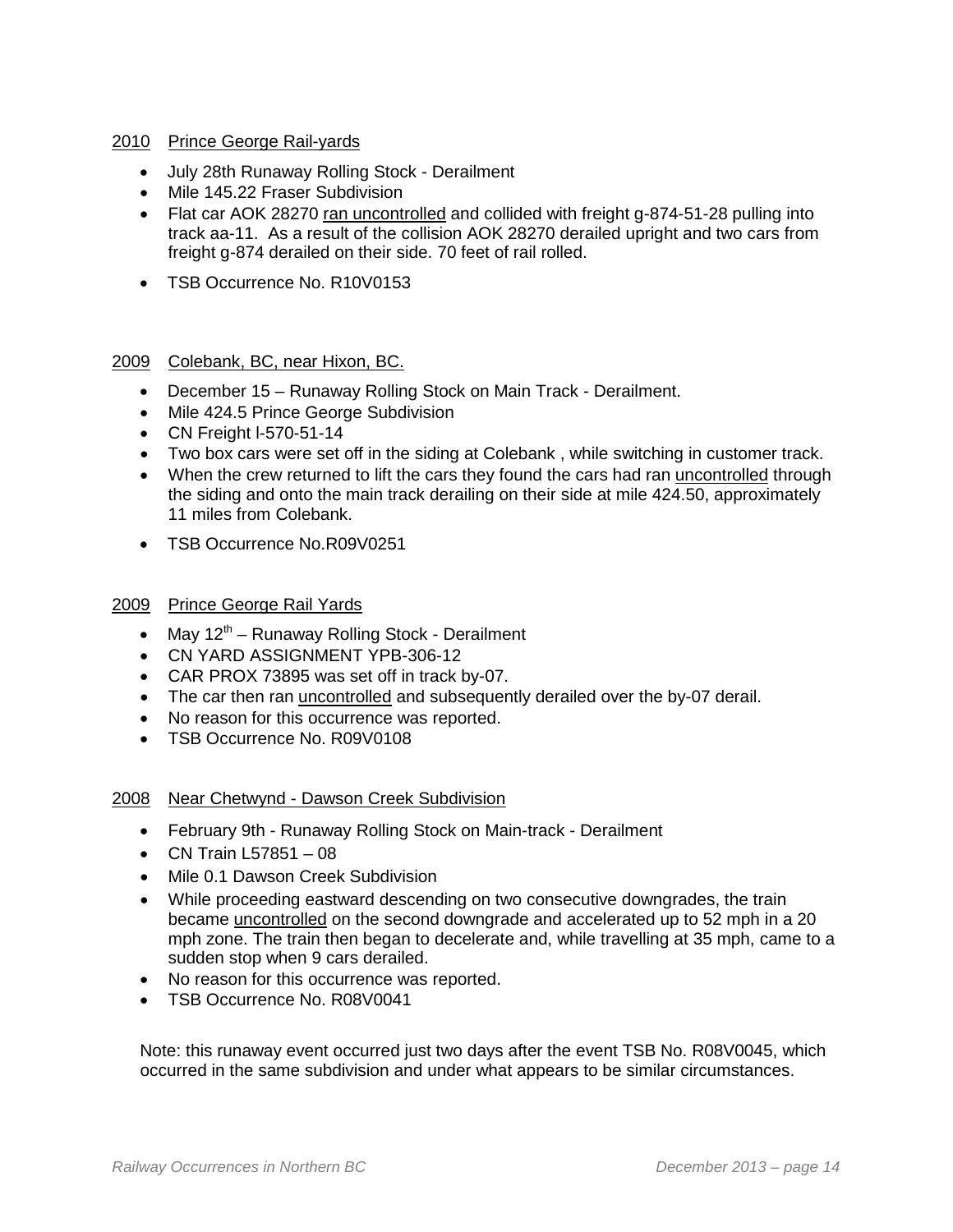## 2008 Near Chetwynd - Dawson Creek Subdivision

- February  $7<sup>th</sup>$  Runaway Rolling Stock on Main Track
- CN Train L57851-07
- Between Mile 5.0 and Mile 0.0 of the Dawson Creek subdivision
- While descending the grade the train became uncontrolled.
- L57851-07 came to a stop in the Chetwynd rail-yard without further incident.
- No reason for this occurrence was reported.
- TSB Occurrence No. R08V0045 (also see TSB No. R08V0041)

#### 2008 Prince George Rail yards

- July 27 Runaway Rolling Stock Derailment Dangerous Goods Involved
- CN 1500 Yard Assignment
- Switched cars destined to "c" yard ran uncontrolled into track 8 and collided with cars on adjacent track. As a result, 6 cars including a loaded car of gasoline derailed
- TSB Occurrence No. R08V0171

#### 2007 Prince George Rail yards

- Oct  $29<sup>th</sup>$  Runaway Rolling Stock and Derailment
- 2300 Yard Assignment
- Mile 460.44 Prince George Subdivision
- Three loaded cars of lumber derailed after a knuckle broke while they were shoving into track pa02 resulting in a cut of cars running uncontrolled and striking a standing cut of cars in the same track.
- TSB Occurrence No. R07V0294

#### 2007 CN Rail yards in Prince George, BC.

- August  $4<sup>th</sup>$  Runaway Collision Derailment Fire Dangerous Goods Involved
- A runaway yard assignment struck the  $13<sup>th</sup>$  car of CN train M35761-30 which was entering the north end of the yard. The 13<sup>th</sup> car of M35761 was a load of gasoline.
- The resulting derailment and fire destroyed the yard locomotive as well as car AOK 21236, a centre beam flat car loaded with lumber, and cars AGCX 10203 and CGTX 40948 (two loaded tank cars of gasoline on train M357).
- Approximately 172 600 litres of fuel (1600 litres of diesel and 171 000 litres of gasoline) were spilled towards the Fraser river. Much of the fuel was consumed in the fire. [33](#page-48-10)
- BC Ministry of Environment Pollution Prevention Orders = Yes  $34$
- TSB Report No. R07V0213 [35](#page-48-12)
- TSB Occurrence No. R07V0213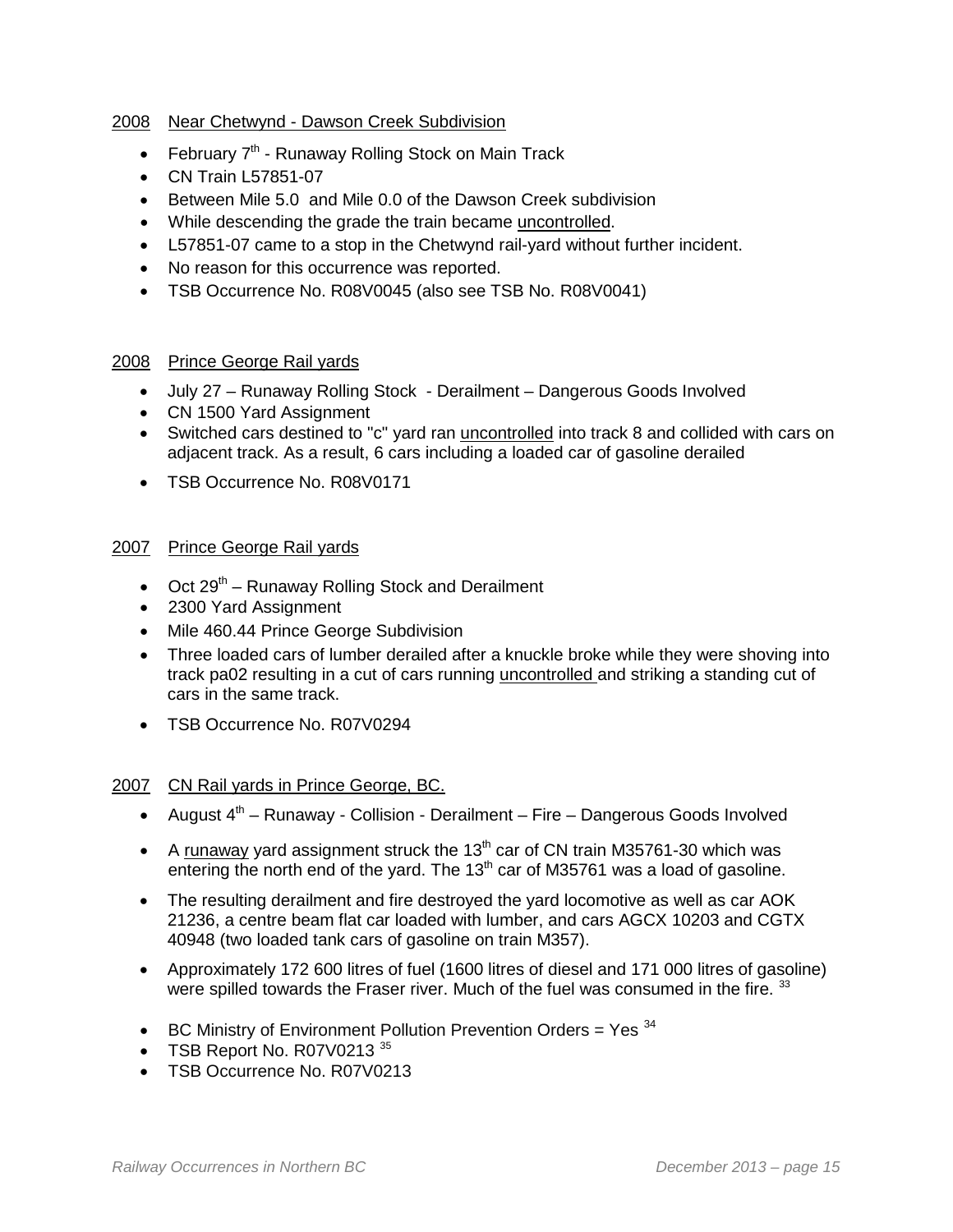## 2005 Kitwanga (Gitwangak), near Terrace, BC.

- February  $25<sup>th</sup>$  Runaway Rolling Stock and Collision on Main track
- Mile 72.77 Bulkley Subdivision
- CN Train M 359-51-23
- A cut of cars left on the main track rolled uncontrolled and struck Locomotive CN 2430
- TSB Occurrence No. R05V0045

#### 2004 Terrace Rail-yards, Terrace BC.

- September 25<sup>th</sup> Runaway Rolling Stock Dangerous Goods Involved
- Mile 131.9 Bulkley Subdivision
- CN TRAIN M-359-51-23
- Crew had placed cars into track 2 and continued switching in the yard. The cut of cars in track 2 ran uncontrolled out of the track. Car PROX 77086, residue Sodium Hydroxide, UN1824 struck car PROX 40804, residue L/C Methanol, UN1230 from train M-359.
- TSB Occurrence No. R04V0156
- 2004 Prince George Rail-yards
	- April 23 Runaway Rolling Stock Dangerous Goods Involved
	- Mile 146.1 Fraser Subdivision
	- CN 0900 Tramp Assignment
	- While CN 0900 was shoving cars into track aa-06, car GATX 6728, residue L/C Sulphuric Acid, UN1830 from the assignment was struck by car CN 881508 which had rolled uncontrolled out of track aa-03.
	- TSB Occurrence No. R04V0063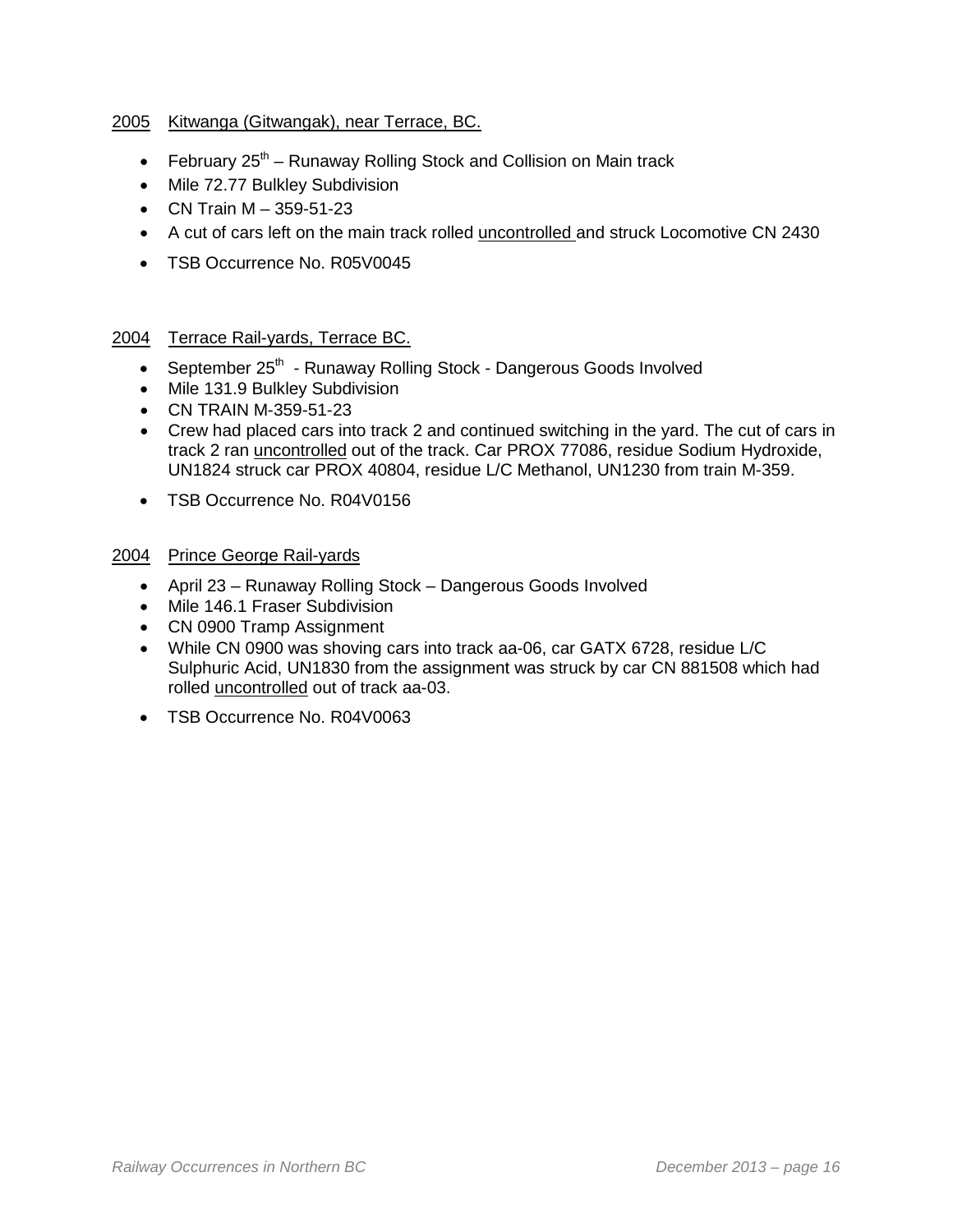## **9.0 Occurrences (Incidents and Accidents) - Involving Dangerous Goods**

It is the professionalism, vigilance and commitment to safety expressed by the yard and train crews during their day to day operations that underlies the discovery of the many Dangerous Goods Involved events described in the TSB data.

During the period 2003 – 2013:

- Dangerous Goods Involvement was noted in 149 occurrences.
- 64 of these occurrences were classified as "incidents."
- 85 of these occurrences were classified as "accidents."

#### **9.1 Incidents - Involving Dangerous Goods**

- There were 64 "incidents" involving Dangerous Goods.
- All 64 of these incidents were classified as "Dangerous Goods Leakers" (DG Leakers). "DG Leakers" are rail-cars that are leaking their Dangerous Goods contents.
- 46 DG Leakers were discovered by yard and train crews during regular, planned and routine inspection activities.
- Another 9 DG Leakers were discovered by yard and train crews during typical yard operations such switching and spotting.
- An additional 9 DG Leakers were discovered by yard and train crews whilst the trains and their cars were standing in the yards.
- The DG Leakers included the following Dangerous Goods:
	- $\triangleright$  ALUMINUM SMELTING BY PRODUCTS UN3170
	- $\triangleright$  BLACK LIQUOR SOAP UN1760
	- $\triangleright$  CAUSTIC SODA UN1824
	- $\triangleright$  DIESEL FUEL UN1202
	- $\triangleright$  DIESEL FUEL CLASS 3 UN1202
	- $\triangleright$  FLAMMABLE LIQUID NOS UN1993
	- $\triangleright$  GASOLINE UN1203
	- $\triangleright$  HYDROGEN PEROXIDE UN2014
	- $\triangleright$  HYDROGEN PEROXIDE UN2015
	- $\triangleright$  SULPHURIC ACID UN1830
	- $\triangleright$  METHANOL UN1230
	- $\triangleright$  LPG UN1075
	- $\triangleright$  PETROLEUM DISTALLATES UN1268
	- $\geq$  SODIUM CHLORATE UN1495
	- $\geqslant$  SODIUM HYDROXIDE UN1824
	- $\geqslant$  SODIUM SULPHIDE UN1759
	- $\triangleright$  XYLENE UN1307



For an explanation of UN numbers, railcar placards and industry terminology please refer to the 2012 [Emergency Response Guide](http://wwwapps.tc.gc.ca/saf-sec-sur/3/erg-gmu/erg/ergmenu.aspx)

Published by Transport Canada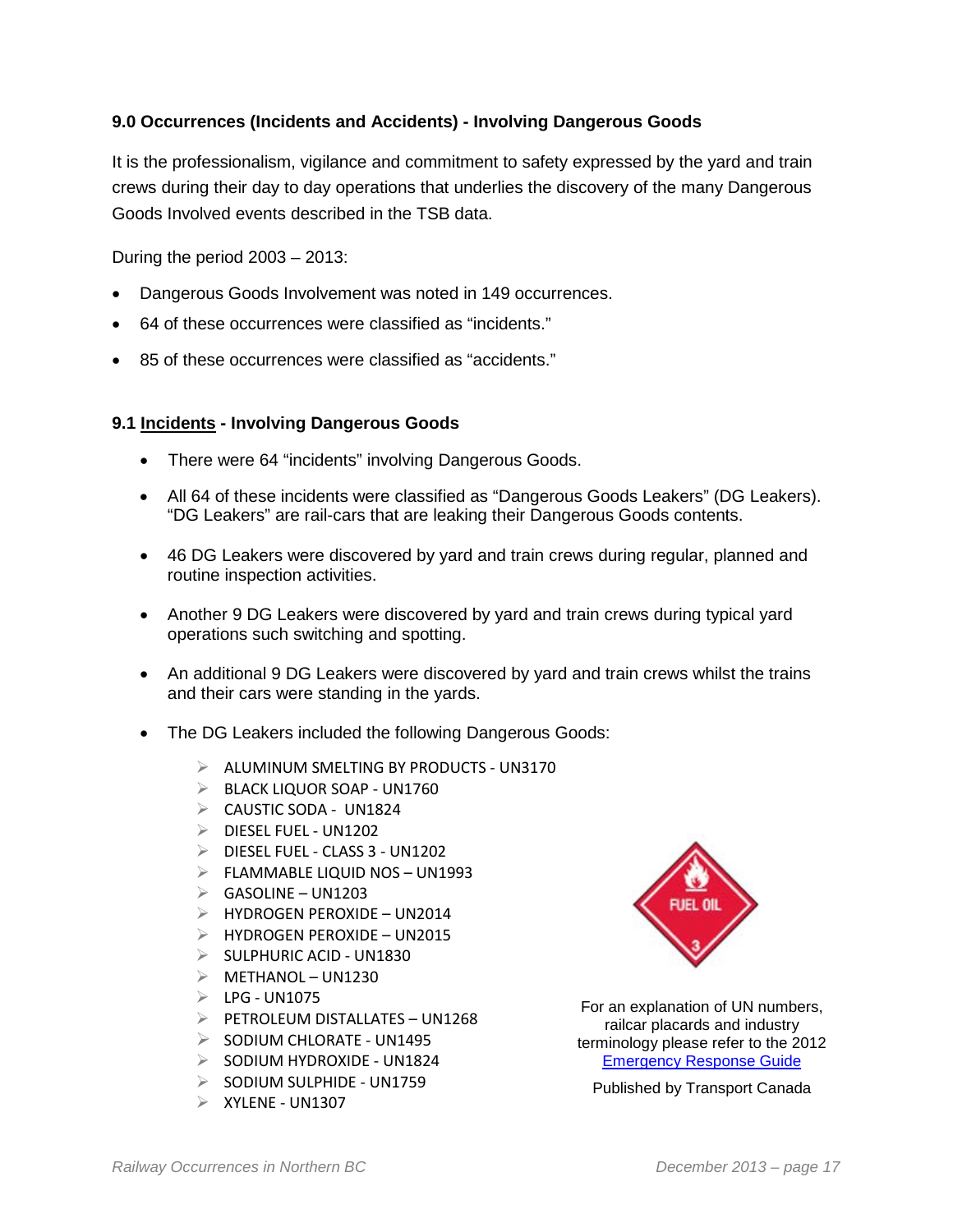## **9.2 Accidents - Involving Dangerous Goods**

- There were 85 "accidents" involving Dangerous Goods.
- 49 accidents were "Non-Main-track Derailments"
- 20 were "Non-Main-track Collisions"
- 12 were "Main Track Derailments"
- 1 event involved an employee who was injured at work.
- 1 event was classified as a "Rolling Stock Collision with Object"
- 1 event was classified as a "Rolling Stock Damage without Collision".
- 1 event was a MVA involving a train with dangerous goods. This incident occurred at a crossing equipped with bells and lights. In this accident, a motor vehicle crashed into the side of the train at the crossing. Both occupants of the vehicle died of their injuries.

## **What activities were taking place when these accidents occurred?**

- 64 accidents occurred during switching activities: coupling, pulling, shoving and spotting.
- 16 accidents occurred while the train was underway or "proceeding."
- 5 accidents occurred during a runaway or an uncontrolled movement event as identified in the TSB Occurrences: R11V0135; R08V0171; R07V0213; R04V0156; R04V0063.
- Approximately 135 dangerous goods rail cars were involved in these 85 accidents;
- The following Dangerous Goods were involved:
	- $\triangleright$  BUTANE UN1075
	- $\triangleright$  CAUSTIC SODA UN1824
	- $\triangleright$  CORROSIVE SOLIDS UN1759
	- $\triangleright$  DIESEL FUEL OIL UN1202
	- $\triangleright$  DIESEL FUEL CLASS 3 UN1202
	- $\triangleright$  ETHANOL UN3475
	- $\triangleright$  FLAMMABLE LIQUIDS UN1993
	- $\triangleright$  GASOLINE UN1203
	- HYDROGEN PEROXIDE UN2014
	- HYDROGEN PEROXIDE UN2015
	- $\triangleright$  LPG UN1075
	- $\triangleright$  METHANOL UN1230
	- $\triangleright$  PENTENE UN1993
	- $\triangleright$  PFTROLFUM DISTILLATES UN1268
	- $\geq$  SODIUM CHLORATE UN1495
	- $\triangleright$  SODIUM CHLORATE SOLUTION UN2428
	- $\geqslant$  SODIUM HYDROXIDE UN1824
	- $\geqslant$  SODIUM HYDROXIDE UN1760
	- $\triangleright$  SULPHURIC ACID UN1830
	- $\geq$  SULPHUR DIOXIDE UN1079



For an explanation of UN numbers, railcar placards and industry terminology please refer to the 2012 [Emergency Response Guide](http://wwwapps.tc.gc.ca/saf-sec-sur/3/erg-gmu/erg/ergmenu.aspx)

Published by Transport Canada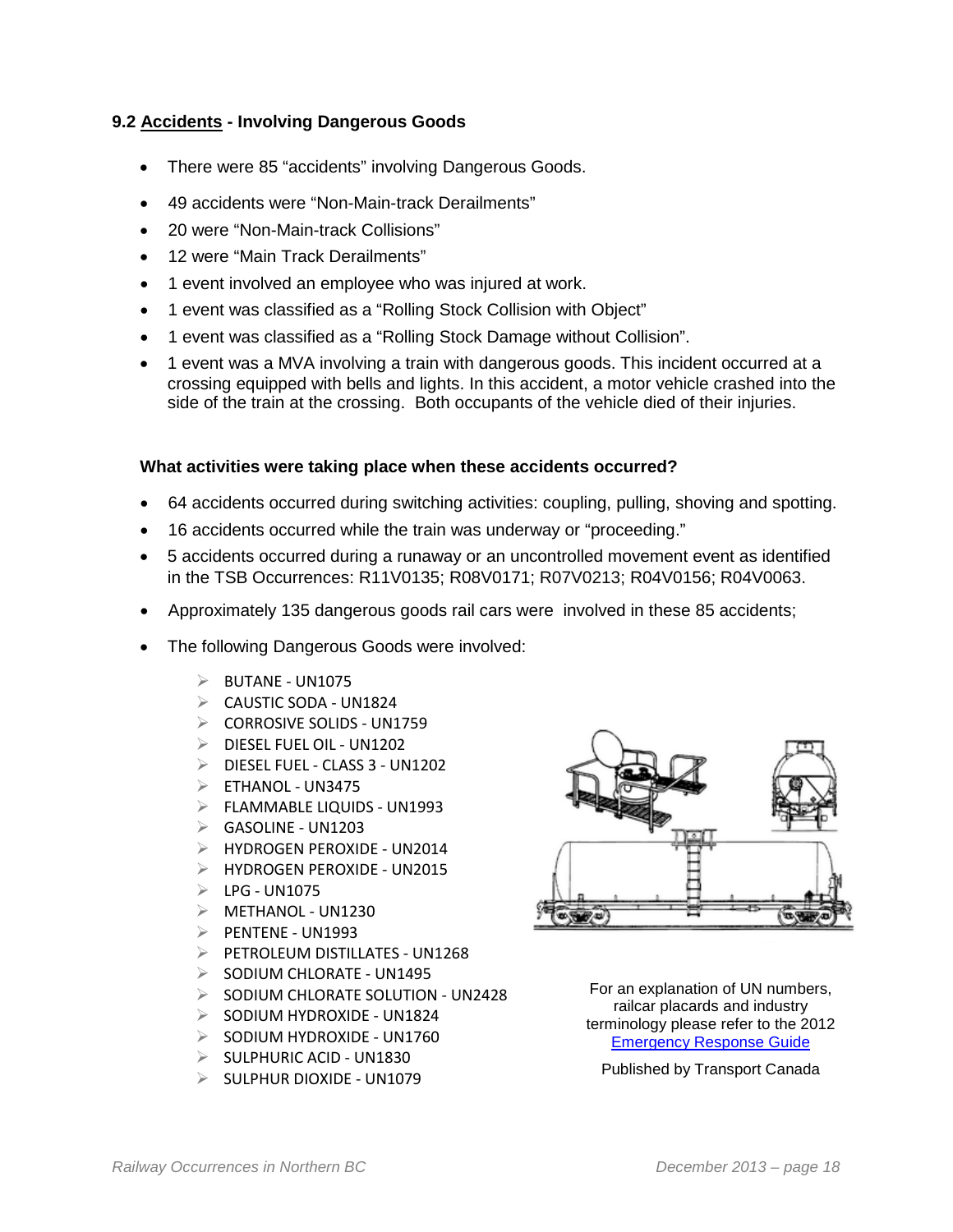## **10. Emergency Preparedness in Northern BC**

This report did not intend to assess the degree to which northern municipalities and regional entities were prepared for a major catastrophic event such as a railway derailment involving dangerous-goods however it was a matter of natural interest.

- During our research we could find no mention of catastrophic railway events or rail incident management protocols in national or provincial emergency planning documents. <sup>[36](#page-49-0)</sup> [37](#page-49-1) [38](#page-49-2)
- We were also unable to locate any published emergency response plans that had been authored individually or jointly by the railway industry and northern BC municipalities.
- Northern BC communities have expressed their concerns with regards to rail safety.

2013 – Northern Health Chief MHO speaks to the CBC program "DayBreak- North" <http://www.cbc.ca/daybreaknorth/interviews/2013/10/31/northern-health-inspects-rail-safety/>

2013 – Telkwa Village Councilor speaks to the CBC program "DayBreak-North" <http://www.cbc.ca/daybreaknorth/interviews/2013/10/22/telkwa-councillor-reacts-to-gainford-derailment/>

2010 - Peace River Regional District Request to Improve Rail Bed [http://prrd.bc.ca/board/agendas/2011/2011-01-2312136548/pages/documents/14-a-MA-](http://prrd.bc.ca/board/agendas/2011/2011-01-2312136548/pages/documents/14-a-MA-1InterprovMeetMarch312010.pdf)[1InterprovMeetMarch312010.pdf](http://prrd.bc.ca/board/agendas/2011/2011-01-2312136548/pages/documents/14-a-MA-1InterprovMeetMarch312010.pdf)

2007 - Derailment Concerns Prince George City Council <http://www.250news.com/blog/view/1477>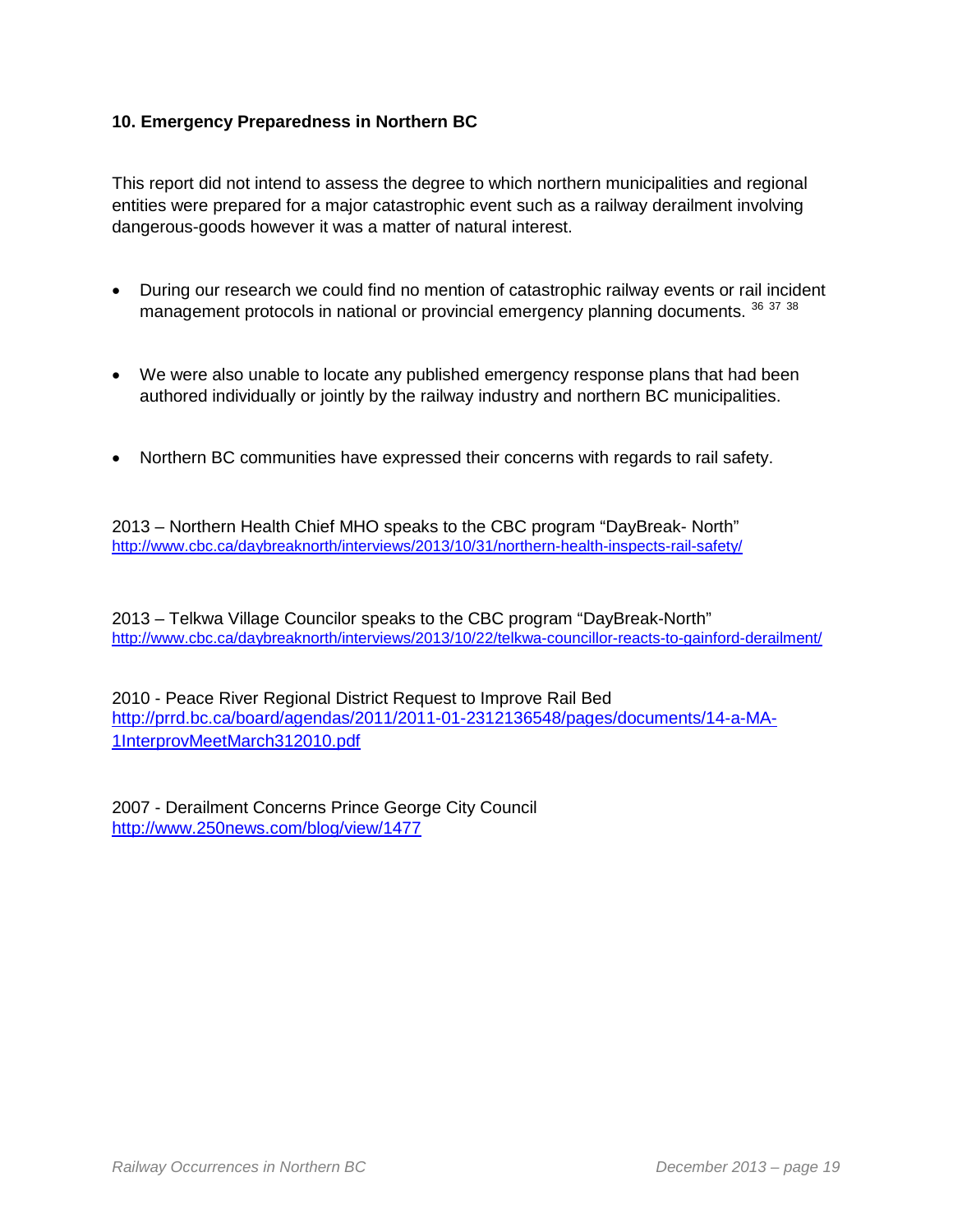# **Summary of Railway Occurrences: 2013 - 2011**

In this section of the document we have provided a brief synopsis of some of the many incidents and accidents that have occurred in recent years. The intent is to provide a "feel" for the nature and circumstances of the events. There are many more occurrences residing in the data than is shown here. We simply have not had the time to create a synopsis of each incident or accident. The summaries below are listed in reverse chronological order. The data we had was current to June 2013 and so that is where the summaries begin. In all cases it is worth remembering that the Transportation Safety Board remains the industry experts with respect to this data.

## 2013 CN Rail yards - Prince George, BC.

- June  $21^{st}$  derailment in yard
- CN Freight No. M-303-51-20
- Mile 146.1 Fraser Subdivision
- 7 gondola cars are derailed while being pulled from track AA-07
- No injuries or dangerous goods reported
- TSB Occurrence No. R13V0088

## 2013 CN Rail yards - Quesnel, BC.

- June 18 derailment in yard
- CN 2300 yard assignment
- 3 bulkhead flat cars derail while being shoved into customer track
- No injuries or Dangerous goods reported
- TSB Occurrence No. R13V0086

## 2013 near Willowvale, BC.

- June 17 Collision with Motor vehicle
- CN Freight No.L-561-51-17
- Mile 93.46 Nechako Subdivision
- Train struck abandoned vehicle at Telegraph Road public crossing
- Crossing is equipped with flashing lights and bell
- No injuries reported
- TSB Occurrence No. R 13V0085

## 2013 CN Rail yards Chetwynd, BC

- May 24 derailment in yard
- CN Freight No. A-473-51-23
- Mile 658.5 Chetwynd Subdivision
- Bulkhead Flat car WC 37281 is derailed
- No injuries or Dangerous goods reported
- TSB Occurrence No. R13V0081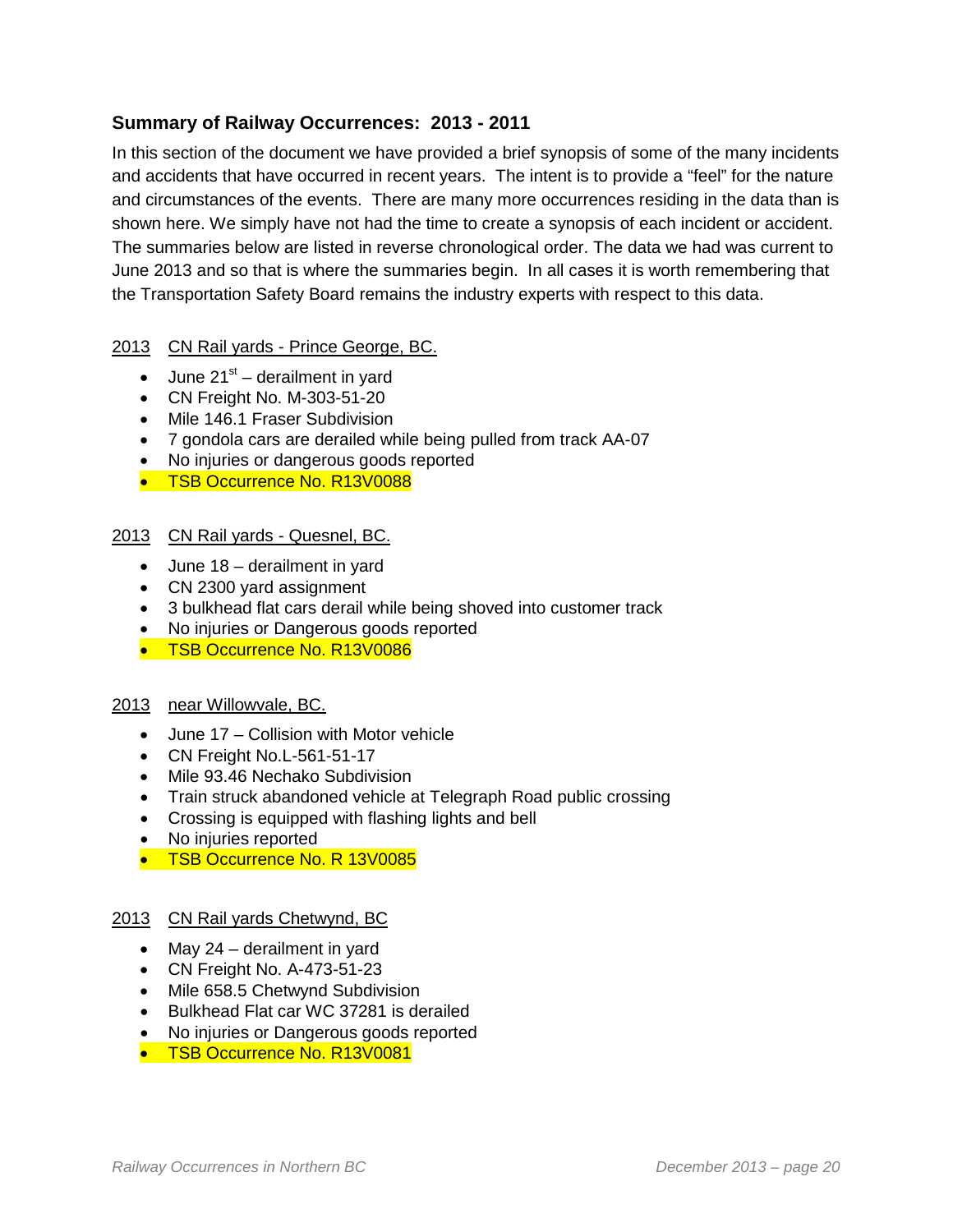#### 2013 CN Rail yards Quesnel, BC

- May 24 derailment in yard
- CN Freight No. L-593-51-23
- Mile 383.84 Prince George Subdivision
- Locomotive CN 8802 is derailed in track Q-008
- No injuries reported
- TSB Occurrence No. R 13V007

## 2013 CN Rail yards - Prince George, BC.

- May  $16<sup>th</sup>$  Derailment in yard
- CN Freight No. A-461-51-16
- Mile 0.8 Nechako Subdivision
- Four cars of a loaded coal train derail in the west end of the yard.
- 3cars remain upright a third car spills its load.
- Incident reported by 250 News.  $39$
- TSB Occurrence No. R13V0075

## 2013 South of Chetwynd, BC.

- May  $15^{\text{th}}$  Derailment
- CN Freight No. A-472-51-15
- Twelve loaded Sulfur cars derail at public crossing
- $\bullet$  Eight cars ended up on their side while four stayed upright.  $40$
- Incident reported by Energeticcity.ca  $41$
- TSB Occurrence No. R13V0074

#### 2013 CN Rail yards - Prince George, BC.

- April 28 derailment in yard
- CN South end assignment
- Mile 461 Prince George Subdivision
- Intermodal car DTTX 743542 is derailed
- 850 feet of rolled rail
- No injuries or Dangerous goods reported
- TSB Occurrence No R13V0071

#### 2013 East of Terrace near Cedarvale, BC.

- April  $19^{th}$  Derailment
- CN Freight No. Q-198-51-18
- Mile 73.09 Bulkley Subdivision
- Five intermodal cars derail while train is leaving the siding.
- Photo from News 250 shows railcars on their sides at edge of Skeena River.
- Incident reported by CFTK TV News, News 250 and others.  $42$   $43$
- TSB Occurrence No. R13V0069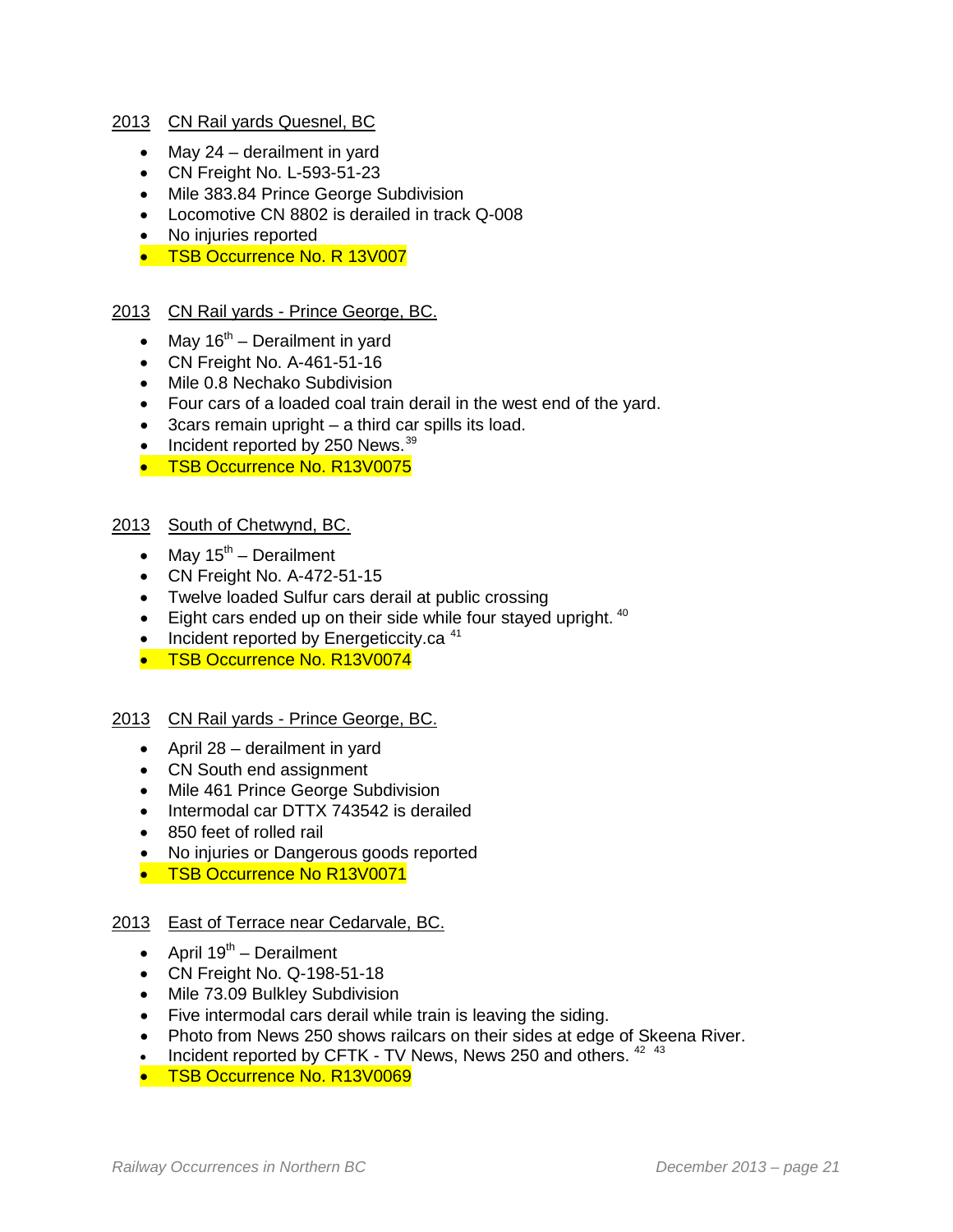## 2013 Poser, BC

- April 13 Train struck by Mudslide
- CN Freight No. M-354-51-12
- Trailing locomotive CN 2621 is struck by mudslide
- Locomotive stuck in landslide measuring 30 ft long X 10 ft deep.
- No injuries or derailment reported
- TSB Occurrence No.R13V0067

## 2013 CN Rail yards - Prince George, BC.

- April 7 Collision in yard
- CN Train No. not specified
- Mile 460 Prince George Subdivision
- A cut of cars kicked into track PC -22 collides with cars standing in track
- 2 cars sustain damages from collision
- No injuries or derailment reported
- TSB Occurrence No. R13V0059

#### 2013 Ridley Terminals at Prince Rupert, BC.

- April 3 derailment in yard
- CN Freight No. 751-51-02
- Mile 87.3 Skeena Subdivision
- Lead Locomotive CN 2827 derails over a switch
- No injuries reported
- TSB Occurrence No. R13V0058

#### 2013 CN Rail yards - Prince George, BC.

- March 31 Car discovered leaking (dangerous goods involved)
- CN Yard Crew discovers leaking tanker
- Mile 460.5 Prince George Subdivision
- Tank car TAEX 487, load of diesel fuel, UN 1202 leaking from manway cover
- CN DGO responded
- TSB Occurrence No. R13V0056

#### 2013 CN Rail yards - Prince George, BC.

- March 30 derailment in yard
- CN Prince George yard assignment
- Mile 462.4 Prince George Subdivision
- CN locomotive No 5549 derailed
- 1000 feet of rolled rail.
- No injuries reported
- TSB Occurrence No.R13V0053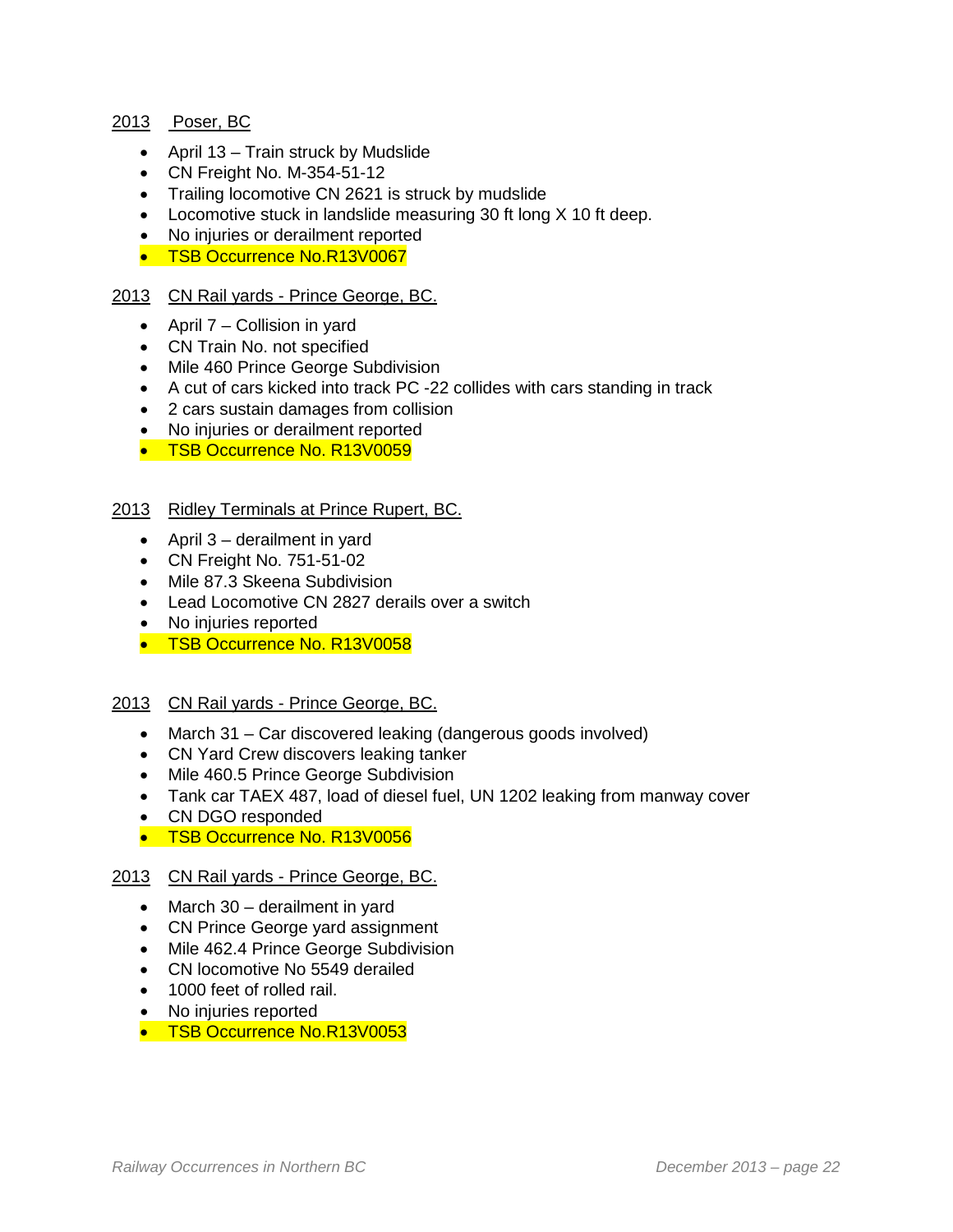## 2013 Mackenzie, BC

- March 26 Collision with motor vehicle
- CN yard assignment YMK-306-26 under LCS control
- Mile 23.66 Mackenzie Subdivision
- Train is struck by tractor trailer at sawmill Road public crossing
- Public crossing is equipped with SRCS
- TSB Occurrence No. R13V0013

#### 2013 Fort St John BC

- March 26 derailment in yard (dangerous goods involved)
- CN 2100 extra yard assignment
- Mile 726.8 Fort St John Subdivision
- Tank car is derailed while switching at customer facility
- Tank car TCGTX 310020 residue L/C diesel fuel, UN 1202
- No injuries or spillage reported.
- TSB Occurrence No. R13V0049
- 2013 CN Rail yards Prince George, BC.
	- March 21 Car discovered leaking (dangerous goods involved)
	- CN Freight No L570-51-20
	- Mile 460.44 Prince George Subdivision
	- During pull by inspection, tank car is discovered leaking
	- Tank car CGTX 30694, load of diesel fuel, UN 1202 leaking from manway cover
	- CN DGO responded
	- TSB Occurrence No. R13V0263

#### 2013 CN Rail yards - Prince George, BC.

- March 21 derailment in yard
- CN 1555 yard assignment
- Mile 145 Fraser Subdivision
- Trailing locomotive CN 234 is derailed over switch
- No injuries reported
- TSB occurrence No. R 13V0045

## 2013 CN Rail yards - Fort St James, BC.

- March 15 derailment in yard
- CN Freight No. L585-51-14
- Mile 71.93 Stuart Subdivision
- Box car BCOL 90545 strikes end block during shoving.
- BCOL 90545 is damaged
- TSB Occurrence No. R13V0043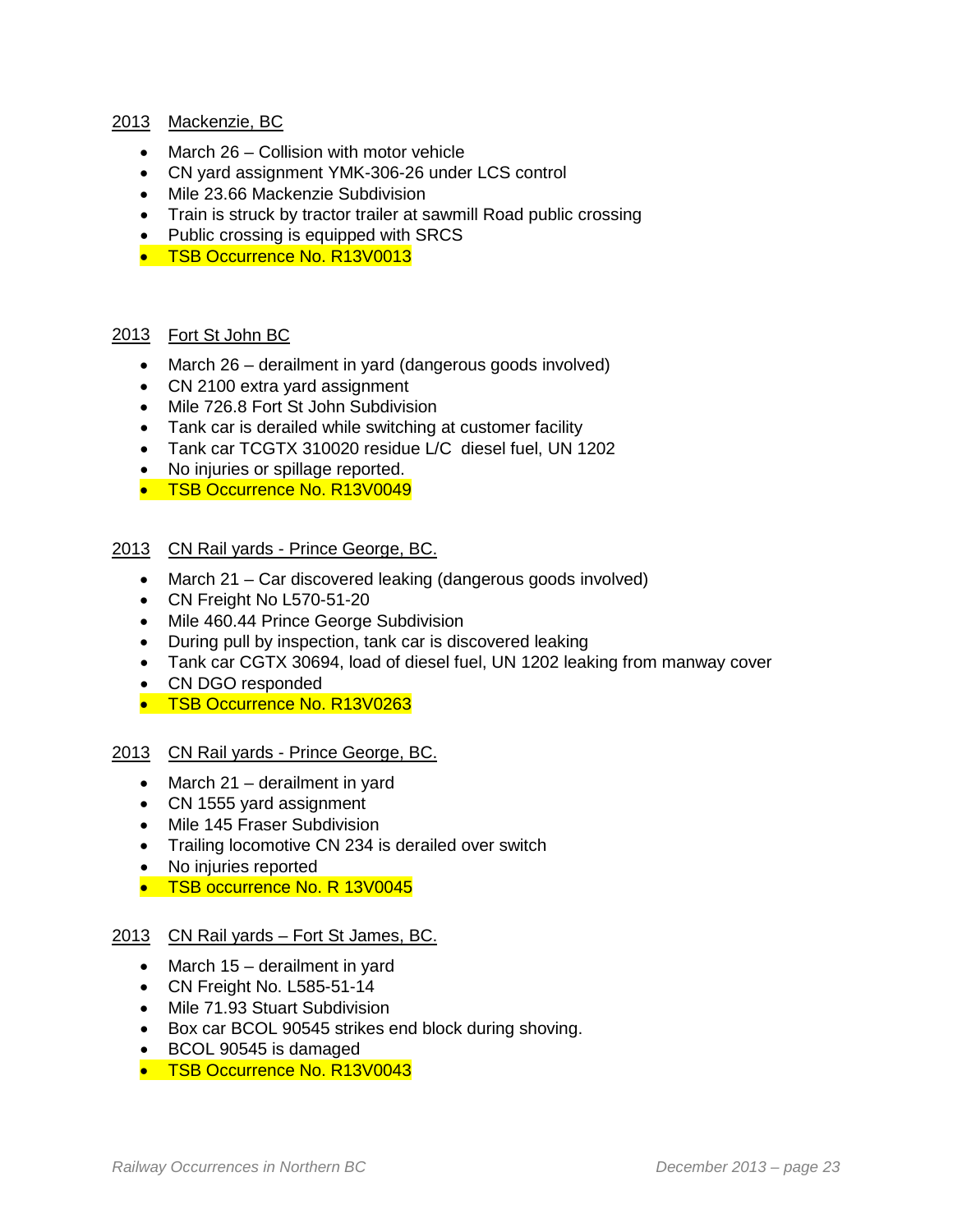## 2013 CN Rail yards – Fort Nelson, BC.

- March 15 derailment in yard (dangerous goods involved)
- CN yard assignment YSNS-01-15
- Mile 978.8 Fort Nelson Subdivision
- Tank car is derailed while pulling out of customer track
- Tank car PROX 41255 residue L/C diesel fuel, UN 1202
- No injuries or spillage reported
- TSB Occurrence No. R13V0043

## 2013 CN Rail yards - Prince George, BC.

- March 4 derailment in yard
- CN 1800 yard assignment
- Mile 458 Prince George Subdivision
- 2 covered hopper cars derail 1 box car damaged.
- No injuries or dangerous goods reported.
- TSB Occurrence No.R13 V0035

## 2013 CN Rail yards - Prince George, BC.

- February 15 Collision in yard (dangerous goods involved)
- CN South Lead yard Assignment
- Mile 460.44 Prince George Subdivision.
- Tank car NATX 400473, L/C LPG, UN 1075 is set off into track PC05
- NATX 400473 rolls back and collides with UFTX, load of steel
- Both cars sustain damage to safety appliances
- No injuries or spillage reported.
- TSB Occurrence No. R13V0031

## 2013 siding switch at Nichol,BC.

- February 6 Fire on locomotive
- CN Freight No. L-561-51-06
- Mile 27.17 Nechako Subdivision
- Train crew reports fire under the cab of Locomotive CN5544
- Crew extinguished fire successfully
- 1 crew member transported to hospital with smoke inhalation
- TSB Occurrence No.R13V0028

## 2013 Ridley Terminals at Prince Rupert, BC.

- January 31 derailment in yard
- CN FreightNo. C-741-1-29
- Mile 87.3 Skeena Subdivision
- While shoving into yard track, 2 cars are derailed over the derail.
- No injuries or dangerous goods reported
- TSB Occurrence No. R13V0023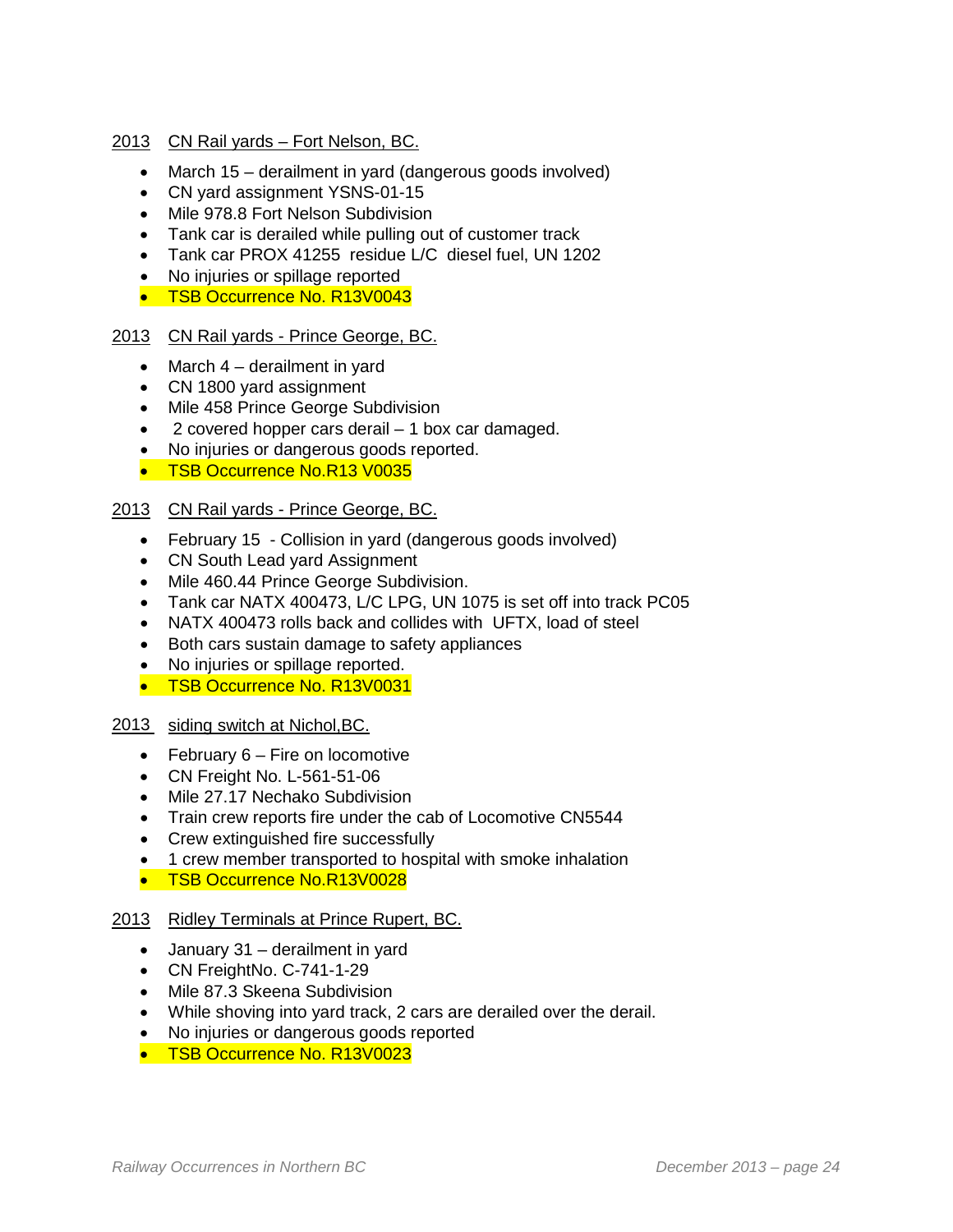## 2013 Giscome, BC

- January 31 Collision with Motor Vehicle
- CN Freight No. M-348-31-30
- Mile 122.52 Fraser Subdivision
- Collision occurred on Upper Fraser Road public crossing
- Crossing equipped with flashing lights and bell
- Vehicle had been involved in previous non-rail crash the driver stopped and exited the vehicle at the public crossing where it was subsequently struck by train.
- Locomotive CN5644 suffered extensive damage
- No injuries reported
- TSB Occurrence No. R13V0022

## 2013 CN Rail yards - Prince George, BC.

- Jan 30 derailment in yard with fuel spill
- CN South yard assignment
- Mile 460.44
- CN Locomotive 7223 derailed in track PA -09
- Locomotive 7223 fuel tank ruptures spills 700 gallons of diesel fuel
- No injuries reported
- TSB Occurrence No.R13V0021

#### 2013 Lammings Mill near McBride, BC.

- January  $22^{rd}$  Derailment
- CN Freight No. C741-51-21
- Mile 7.9 Fraser Subdivision
- 21 cars of Metallurgical coal derail
- 16 cars are reported to be on their sides.<sup>[44](#page-50-0)</sup>
- This incident reported by News  $250.^{45}$  $250.^{45}$  $250.^{45}$
- TSB Occurrence No. R13 V0013

#### 2013 CN Rail yards - Prince George, BC.

- January 18 derailment in yard
- CN 1400 yard assignment
- Mile 462 Prince George subdivision
- 2 cars derailed while kicking a loaded flat car
- No injuries or dangerous goods reported
- TSB occurrence No. R13V0012

## 2012 Near Chetwynd

- December  $21^{st}$  Wildlife Collision and Derailment
- CN Freight No. L-581-51-21
- Mile 552.52 Chetwynd Subdivision
- Train strikes moose 6 cars derailed.
- TSB Occurrence No. R12V0227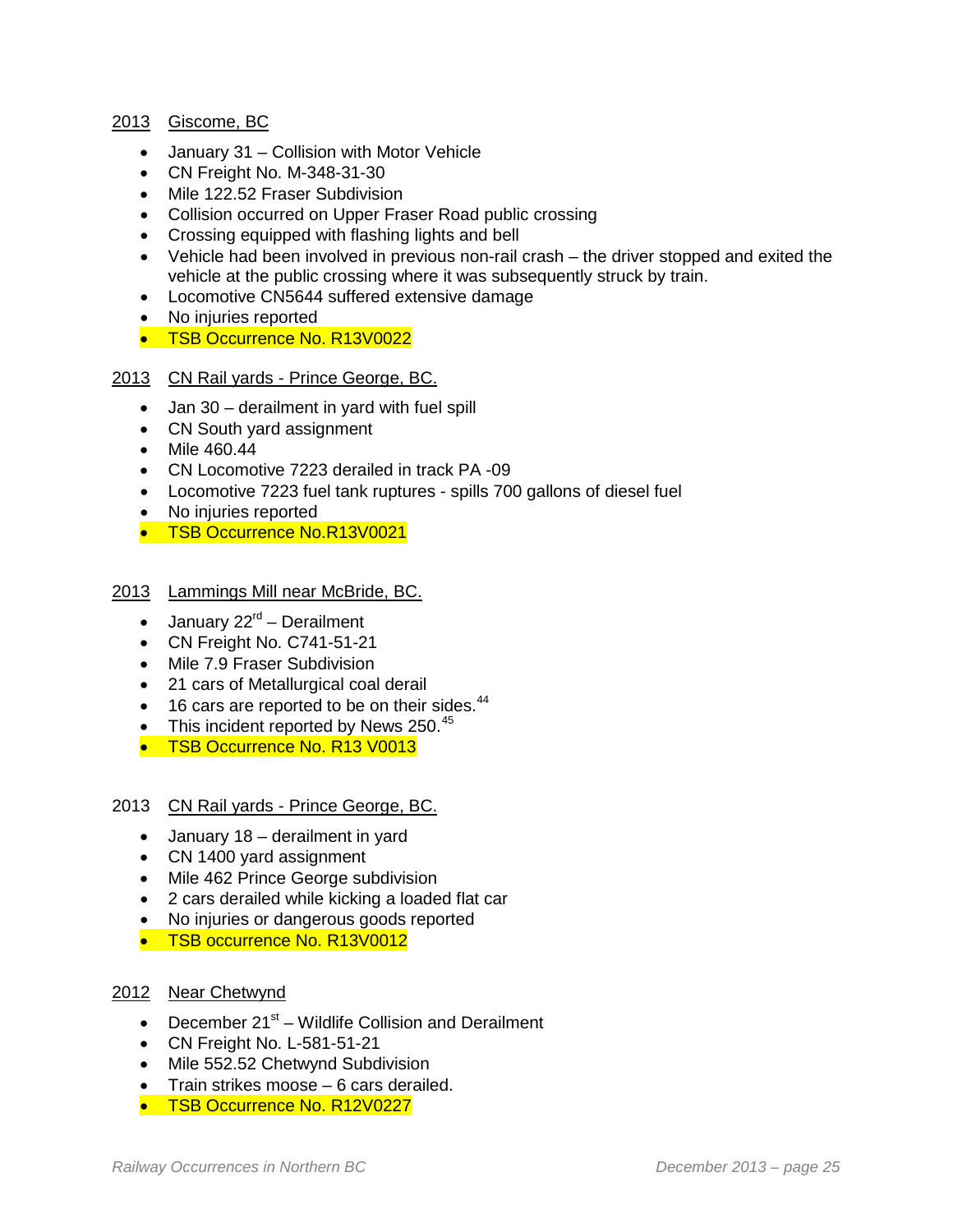- 2012 CN Rail Yards in Williams Lake, BC.
	- December  $17<sup>th</sup>$  Derailment
	- Two locomotives derail as they enter the CN rail yard.
	- Both locomotives remained upright.
	- Incident was reported by GotNews Network.<sup>[46](#page-50-2)</sup>
	- TSB Occurrence No. to be acquired.

## 2012 Gutah located North of Fort St. John, BC.

- November  $28<sup>th</sup>$  Derailment
- CN Freight No. A-479-51-28
- Mile 863.98 Fort Nelson Subdivision
- One man died and four other CN workers were left uninjured when a fuel tanker car derailed from the tracks in a remote rail-yard. The derailed tanker rolled onto the deceased. The remoteness of the rail yard precluded a quick recovery.
- No reports of spillage from the derailed tanker car.
- Incident was reported by the Globe & Mail, Canadian Press and others.  $4748$  $4748$
- TSB Occurrence No. R12V0206

## 2012 Near Tete-Jaune Cache, BC.

- $\bullet$  October 19<sup>th</sup> Derailment
- Mile 42.8 Tete-Jaune Subdivision
- A track unit and 2 cars derail while pulling onto the main track.
- No injuries or spills reported.
- TSB Occurrence No. R12V0177

## 2012 Near Chetwynd, BC.

- October  $19<sup>th</sup>$  Collision with motor vehicle at public crossing
- CN Freight No. l-579-51-19
- Mile 8.6 Dawson Creek Subdivision
- Train was struck by truck at public crossing
- Public crossing equipped with SRCS
- No injuries reported.
- TSB Occurrence No. R12V0176

## 2012 CN Rail yards Prince George, BC.

- October  $18<sup>th</sup>$  Derailment in yard
- CN 0900 yard assignment
- Mile 0.1 Nechako Subdivision
- Locomotive derails while going over switch.
- TSB Occurrence No. R12V0175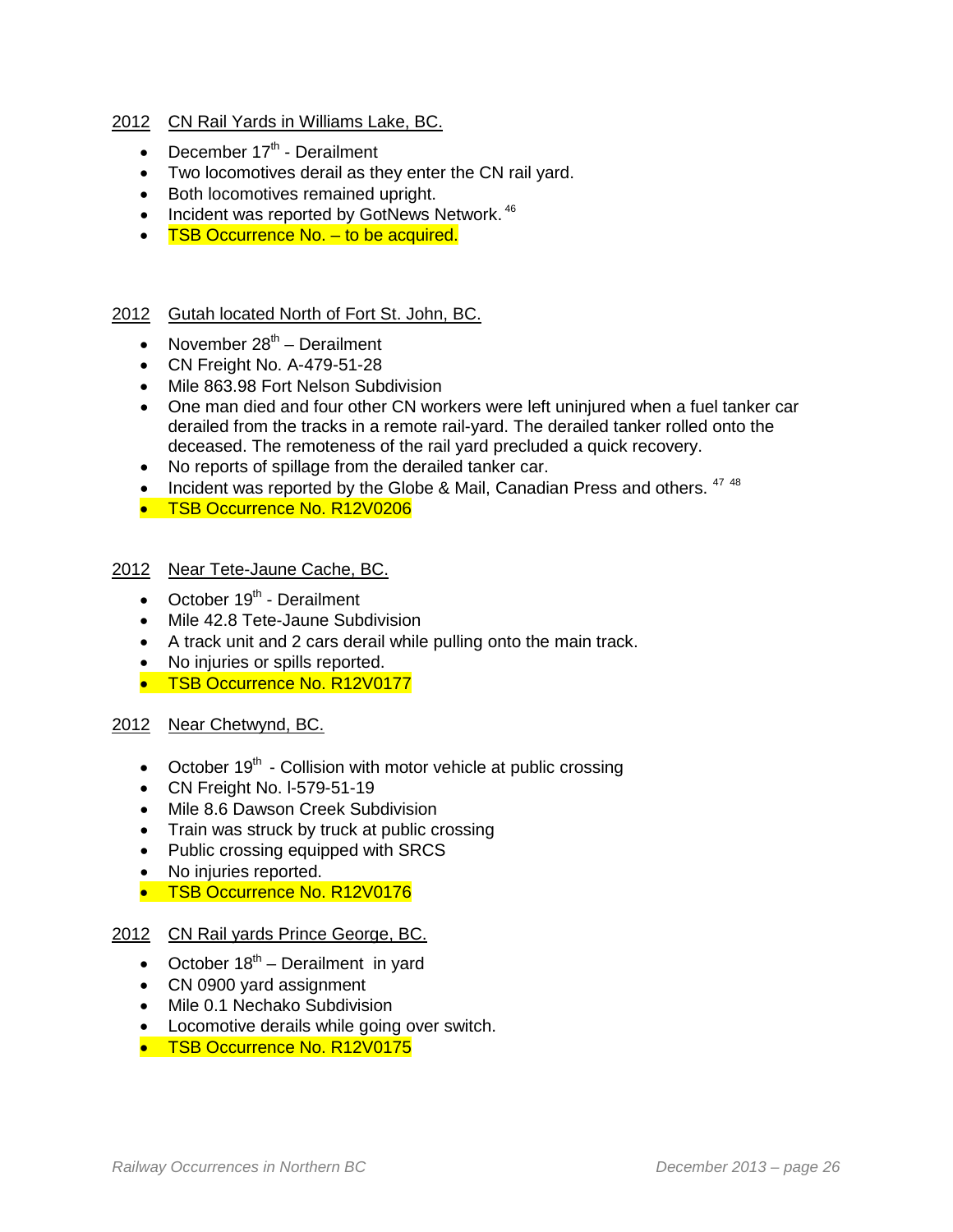## 2012 CN Rail yards Prince George, BC.

- October  $4<sup>th</sup>$  Derailment in yard
- CN yard assignment PS-316-04
- Mile 462.4 Prince George Subdivision
- 3 loaded bulkhead flatcars are derailed.
- No injuries or spillage reported.
- TSB Occurrence No. R12V0170

## 2012 CN Rail yards Dawson Creek, BC.

- September  $14<sup>th</sup>$  Derailment in yard.
- CN Freight No. L-578-51-14
- Mile 60.25 Dawson Creek Subdivision
- 4 covered hopper cars derailed
- TSB Occurrence No. R12V0159

## 2012 CN Rail yards Prince George, BC

- September  $11<sup>th</sup>$  Collision and derailment in Yard (Dangerous Goods Involved)
- CN 2300 Bridge Yard assignment
- Mile 462 Prince George Subdivision
- Light locomotives strike and derail tank car UNVX 70703,
- Tank Car contained residue L/C sodium Hydroxide solution, UN 1824.
- No spillage is reported.
- TSB Occurrence No. R12V0156

## 2012 Near Taylor, BC.

- September  $4<sup>th</sup>$  Derailment
- CN Freight No. L-575-51-03
- Mile 720 Fort St John Subdivision
- 3 cars discovered derailed and lying on their side
- TSB Occurrence No. R12V0149

## 2012 CN Rail yards Prince George, BC.

- August  $23^{rd}$  Car Discovered Leaking (Dangerous Goods Spillage)
- Mile 462.4 Prince George subdivision
- Tank car NATX 36004, found to be leaking by yard crew
- Tank car contains Methanol, UN 1230.
- Incident attended by CN DGO
- TSB Occurrence No. R12V0136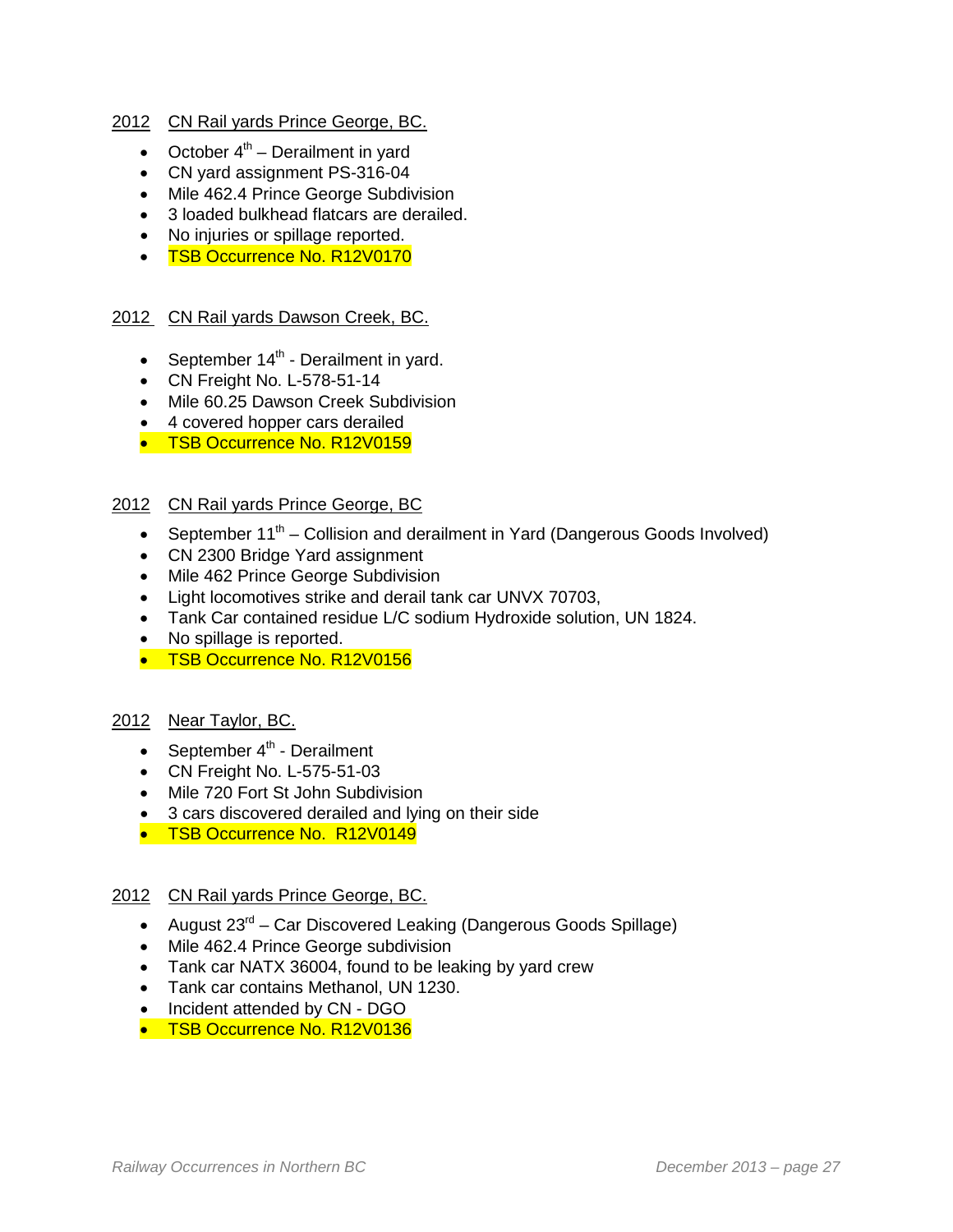## 2012 CN Rail Yards Fort St John, BC.

- August  $21^{st}$  Derailment in yard
- CN Freight No. L-575-51-20
- Mile 723 Fort St John Subdivision
- 7 hopper cars of sand derail
- TSB Occurrence No.R12V0134

## 2012 CN Rail yards Prince George, BC.

- August  $15<sup>th</sup>$  Car Discovered Leaking (Dangerous Goods Spillage)
- Mile 462 Prince George Subdivision
- Tank car PROX 50256, found to be leaking during inspection.
- Tank Car contains Fuel Oil UN 1202
- Incident attended by CN DGO
- TSB Occurrence No. R12V0128

## 2012 CN Rail yards Prince George, BC.

- August  $6^{th}$  Derailment in yard.
- Mile 462.4 Prince George Subdivision
- While switching, tank car GAMX 5617, rolls over a derail and derails.
- No spillage or injuries reported.
- TSB Occurrence No. R12V0157

## 2012 Telkwa Mine Road near Telkwa, BC

- August 4 th Collision with Motor Vehicle a public crossing
- CN Freight No. A-461-51-03
- Mile 116.07 Telkwa Subdivision
- Public crossing was equipped with flashing lights and bell
- No injuries reported.
- TSB Occurrence No. R12V0124

## 2012 CN Rail yards Prince George, BC.

- August  $2^{nd}$  Derailment in yard (Dangerous Goods Involved)
- Yard Assignment YPS-016
- Mile 462 Prince George Subdivision
- 7 cars derail including tank car DBUX 303128
- Tank car contains residue L/C Ethanol, UN 3475
- no spillage reported
- TSB Occurrence No. R12V0123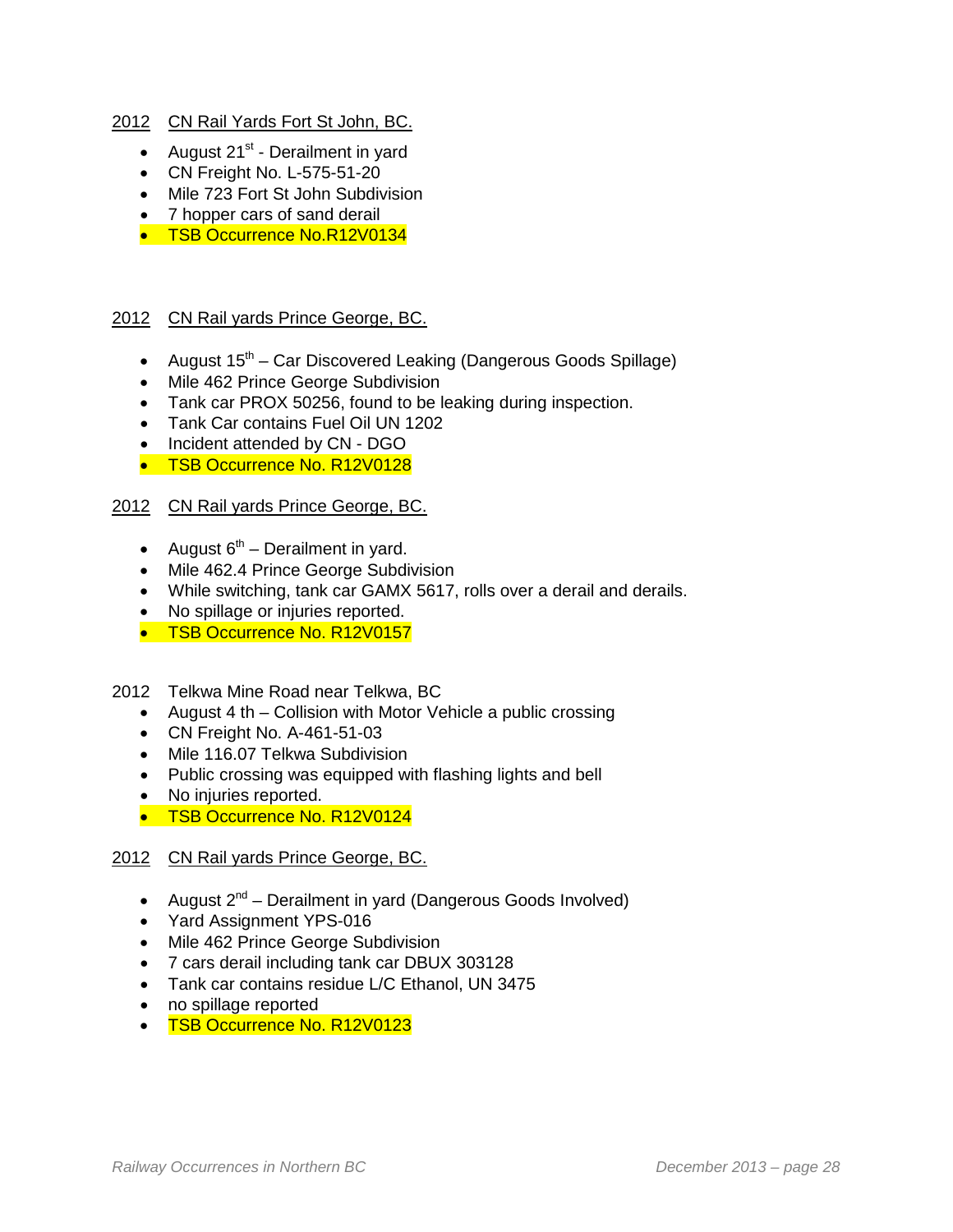## 2012 CN Rail yard Prince George, BC

- July  $20^{th}$  Derailment in yard
- 1555 Belt Pack Assignment
- Mile 145.22 Fraser Subdivision
- While shoving cars onto another track, car AOK29456 is derailed
- Derailed car remained upright
- TSB Occurrence No. R12V0116

#### 2012 Customer siding near Mackenzie, BC

- July  $14^{th}$  Runaway Rolling Stock
- Mile 23.5 Mackenzie Subdivision.
- Track patrol personnel discover runaway rolling stock.
- 2 unattended cars rolled away from customer's siding through switch.
- No derailment or dangerous goods spillage.
- TSB Occurrence No. R12V0113

## 2012 CN Rail yard Prince George, BC

- June  $27<sup>th</sup>$  Car Discovered Leaking (Dangerous Goods Spillage)
- Mile 462 Prince George Subdivision
- Tank car NATX 76174 is discovered leaking
- Tank Car contains Residue L/C Environmentally Hazardous Substances, UN 3082.
- Estimated that 10 15 litres had leaked.
- CN DGO attended the scene
- TSB Occurrence No. R12V0103

## 2012 West of McBride, near Poser, BC.

- $\bullet$  June 26<sup>th</sup> Derailment
- CN Freight No. M-303-51-25
- Mile 16.6 Fraser Subdivision
- 8 loaded coke cars (gondola cars) derail.
- Incident was reported by 250 News.<sup>[49](#page-50-5)</sup>
- TSB Occurrence No. R12V0102.

## 2012 Albreda Subdivision

- June  $24<sup>th</sup>$  Washout conditions resulting in derailment
- CN Freight No. C-776-51-22
- Mile 69.0 Albreda Subdivision
- 5 cars derailed
- No Injuries No Dangerous Goods
- TSB Occurrence No. R12V0101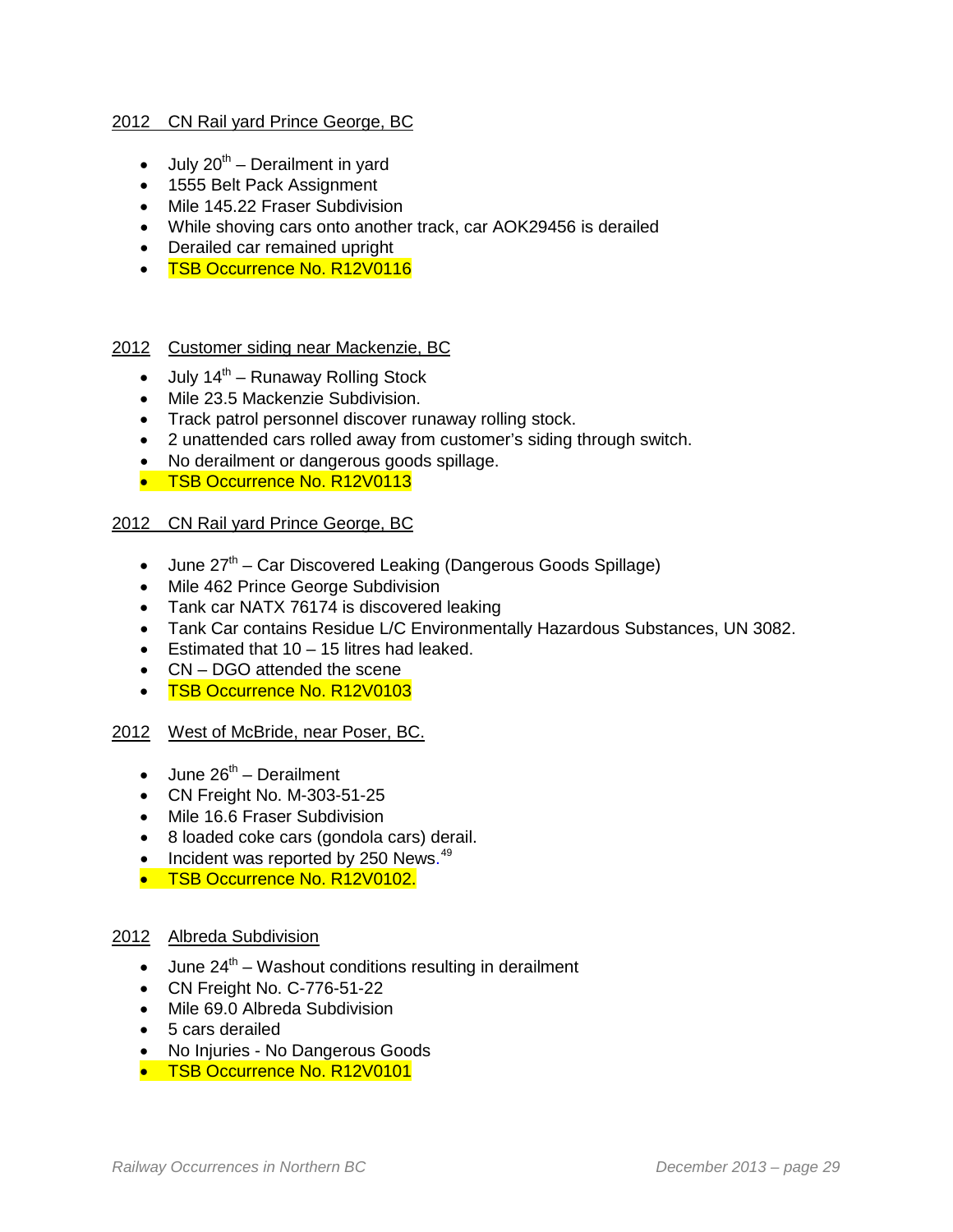## 2012 CN Rail yard Prince George, BC

- June 22 Derailment in yard ( Dangerous Goods Involved)
- CN Belt Pak Assignment YPB-016-22 operating under LCS control
- Mile 466.8 Prince George Subdivision
- Tank car PROX 43591 is derailed
- Tank car contains Fuel Oil, UN 1202
- No injuries or reported leakage
- TSB Occurrence No. R12V0100

#### 2012 CN Rail yards Fort St John, BC.

- June 17 Derailment in yard
- Ft St John Yard Assignment
- Mile 728 Fort St John Subdivision
- Gondola car DJTX 79004 is derailed during switching operations
- TSB Occurrence No. R12V0108

#### 2012 Near Fort Nelson, BC.

- June  $9^{th}$  Derailment
- CN Freight No. A-479-51-08
- Mile 696 Fort Nelson Subdivision
- Hopper car CN 382166 carrying a load of sand, derailed.
- No injuries no Dangerous Goods
- TSB Occurrence No. R12V0095

## 2012 Near Hixon, BC.

- May  $26<sup>th</sup>$  Derailment
- CN Freight No. L-570-51-25
- Mile 423.27 Prince George Subdivision
- 6 covered hopper cars derail and topple over.
- Incident was reported by 2[50](#page-50-6) News.<sup>50</sup>
- **TSB Occurrence No. R12V0091.**

#### 2012 CN Rail yards Mackenzie, BC.

- May  $24^{th}$  Derailment in yard
- CN 1700 Yard Assignment
- Mile 22.2 Mackenzie Subdivision
- During switching operations 2 bulkhead cars are derailed.
- No injuries No Dangerous Goods
- 75 feet of rail are rolled
- TSB Occurrence No. R12V0090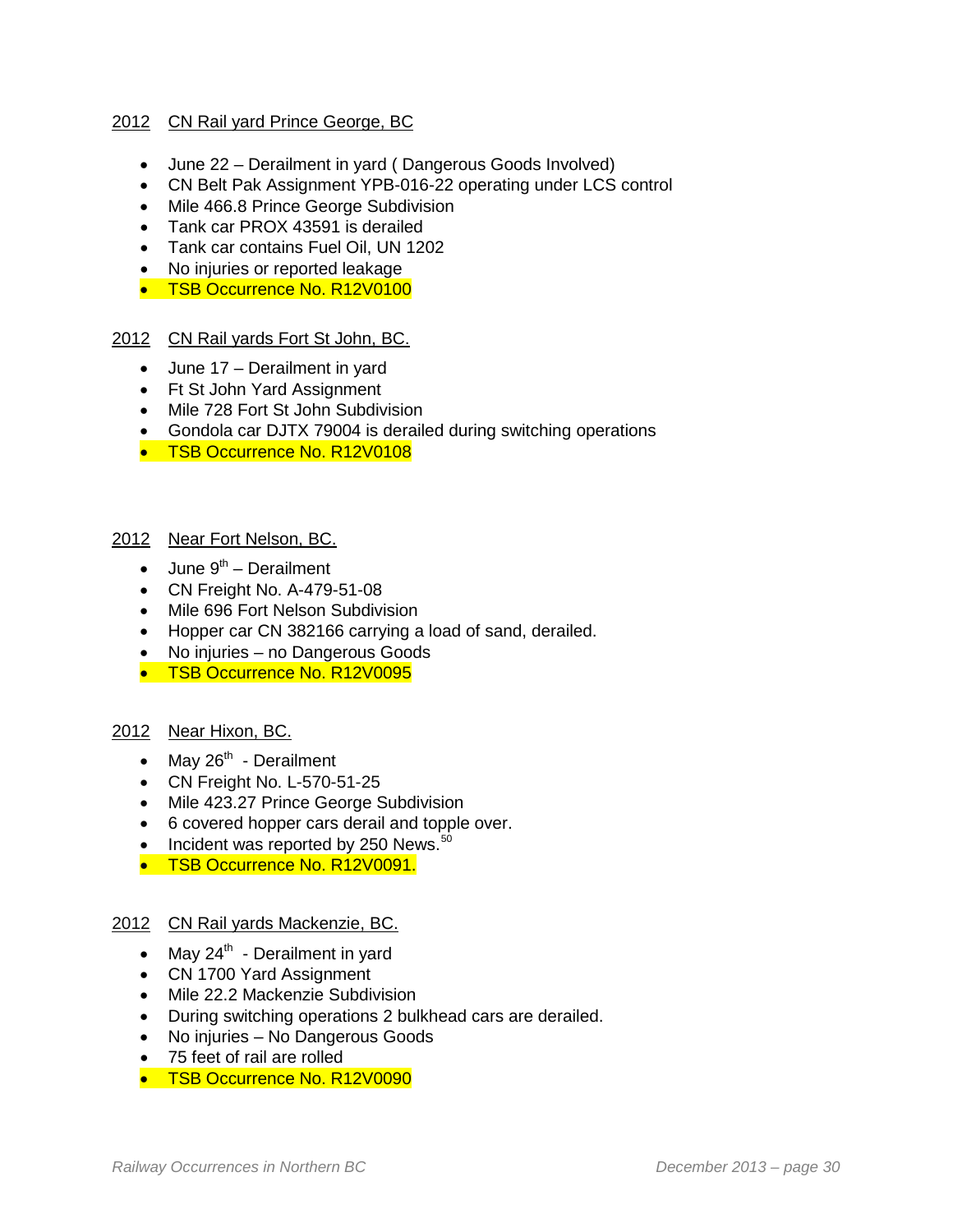## 2012 Albreda Rail Subdivision – 7 miles west of Jasper AB.

- May 11 Rockslide and Derailment
- Mile unknown Albreda Subdivision.
- Incident involves CN Locomotive No. 2306
- Large rocks break free from cliff face and derail lead engines.
- Incident was reported by Prince Rupert Rail Images.<sup>[51](#page-50-7)</sup>
- TSB Occurrence No. to be acquired.

## 2012 CN Rail yards Prince George, BC.

- May  $1<sup>st</sup>$  Derailment in yard
- CN 2300 Belt Pack assignment
- Mile 462.4 Prince George Subdivision
- 4 bulkhead Flat cars are derailed while shoving onto another track.
- Also, broken knuckle, crossed drawbars and 230 ft. of rolled rail.
- TSB Occurrence No. R12V0084

## 2012 CN Rail yards Prince George, BC.

- April  $26^{th}$  Derailment in yard
- CN 2300 Yard Assignment
- Mile 146 Fraser Subdivision
- 4 cars derail on track PA 09
- 200 feet of rail are rolled over.
- No dangerous goods reported.
- TSB Occurrence No. R12V0080

## 2012 Near Pyramid Creek Falls Provincial Park – north of Blue River  $BC^{52}$  $BC^{52}$  $BC^{52}$

- April  $25<sup>th</sup>$  Washout / Sinkholes and Derailment
- CN Freight No. Q-112-51-24
- Mile 114.2 Albreda Subdivision
- Two sinkholes undermine and washout the rail-bed.
- Two locomotives and 5 intermodal rail cars were involved in the incident.
- Photos show containers off the rails and resting in North Thompson River.  $53$
- A contamination containment boom was set up to contain what was described by media sources as a chemical slick on the surface of the water.
- Incident was reported by Castanet News and CFJC TV.  $54$
- TSB Occurrence No. R12V0081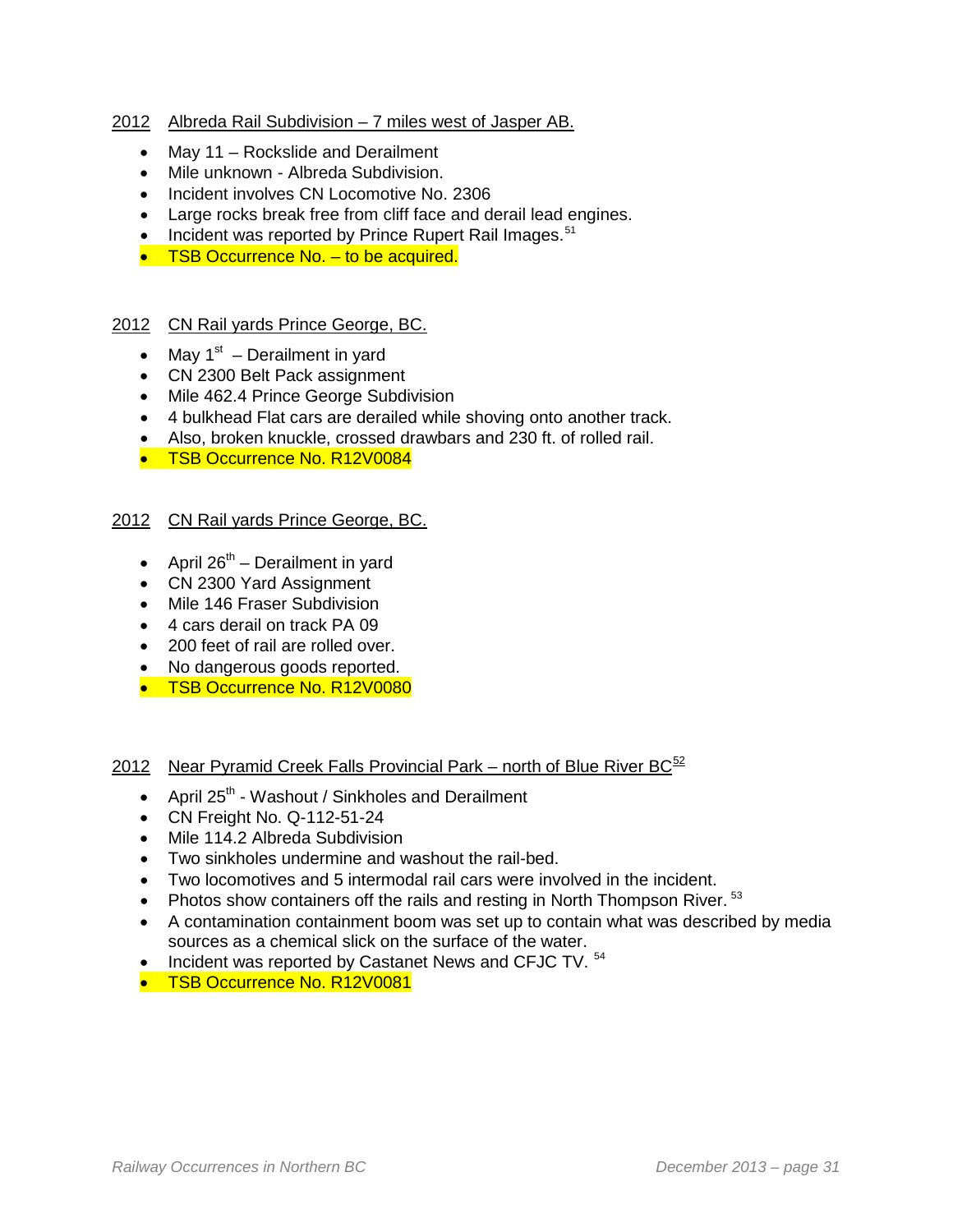#### 2012 Frizzie Road in Prince George, BC.

- April  $21^{st}$  Collision with Motor Vehicle at public crossing
- CN Freight No. L-570-51-20
- Mile 315.48 Prince George Subdivision
- Vehicle struck at public crossing equipped with flashing lights and bell
- No injuries reported
- TSB Occurrence No. R12V0076

#### 2012 Near Chetwynd, BC

- April  $2^{nd}$  Fire onboard sulfur gondola car
- CN Freight No. L-574-51-01
- Mile 660.64 Fort St John Subdivision
- Crew discovers that Gondola car SULX 1941 is burning
- Train proceeds to Chetwynd and is met by local fire department
- Fire Extinguished No injuries or spillage reported
- TSB Occurrence No. R12V0066

#### 2012 CN Rail yards Prince George, BC.

- March  $19^{th}$  Car Discovered Leaking (Dangerous Goods Spillage)
- Intermodal flat car CP 639220 found with product leaking from container on car
- Leaking material was Aluminum Smelting By Products UN 3170
- CN DGO responded and resolved problem
- TSB Occurrence No. R12V0053

#### 2012 CN Rail yards Blue River, BC

- March  $7<sup>th</sup>$  Derailment in yard
- CN Freight No. A-412-51-05
- Mile 131.7 Albreda Subdivision
- Covered Hopper INTX 95136 derailed while shoving into a yard track.
- Employee injured while jumping from derailing hopper car
- No Dangerous Goods or spill reported
- TSB Occurrence No. R12V0042

#### 2012 Approximately 12 km east of Smithers at Telkwa, BC.

- February  $21^{st}$  Derailment
- CN Freight No. C-722-51-19
- Mile 92.4 Telkwa Subdivision
- 46 coal cars derailed, spilling coal, damaging cars and rail.
- Incident was reported by Houston Today.<sup>[55](#page-50-11)</sup>
- TSB Occurrence No. R12V0036.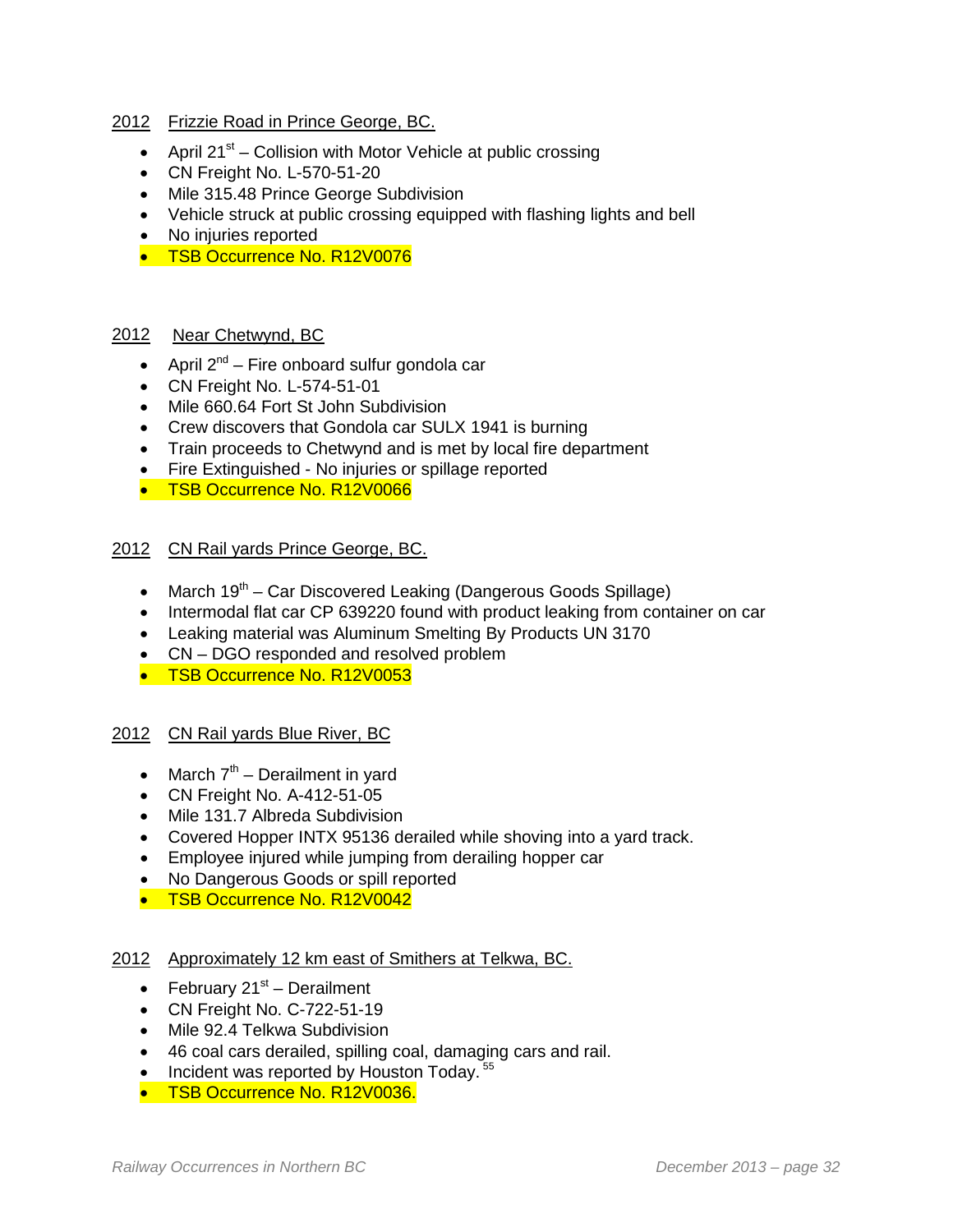## 2012 CN Rail yards Prince George, BC.

- February  $10^{th}$  Derailment in yard
- CN Locomotive 1440 derailed over a switch
- Mile 146 Fraser Subdivision
- No Injuries reported
- TSB Occurrence No. R12V0028

## 2012 Prince Rupert

- February  $8<sup>th</sup>$  person on right of way truck by train
- CN Freight No. C-762-51-07
- Mile 77.7 Skeena Subdivision
- The person who was struck was seriously injured
- TSB Occurrence No.R12V0025

#### 2012 Tumbler Subdivision, 50km NE of Prince George, BC.

- Jan  $21^{st}$  Derailment
- CN Freight No. C-763.51.21
- Mile 32.6 Tumbler Subdivision
- 13 CN cars loaded with coal derail.
- Significant track damage occurs as a result of derailment.
- Incident was reported by 250 News. [56](#page-50-12)
- TSB Occurrence No. R12V0015.

#### 2012 Near Exstew on the Skeena Subdivision

- January  $29^{th}$  Wildlife collision and derailment
- CN Freight No. G-874-51-29
- Mile 17.4 Skeena Subdivision
- Train strikes moose near mile 17.4
- Hotbox detector at mile 7.0 subsequently indicates dragging equipment
- Inspection revealed that covered hopper CNA 385196 had derailed
- TSB Occurrence No. R12 V0020

#### 2012 Near Northwood Pulp-mill -16 km north of Prince George, BC.

- Jan  $18^{nd}$  Derailment
- CN Freight L-580-51-18
- Mile 471.69 Chetwynd Subdivision
- 11 cars carrying lumber and pulp products derail.
- Incident was reported by 250 News and Prince George Citizen. <sup>[57](#page-50-13)</sup>
- TSB Occurrence No. R12V0011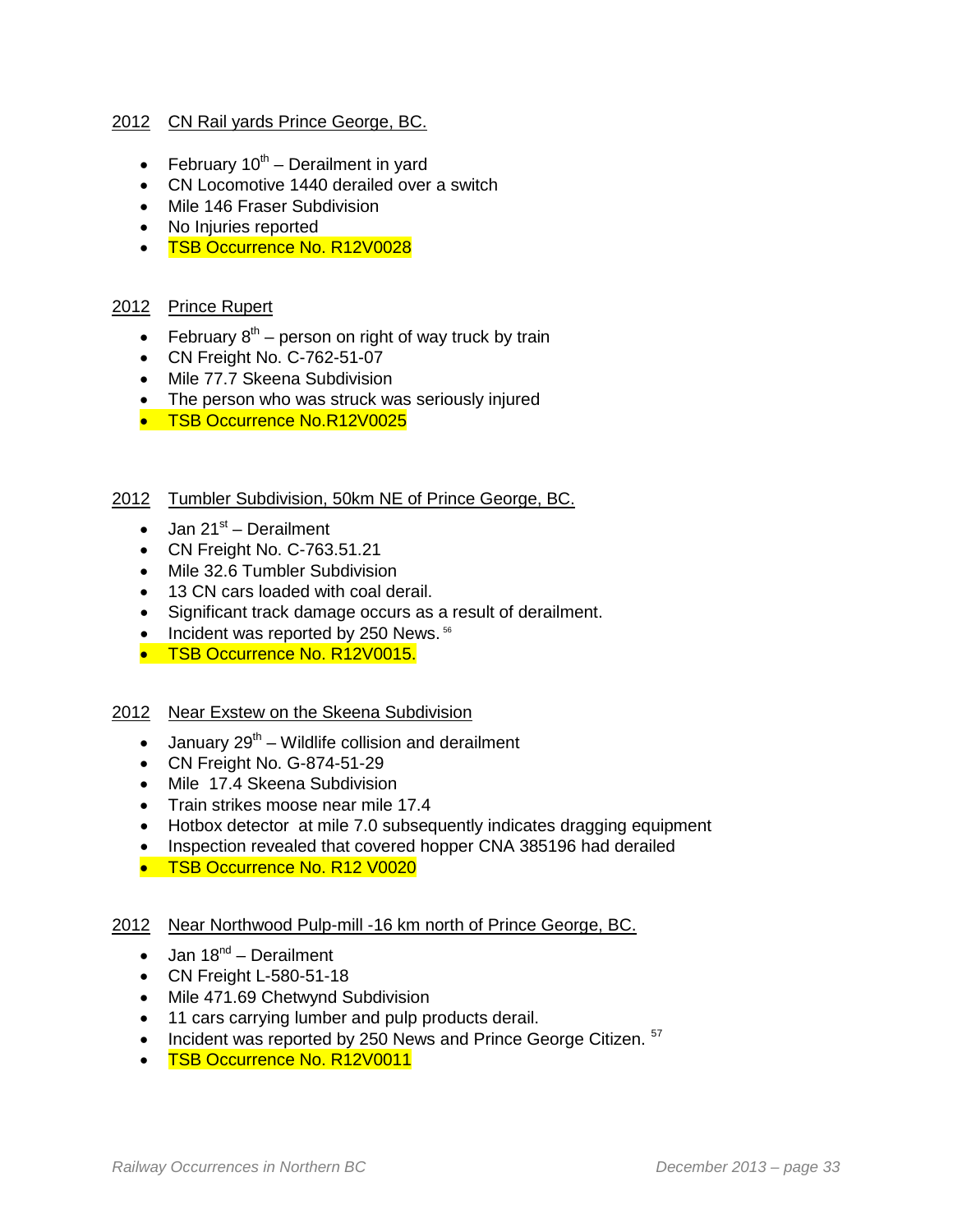## 2012 CN Rail Yards - Prince George, BC.

- January  $21^{st}$  Derailment in Yard (Dangerous Goods Involved)
- CN 2355 Belt Pak Assignment under LCS control
- Mile 146.1 Fraser Subdivision
- Tank Car IC400013 is derailed while coupling in yard.
- Tanker contains fuel oil ,UN 1202
- No spill reported.
- TSB Occurrence No.R12V0113

## 2012 Kitwanga (Gitwangak), BC.

- January 16 Collision with Motor Vehicle at Public Crossing
- CN Freight No. C-761-51-15
- Mile 73.66 Bulkley Subdivision
- Train strikes trailer portion of tractor trailer unit
- Public crossing is equipped with flashing lights and bell
- No Injuries Locomotive No CN 2340 is damaged
- TSB Occurrence No. R12V0010

## 2012 Smithers, BC.

- January 4 Collision with Motor Vehicle at Public Crossing
- CN Freight No. C-750-51-03
- Mile 15.63 Bulkley Subdivision
- Public crossing is equipped with SRCS
- 2 adults and 1 child escaped vehicle before impact.
- TSB Occurrence No. R12V0002

## 2011 Topley, BC.

- December  $30<sup>th</sup>$  Derailment
- CN Freight No. C-750-51-29
- Mile 73,49 Telkwa Subdivision
- Hotbox detector indicated dragging equipment
- Upon inspection crews find that gondola car CITX 449993 had derailed
- No injuries No Dangerous Goods
- TSB Occurrence No. R11V0261

## 2011 CN Rail yards Quesnel, BC

- December  $22^{nd}$  Derailment in yard
- CN Local Yard Assignment
- Mile 384.5 Prince George Subdivision
- Bulkhead flat car DWC 627097 derailed during switching operation
- No reported injuries or spills
- TSB Occurrence No. R11V0259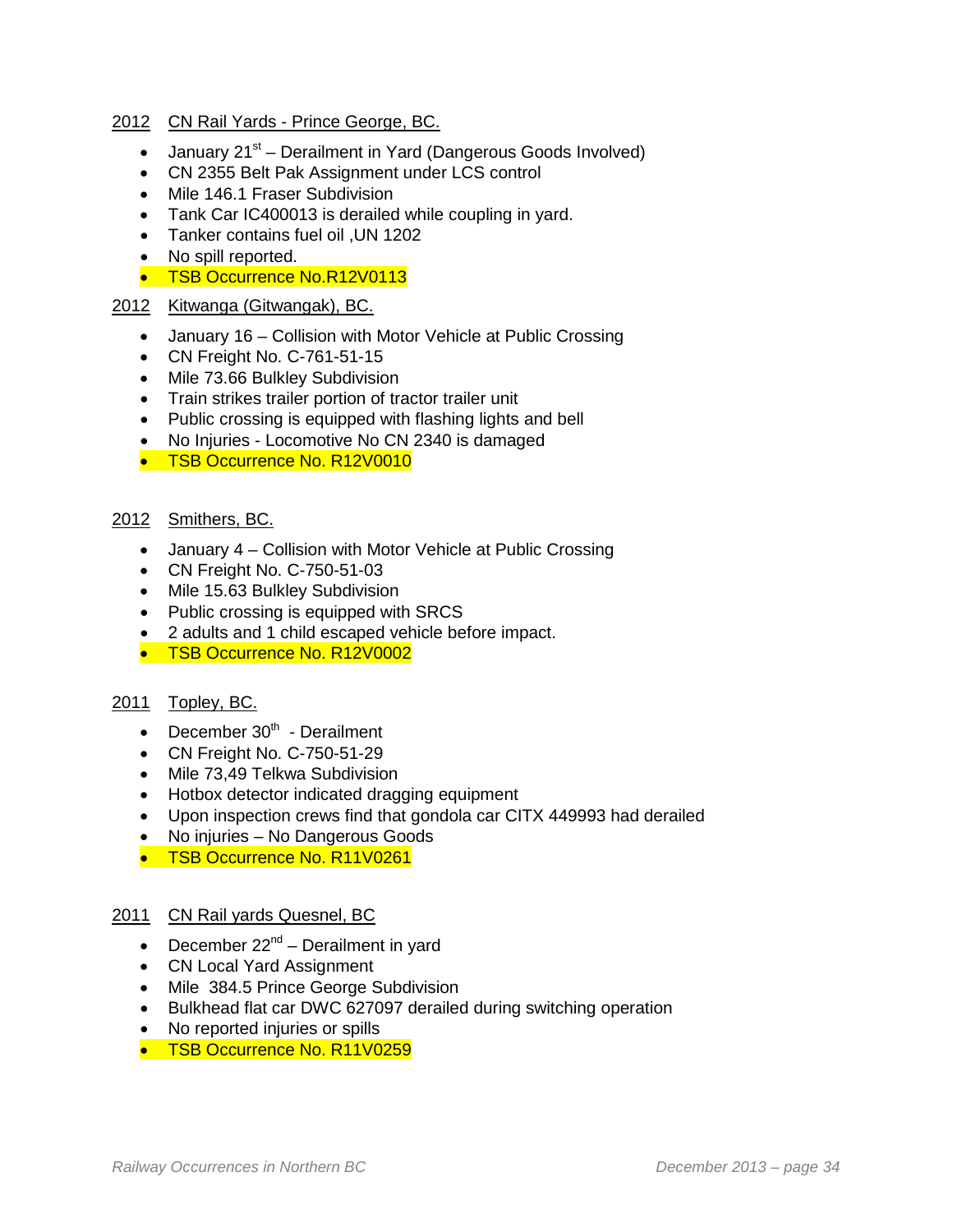- 2011 Lejac Siding near Willowvale, BC.
	- December  $22^{nd}$  Derailment in siding
	- CN Freight No. L-561-51-22
	- Mile 102.71 Nechako Subdivision
	- While lifting a cut of cars, 1 car was derailed while passing over the frog
	- TSB Occurrence No. R11V0256

## 2011 East of Vanderhoof near Caribou, BC.

- December  $21^{st}$  Wheel failure resulting in derailment
- CN Train No. 76551-20.
- Mile 58.9 Nechako Subdivision
- The derailment occurred when the fractured L4 wheel on car No. CN 196833 experienced a wheel fall-in event on the gauge side of the south rail. In this occurrence, once the fractured and derailed wheel entered the spiked section of track, the track fastening system was overcome by the lateral force of the derailed wheel, resulting in the rail rolling over and the subsequent derailment of the 19 trailing cars. <sup>[58](#page-50-14) [59](#page-50-15)</sup>
- TSB Report No. R11V0254  $60$
- TSB Occurrence No. R11V0254

## 2011 Vanderhoof, BC.

- December  $10^{th}$  Person injured while walking on CN right of way.
- CN freight No. A-460-51-09
- Mile 69.5 Nechako Subdivision
- Person was seriously injured when they walked into the side of the train
- RCMP and ambulance attended individual was hospitalized.
- TSB Occurrence No. R11V0246

#### 2011 CN Rail yards Chetwynd, BC

- December  $2^{nd}$  Derailment in yard
- CN 0400 yard assignment
- Mile 658.5 Chetwynd Subdivision
- Bulkhead Flat car DWC 627270 derailed over No. 1 switch
- Operators noted the switch had also previously been run through
- TSB Occurrence No. R11 V0242

#### 2011 Customer Track at Nichol BC

- November 30 derailment in yard
- CN freight No.L-565-51-30
- Mile 29.57 Nechako Subdivision
- Flat Car AOK 28500 is derailed over the derail during shoving
- No injuries or Dangerous goods reported
- TSB Occurrence No. R11V0241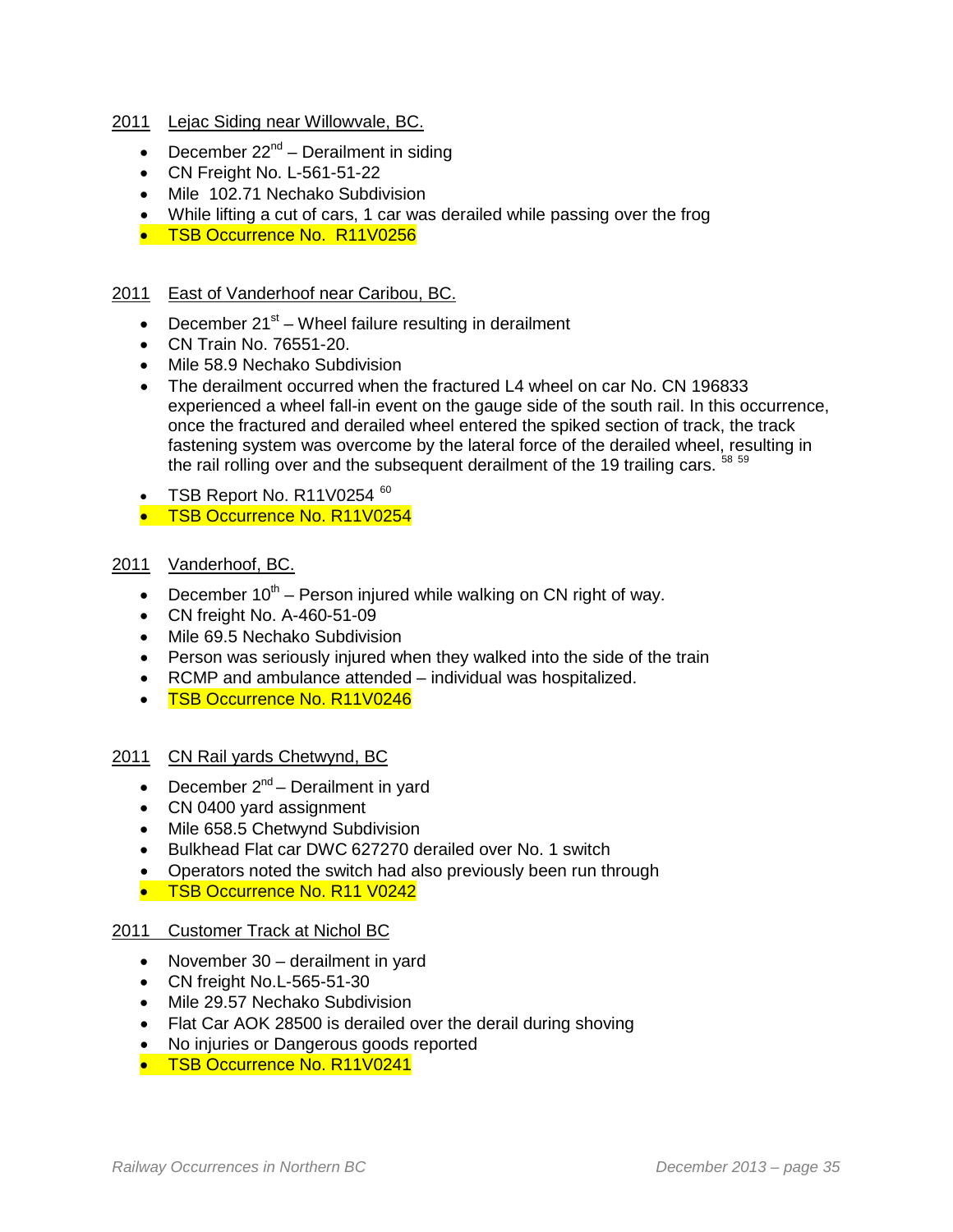#### 2011 Albreda Subdivision near LemPierre

- November  $27<sup>th</sup>$  Derailment
- CN Freight No. M-309-51-26,
- Mile 103 Albreda Subdivision
- Hotbox detector indicated dragging equipment at mile 103
- Upon inspection crew discover tank car PROX 70126 was derailed
- No injuries or reports of spillage
- TSB Occurrence No. R11V0238

## 2011 CN Rail yards Endako BC.

- October  $30<sup>th</sup>$  Derailment in yard
- CN Freight No. C-769-51-29
- Mile 115 Nechako Subdivision
- Train crew on CN Freight No. G-874-51-30 performed an inspection on C769
- It was discovered that 10 loaded coal cars on C769 had derailed at the switch.
- Broken rail had also pushed into the side of CN Freight No. G-874-51-30
- No Injuries Reported
- TSB Occurrence No.R11V0232

#### 2011 Near Chetwynd, BC.

- $\bullet$  July 31<sup>st</sup> Derailment
- CN Freight No A-473-51-30
- Mile 648.1 Chetwynd Subdivision
- $\bullet$  5 cars are derailed  $-3$  of the 5 cars are on their side
- No injuries reported
- TSB Occurrence No. R11V0168

## 2011 Bulkley Subdivision near Andimaul, BC.

- July  $13<sup>th</sup>$  Derailment (Dangerous Goods Involved)
- CN Freight No. G-847-51-13
- Mile 70.51 Bulkley Subdivision
- 22 cars found derailed including 2 tank cars
- Tank cars contained residue L/C Flammable Liquids UN 1993.
- No injuries or dangerous goods spillage reported
- TSB Occurrence No. R11V0154

## 2011 Dawson Creek Subdivision near Foss ,BC.

- July  $6<sup>th</sup>$  Derailment (Dangerous Goods Spillage)
- CN Freight No. L-571-51-06
- Mile 26.45 Dawson Creek Subdivision
- 5 cars are derailed over a crossing, including 4 tank cars
- 4 Tank cars contain Diesel Fuel, UN 1202
- Reported that 3 of 4 tank cars are on their side
- Reported that tank car PROX 43573 leaked 2 gallons from vent valve
- TSB Occurrence No. R11V0151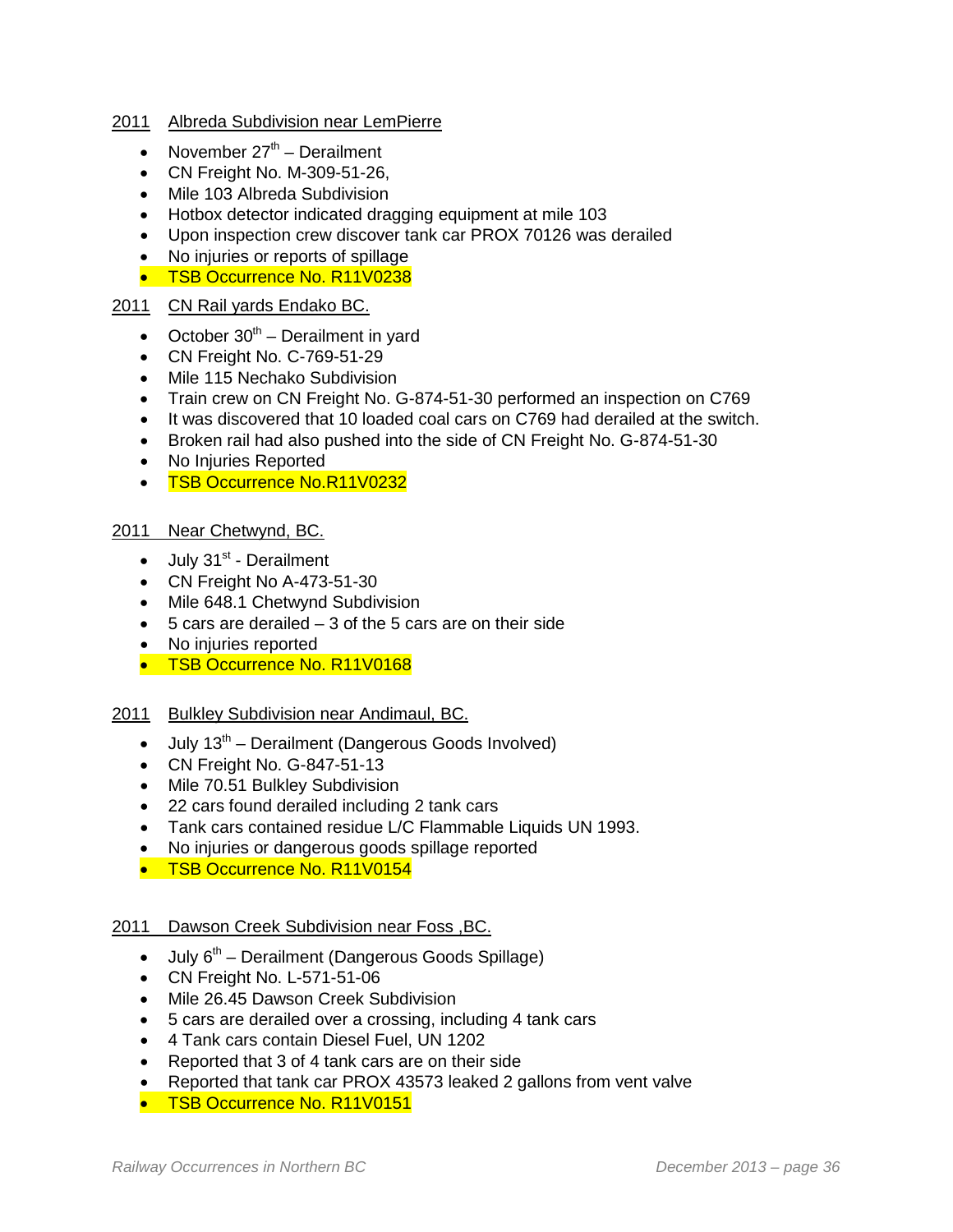## 2011 Pine Pass, approximately 20 miles south of Chetwynd, BC.

- $\bullet$  June 25<sup>th</sup> Washout and Derailment
- Mile 612.4 Chetwynd Subdivision
- CN Freight No. A-473-51-24.
- 3 locomotives and 6 cars derail due to washouts.
- Crew was briefly stranded in the locomotive but no injuries are reported.
- This incident was reported by Trainorders.com  $61$
- TSB Occurrence No. R11V0145

## 2011 CN Rail yard Prince George, BC.

- June  $17<sup>th</sup>$  derailment in yard (Dangerous Goods Involved)
- CN 0600 Yard Assignment YPSS-03-17
- Tank car PROX 15120 derailed while shoving cars into yard track
- PROX 15120, contains Residue L/C Sulfuric acid, UN 1830.
- No Injuries or Spillage Reported
- TSB Occurrence No. R11V0140

## 2011 CN Rail yards Prince George ,BC.

- June  $6<sup>th</sup>$  Collision in yard with derailment (Dangerous GoodsInvolved)
- CN Freight No. M-355-51-09 and remote locomotive BCOL 4651
- Mile 460.66 Prince George Subdivision
- Crew of M355 was setting up remote locomotive BCOL 4651.
- BCOL 4651 moved and collided with cars being shoved by CN 2200 yard assignment
- 6 cars on 2200 yard assignment were damaged including:
- Tank car CGTX 30733, load of diesel fuel, UN 1202.
- Tank car PROX 15124, load of sulfuric acid, UN 1830.
- Covered Hopper, SHPX 433116, load of Sodium Chlorate, UN 1495.
- Locomotive BCOL 4651 was derailed.
- No Injuries or Spillage reported
- TSB Occurrence No. R11V0135

#### 2011 Topley

- May 18 Pedestrian Struck at Farm Crossing Fatality
- CN Freight No. C-761-51-17
- Mile 69.7 Telkwa Subdivision
- Crew reported striking a pedestrian at farm crossing
- Fatality
- TSB Occurrence No.R11V0113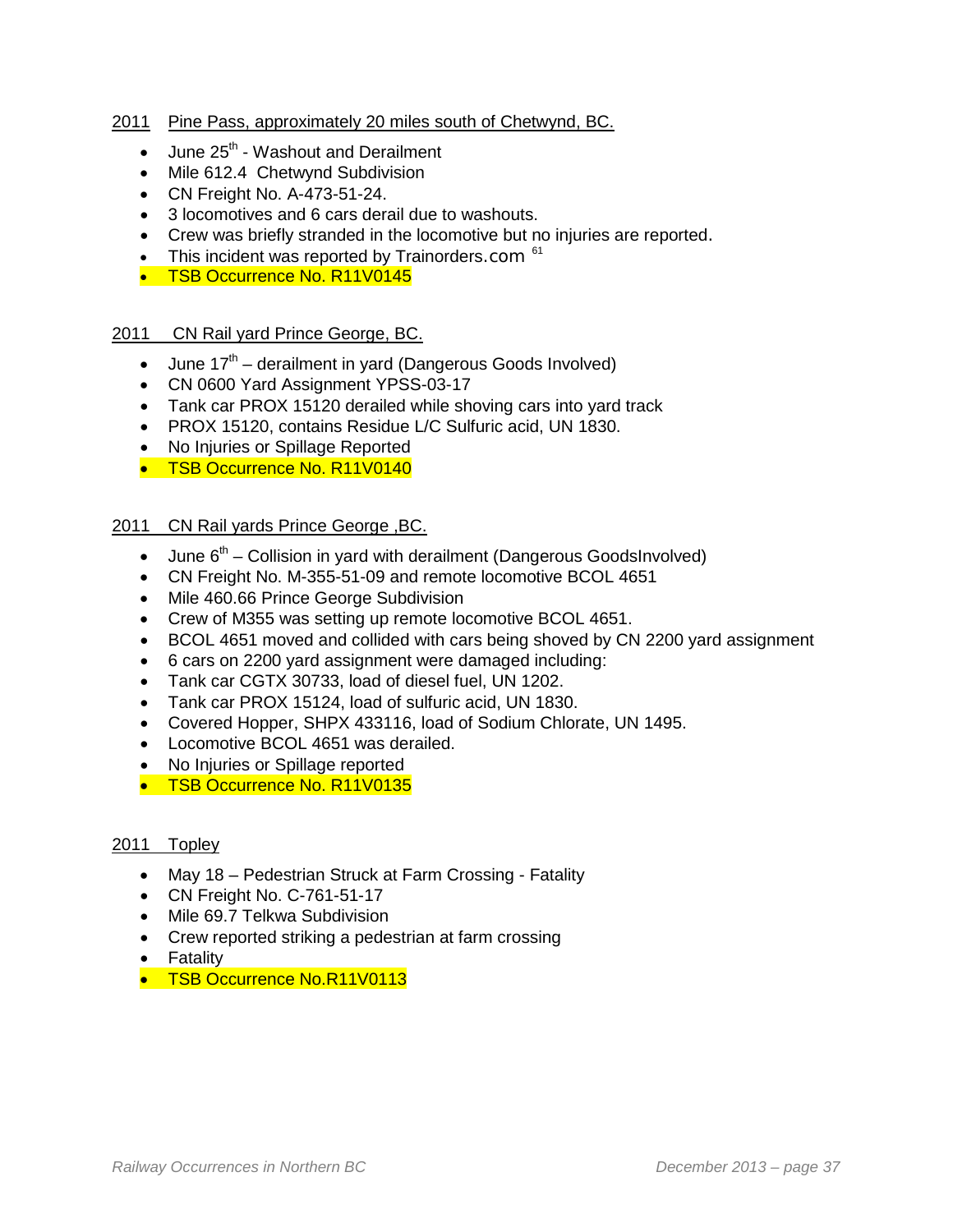#### 2011 CN Rail yards Fort St John, BC.

- Mav  $10^{th}$  Car Discovered Leaking (Dangerous Goods Involved)
- CN Yard Crew
- Mile 727.2 Fort St John Subdivision
- Yard crew discovers tank car CGTX 30734 leaking from dome
- CGTX 30734 contains Fuel Oil, UN 1202
- CN DGO responded
- TSB Occurrence No. R11V0107

#### 2011 Fort Nelson Subdivision near Tamarack bC

- May  $7<sup>th</sup>$  derailment (Dangerous Goods Involved)
- CN Train No. A-478-51-07
- Mile 853 Fort Nelson Subdivision
- Train crew reports derailing 3 tank cars
- Tank cars contain residue Fuel Oil, UN 1202.
- No Injuries or Spillage reported
- TSB Occurrence No. R11V0103

## 2011 CN Rail yards - Prince George, BC.

- April  $24^{th}$  Collision with another train and derailment
- Mile 146.1 Fraser Subdivision
- Two light engine locomotives strike freight train.
- Locomotives derail loaded coal cars are damaged.
- Punctured fuel tank on one locomotive but no spillage
- This incident was reported by 250 News.  $62$
- TSB Occurrence No. R11V0091

#### 2011 CN Rail yards Prince George

- April  $9^{th}$  Collision in yard (Dangerous Goods Involved)
- CN2200 Yard Assignment
- Mile 458 Prince George Subdivision
- CN2200 collided with locomotive CN 262
- As a result of collision locomotive and tank car sustained damage
- Tank car FMLX 17005, Load of Hydrogen Peroxide, UN 2015
- No Injuries or Spillage Reported
- TSB Occurrence No. R11V0083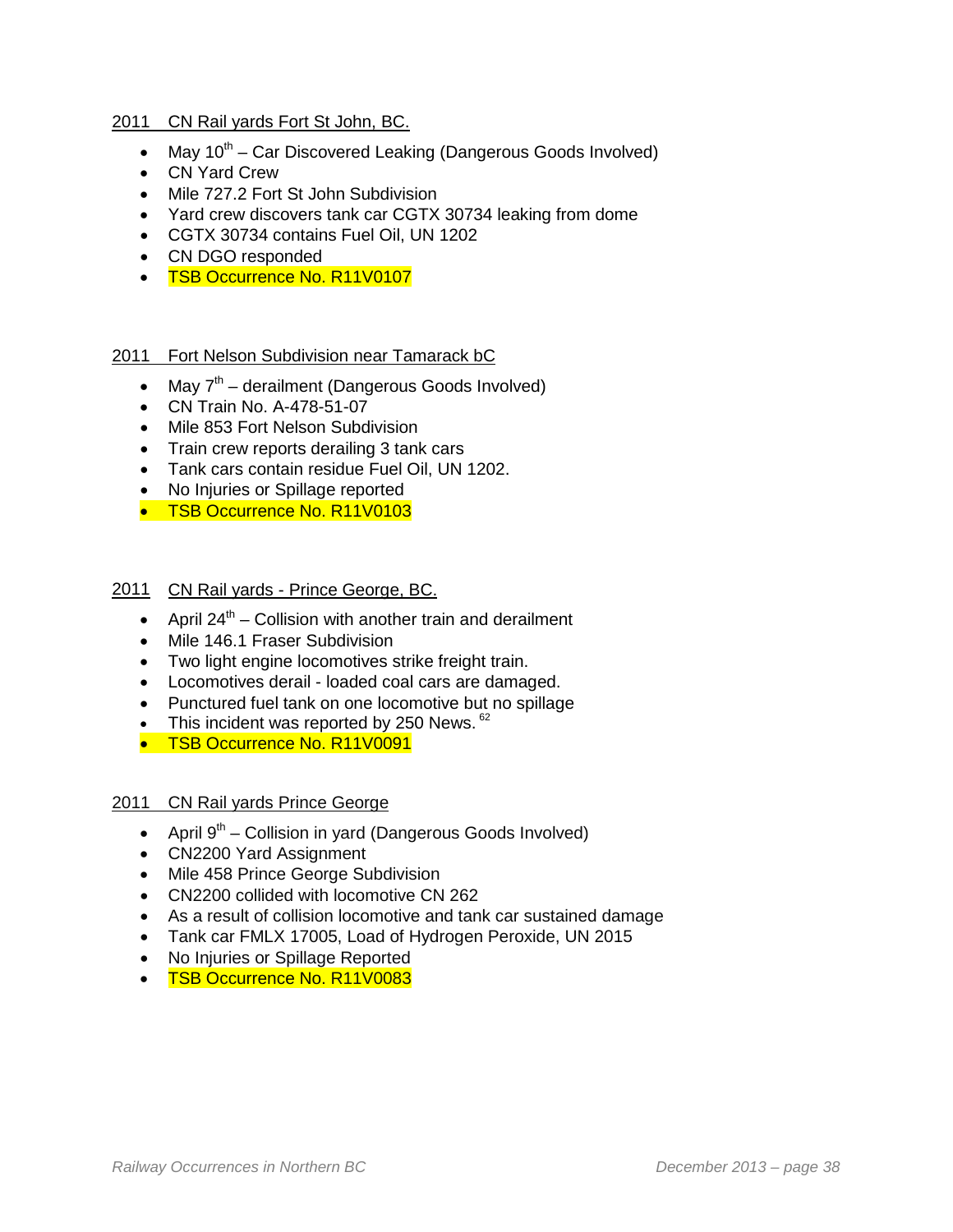#### 2011 CN Rail yards Prince George, BC.

- March 21 Car Discovered Leaking (Dangerous Goods Spillage)
- CN Freight No. L-570-51-20
- Mile 460.44 Subdivision
- During a pull-by inspection, tank car CGTX 30694 was found leaking
- CGTX 30694 contained Diesel Fuel, UN 1202.
- CN DGO responded
- TSB Occurrence No. R11V0263

## 2011 Kennedy siding in Pine Pass, BC.

- February  $26<sup>th</sup>$  Derailment
- Mile 570 Chetwynd Subdivision
- 9 non-regulated cars and 4 LPG cars derailed.
- Some cars remained upright while others were on their sides;
- LPG cars reported leaning but no spillage reported.
- This incident was reported by 250 News. [63](#page-50-19) [64](#page-50-20)
- TSB Occurrence No. R11V0050

#### 2011 East of Fort Fraser, BC.

- February  $12<sup>th</sup>$  Derailment
- Mile 93.45 Nechako Subdivision
- 34 loaded rail cars derail.
- There is up to one million kg of coal in each rail-car. Most of the product left the rail cars either during the accident or during clean-up operations. The spilled product (coal) was contained to dry land and collected to be reprocessed. <sup>[65](#page-50-21)</sup>
- TSB Report No. R11V0039<sup>[66](#page-50-22)</sup>
- BC Ministry of Environment Report  $=$  Yes  $67$
- TSB Occurrence No. R11V0039

#### 2011 10 Km west of Tete-Jaune Cache, BC.

- January  $2^{nd}$  Derailment
- Mile 4.38 Tete-Jaune Subdivision
- 33 loaded coal cars derail immediately adjacent to the Fraser River. Up to one million kg of coal is contained in each rail-car however no significant amounts of product entered the river. A small marsh that drains into the Fraser River was directly impacted. Crews worked for several days to remove debris. The spilled product (coal) was collected to be reprocessed. [68](#page-50-24) [69](#page-50-25)
- Transportation Safety Board Report = No
- BC Ministry of Environment Report = Yes  $70$
- TSB Occurrence No. R11V0002.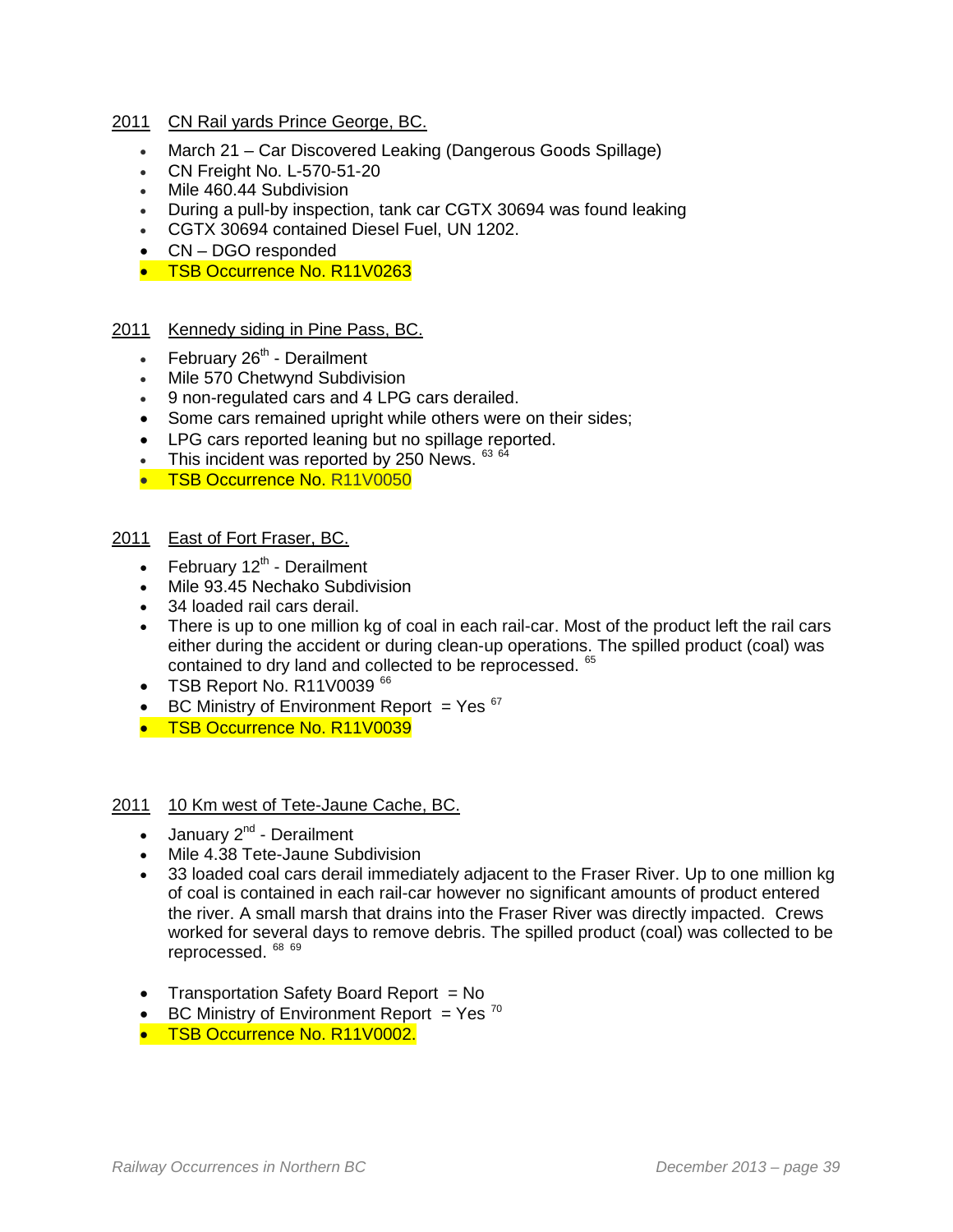# **Summary of Railway Occurrences: 2010 – 2003** (Work in Progress)

The summaries presented after this point are substantially incomplete. They reflect the best available information from public media sources published on the Internet. In some cases these summaries have been augmented with data from the Transportation Safety Board (TSB). These summaries remain a work in progress and will increase substantially as the information from the TSB is processed. For example:

- For 2010: at least 50 additional events need to be added to the 2 events listed below;
- For 2009: at least 52 additional events need to be added to the 1 event listed below;
- For 2008: at least 53 additional events need to be added to the 0 events listed below.

## 2010 CN Rail Yards - Williams Lake, BC.

- December 2010 Derailment in yard
- Two locomotives derail disrupt traffic at a public crossing north of a rail yard.
- Incident was reported by the Williams Lake Tribune.<sup>[71](#page-50-27)</sup>
- TSB Occurrence No. needs to be acquired

## 2010 10 km east of Prince George, BC.

- $\bullet$  July 21<sup>st</sup> Derailment.
- Mile 136.3 Fraser Subdivision
- CN FREIGHT C-767-51-20
- 15 gondola cars loaded with coal derail.
- According to CN spokesperson, no product has spilled.
- This incident was reported by News 250 and Railroaded.com<sup>[72](#page-50-28) [73](#page-50-29)</sup>
- TSB Occurrence No. R10V0149

2010 At least 50 additional events need to be added to this summary.

\*\*\*\*\*\*\*\*\*\*\*\*\*\*\*\*\*\*\*\*\*\*\*\*\*\*\*\*\*\*\*\*\*\*\*\*\*\*\*\*\*\*\*\*\*\*\*\*\*\*\*\*\*\*\*\*\*\*\*\*\*\*\*\*\*\*\*\*\*\*\*\*\*\*\*\*\*\*\*\*\*\*\*\*\*\*\*\*\*\*\*\*\*\*\*\*

# 2009 Skeena River at Terrace

- April  $2^{nd}$  Derailment
- Mile 0.0 Kitimat Subdivision
- CN Freight No. A-460-51-02
- Several (6) empty chip cars derail on edge of the Skeena River.
- Accident occurs at a bridge crossing upstream of important spawning grounds.
- The locomotives and at least 30 tank cars remain on the rails.
- This incident is very similar to one that occurred in the same location in 2006.<sup>[74](#page-50-30)</sup>
- This 2009 incident was reported by the Terrace Daily.<sup>[75](#page-50-31)</sup>
- TSB Occurrence No. R09V0077.

2009 At least 52 additional events need to be added to this summary.

\*\*\*\*\*\*\*\*\*\*\*\*\*\*\*\*\*\*\*\*\*\*\*\*\*\*\*\*\*\*\*\*\*\*\*\*\*\*\*\*\*\*\*\*\*\*\*\*\*\*\*\*\*\*\*\*\*\*\*\*\*\*\*\*\*\*\*\*\*\*\*\*\*\*\*\*\*\*\*\*\*\*\*\*\*\*\*\*\*\*\*\*\*\*\*\*\*\*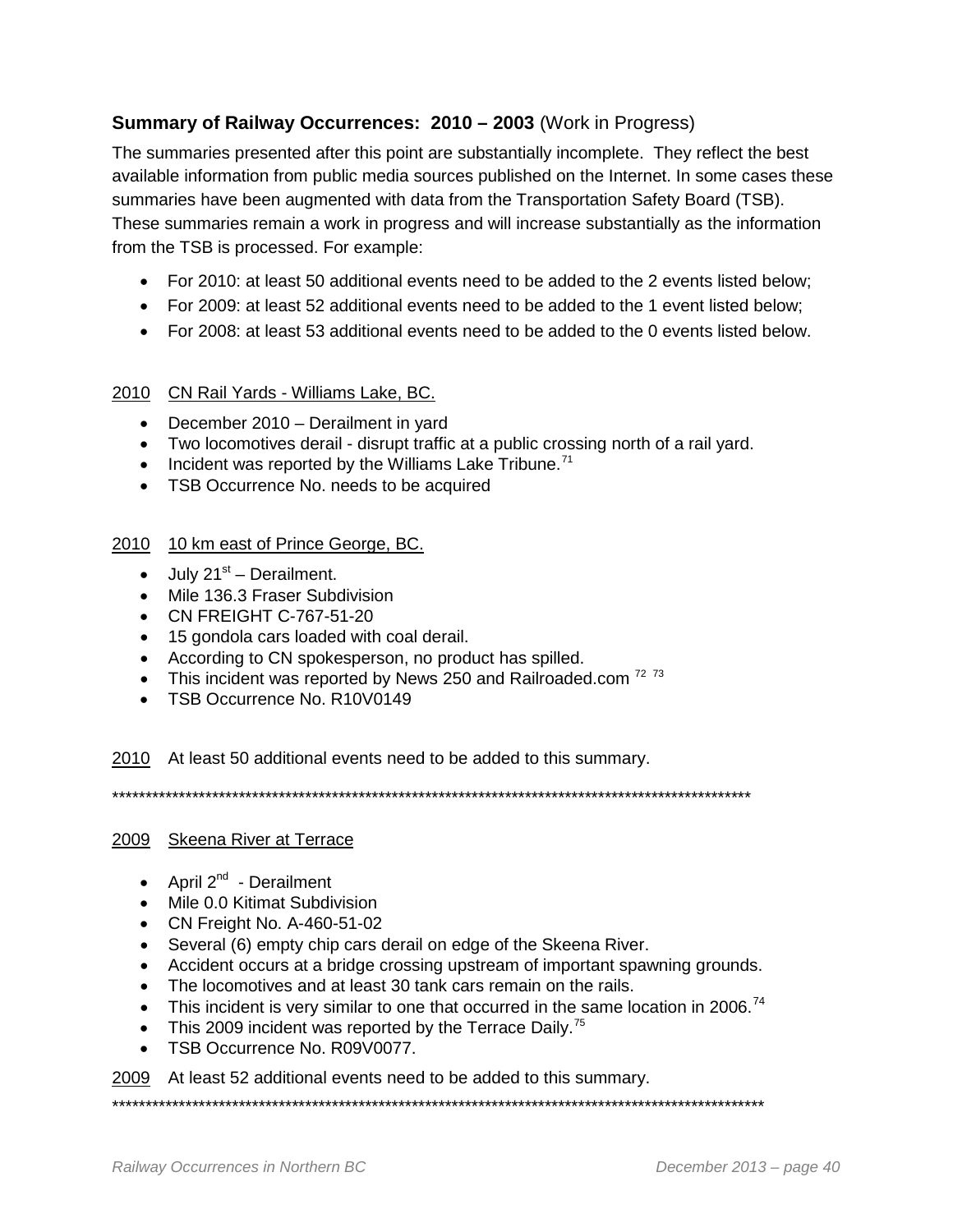2008 No events summarized. At least 53 events need to be added to this summary.

\*\*\*\*\*\*\*\*\*\*\*\*\*\*\*\*\*\*\*\*\*\*\*\*\*\*\*\*\*\*\*\*\*\*\*\*\*\*\*\*\*\*\*\*\*\*\*\*\*\*\*\*\*\*\*\*\*\*\*\*\*\*\*\*\*\*\*\*\*\*\*\*\*\*\*\*\*\*\*\*\*\*\*\*\*\*\*\*\*\*\*\*\*\*\*\*\*\*\*

#### 2007 East of Canfor Pulp Mill at Prince George, BC.

- December  $29<sup>th</sup>$  Derailment
- A dozen coal cars derail.
- No cause for derailment given.
- This incident was reported by News  $250^{76}$  $250^{76}$  $250^{76}$

#### 2007 30 miles East of Terrace alongside the Skeena River

- September  $24<sup>th</sup>$  Derailment
- 29 grain cars derail alongside Skeena River
- This incident was reported by News 250.  $77$

#### 2007 Quesnel River Bridge at CN Rail Yards in Quesnel

- August  $21^{st}$  Derailment
- 10 cars derail on a bridge over the Quesnel River.
- This incident was reported by News  $250.^{78}$  $250.^{78}$  $250.^{78}$

#### 2007 CN Rail yards in Prince George, BC.

- August  $4<sup>th</sup>$  Collision with another train, derailment and fire.
- A runaway yard assignment struck the 13<sup>th</sup> car of CN train M35761-30 which was entering the north end of the yard. The  $13<sup>th</sup>$  car was a load of gasoline.
- The resulting derailment and fire destroyed the yard locomotive as well as car AOK 21236, a centre beam flat car loaded with lumber, and cars AGCX 10203 and CGTX 40948 (two loaded tank cars of gasoline on train M357).
- Approximately 172 600 litres of fuel (1600 litres of diesel and 171 000 litres of gasoline) were spilled towards the Fraser river. Much of the fuel was consumed in the fire. <sup>[79](#page-50-34)</sup> An unknown amount may not have been consumed. It may have entered the Fraser River.
- BC Ministry of Environment Pollution Prevention Orders = Yes  $80$
- TSB Report No. R07V0213 $81$
- TSB Occurrence No. R07V0213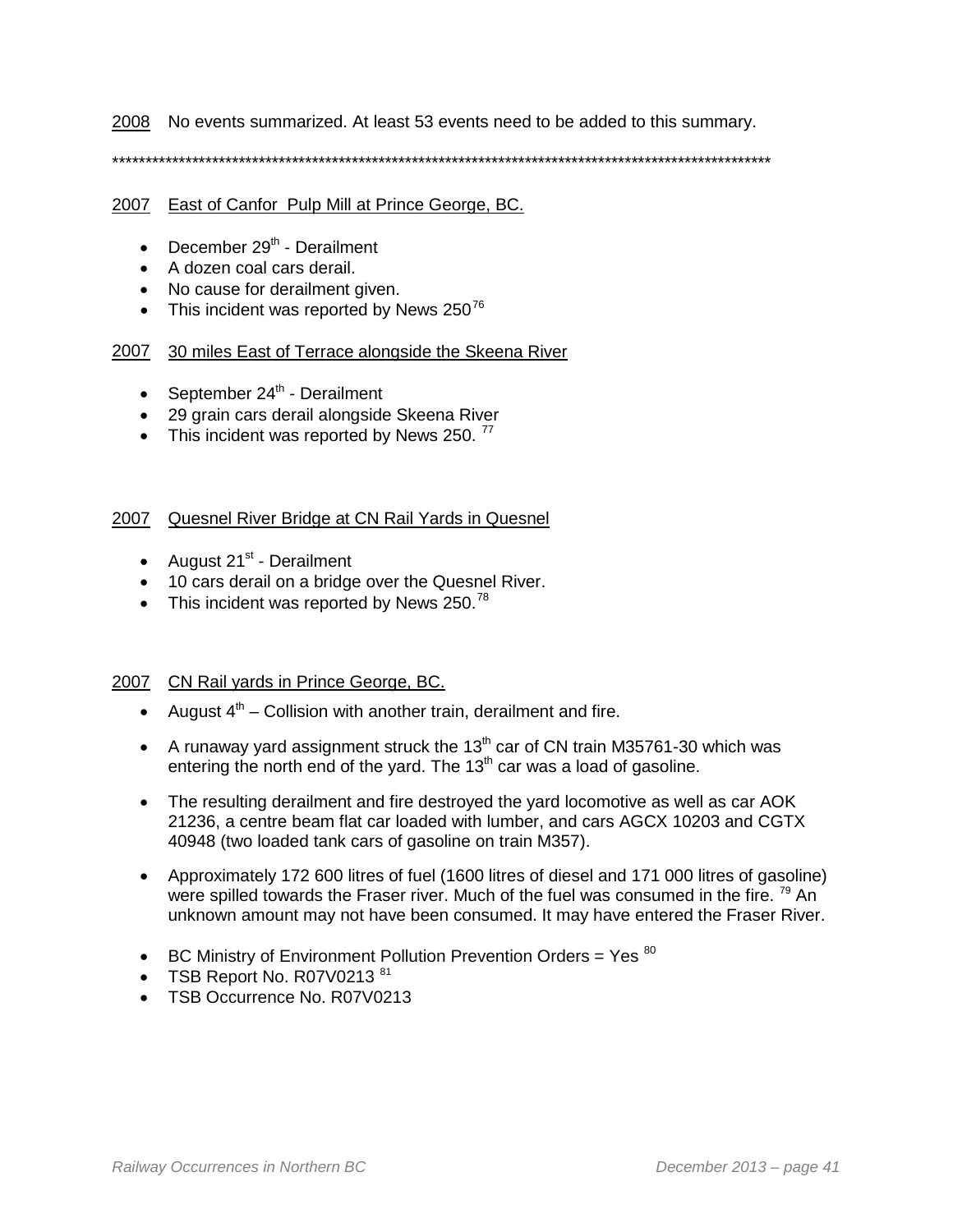#### 2007 East of Prince George

- June  $27<sup>th</sup>$  Derailment
- 13 cars of an 86 car train derail near Willow River bridge.
- 11 cars were carrying wood products; 2 cars were carrying scrap metal.
- Some of the derailed cars came to rest on the bridge deck.
- This incident was reported by 250 News.  $8283$  $8283$

## 2007 Skeena River, 48 km east of Terrace, BC.

- May10th Derailment.
- 29 of 99 grain cars derail on CN Rail main line.
- This incident was reported by the Business Edge May 10/2007.  $8485$  $8485$

2007 At least 79 events need to be added to this summary.

```
************************************************************************************************
```
## 2006 100 Km South of Chetwynd, BC.

- Dec  $4^{\text{th}}$  Derailment
- 24 four cars of a 109 car southbound CN train, derail 100 miles south of Chetwynd.
- After the incident, 14 of the cars remained upright, ten rested on their side.
- The train was hauling mostly forestry product and some empty tanker cars.
- This incident was reported by News 250.  $86$

## 2006 South of Prince George near Quesnel, BC

- September  $18<sup>th</sup>$  Derailment
- 14 empty lumber cars derail at a grading station.
- Incident is reported by News 250 and others.  $8788$  $8788$

## 2006 Dawson Creek, BC.

- $\bullet$  June 16<sup>th</sup> Derailment
- 6 cars of a 24-car train derail near Dawson Creek.
- 4 cars were empty and 2 were carrying grain;
- Highway 97 is temporarily closed.
- Incident cited in correspondence  $-$  source not known.  $89$

## 2006 Skeena River near Terrace, BC.

- April  $21^{st}$  Derailment
- 10 empty cars of a 40-car train derail on the Skeena River near Terrace.
- This is the third derailment near Terrace in the last two years.  $90$
- A similar accident in the same location occur s in 2009.  $91$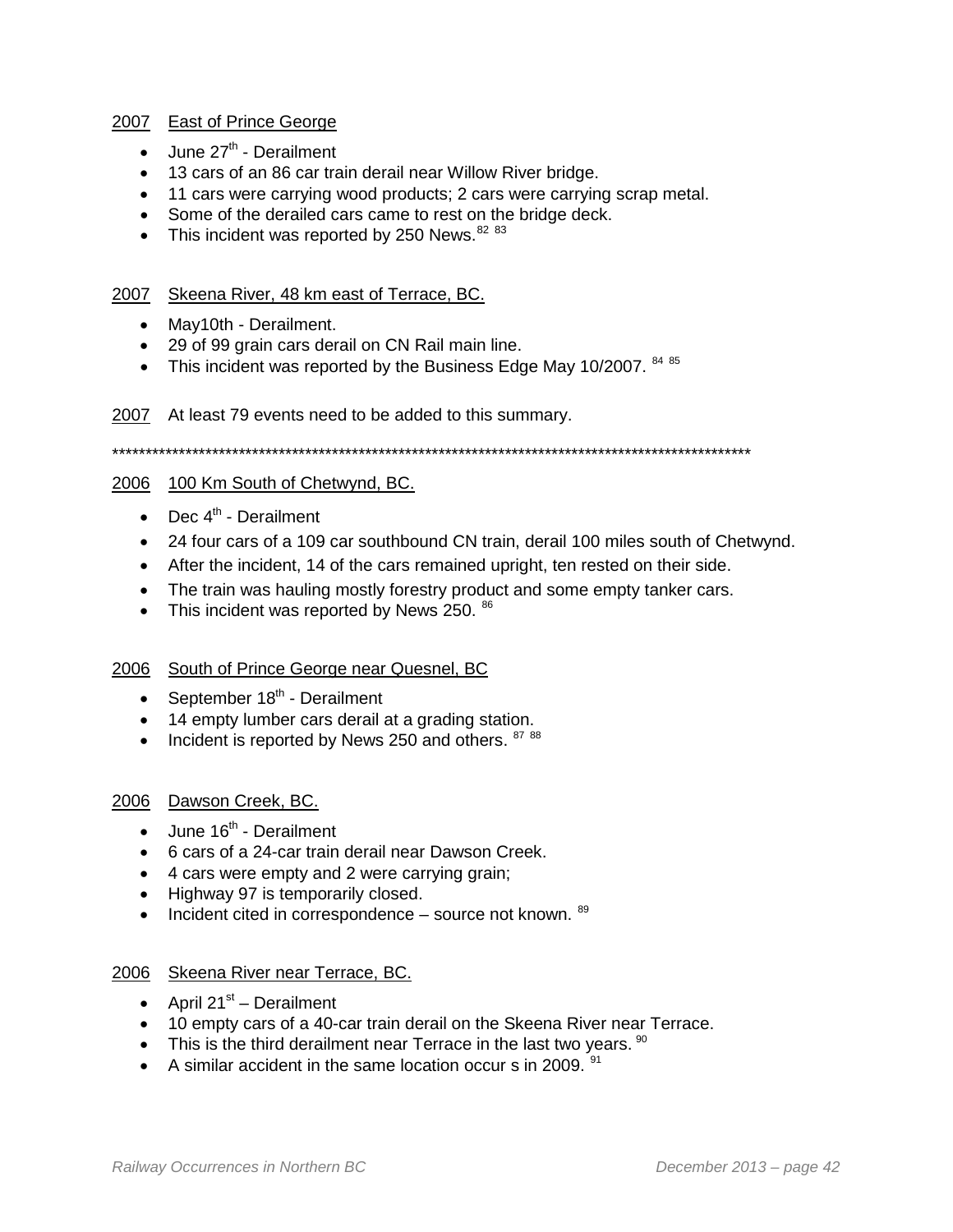## 2006 Canfor Pulp-mill rail yards in Prince George, BC.

- April  $12^{th}$  Derailment (Dangerous Goods)
- Tanker car of caustic soda derails at pulp-mill.
- CN spokesperson characterizes incident as minor.
- No spill is reported.
- Incident was reported by News 250.<sup>[92](#page-50-47)</sup>

## 2006 35 km west of Chetwynd, BC.

- March  $28^{th}$  Derailment
- 13 empty sulfur cars derail.
- Ministry of the Environment and the Provincial Emergency Program state that they were only made aware of the derailment when contacted by the CBC.
- Incident cited in correspondence source not known.  $93$

2006 At least 60 additional events need to be added to this summary.

\*\*\*\*\*\*\*\*\*\*\*\*\*\*\*\*\*\*\*\*\*\*\*\*\*\*\*\*\*\*\*\*\*\*\*\*\*\*\*\*\*\*\*\*\*\*\*\*\*\*\*\*\*\*\*\*\*\*\*\*\*\*\*\*\*\*\*\*\*\*\*\*\*\*\*\*\*\*\*\*\*\*\*\*\*\*\*\*\*\*\*\*\*\*\*\*

#### 2005 Nechako River near Prince George, BC.

- December  $17<sup>th</sup>$  Derailment.
- One locomotive and railcar derail along the Nechako River.
- Incident reported by 250 News and others.  $9495$  $9495$

#### 2005 20 km east of Fort St James, BC.

- December  $15<sup>th</sup>$  Derailment
- 13 empty cars of a 48-car train derail 20 km east of Fort St. James.
- Incident cited in correspondence source not known.  $96$

## 2005 CN Rail yards in Terrace, BC.

- Dec.  $8<sup>th</sup>$  Spillage of Dangerous Goods
- Highly toxic xylene solvent leaks from a rail car.
- Incident cited in correspondence source not known.  $97$

#### 2005 Chetwynd, BC.

- Nov.  $20^{th}$  Derailment
- 5 cars derail in the Chetwynd rail yard.
- Incident cited in correspondence  $-$  source not known.  $98$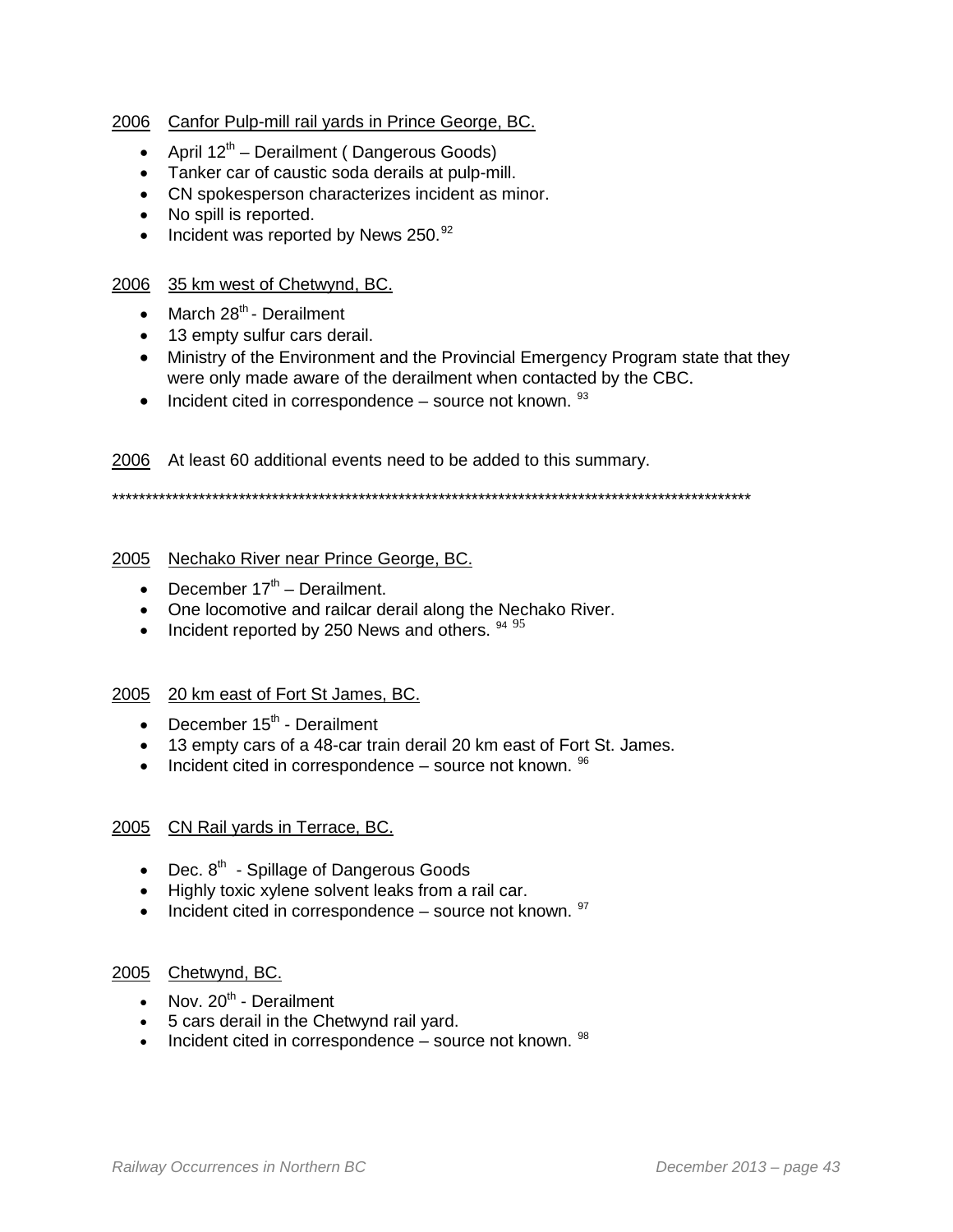## 2005 South of Prince George at Hixon, BC.

- Aug.  $19^{th}$  Derailment (Dangerous Goods Spillage)
- 4 cars of a 23-car train derail.
- Unknown amount of sodium chlorate is spilled.
- $\bullet$  Incident cited in correspondence source not known.  $99$

## 2005 Takla Lake, north of Fort St. James, BC

- $\bullet$  July 25<sup>th</sup> Derailment
- Train car of logs derails into Takla Lake.
- This incident reported by News 250. $^{100}$  $^{100}$  $^{100}$

2005 At least 50 additional events need to be added to this summary.

\*\*\*\*\*\*\*\*\*\*\*\*\*\*\*\*\*\*\*\*\*\*\*\*\*\*\*\*\*\*\*\*\*\*\*\*\*\*\*\*\*\*\*\*\*\*\*\*\*\*\*\*\*\*\*\*\*\*\*\*\*\*\*\*\*\*\*\*\*\*\*\*\*\*\*\*\*\*\*\*\*\*\*\*\*\*\*\*\*\*\*\*\*\*\*\*\*\*\*\*

#### 2004 No events summarized. At least 65 events need to be added to this summary.

\*\*\*\*\*\*\*\*\*\*\*\*\*\*\*\*\*\*\*\*\*\*\*\*\*\*\*\*\*\*\*\*\*\*\*\*\*\*\*\*\*\*\*\*\*\*\*\*\*\*\*\*\*\*\*\*\*\*\*\*\*\*\*\*\*\*\*\*\*\*\*\*\*\*\*\*\*\*\*\*\*\*\*\*\*\*\*\*\*\*\*\*\*\*\*\*\*\*\*\*\*

#### 2003 Fraser Subdivision near McBride, BC.

- May  $14<sup>th</sup>$  Derailment and Fire
- CN Freight train No. 356-51-14.
- Mile 7.9 Fraser Subdivision.
- Two locomotives and five cars loaded with lumber derail on a bridge.
- The bridge, two locomotives, five cars and their contents were destroyed by fire.
- $\bullet$  Two crew members were fatally injured.  $101$
- TSB Report No. R03V0083<sup>[102](#page-50-57)</sup>

2003 At least 20 additional events need to be added to this summary.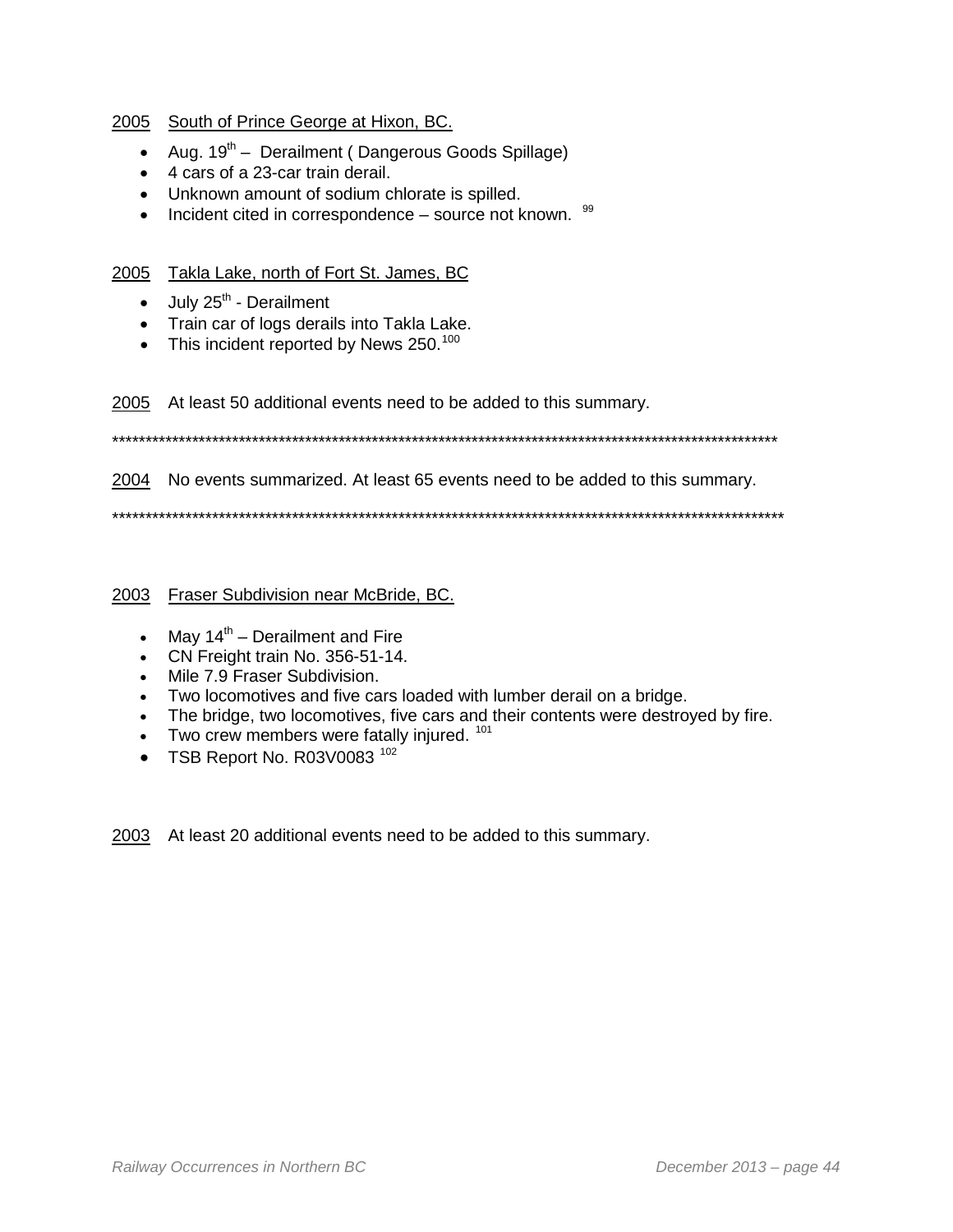# **Additional Information**

BC Ministry of the Environment: Environmental Emergency Program <http://www.env.gov.bc.ca/eemp/>

BC Ministry of Environment: Industry, Emergency Response Plan Guidelines. <http://www.env.gov.bc.ca/eemp/resources/guidelines/bc.htm>

BC Environmental Management Act, Spill Reporting Regulation [http://www.bclaws.ca/EPLibraries/bclaws\\_new/document/ID/freeside/46\\_263\\_90](http://www.bclaws.ca/EPLibraries/bclaws_new/document/ID/freeside/46_263_90)

Emergency Management BC <http://www.embc.gov.bc.ca/index.htm>

Emergency Management BC: All Hazard Plan. [http://embc.gov.bc.ca/em/hazard\\_plans/All-Hazard\\_Plan.pdf](http://embc.gov.bc.ca/em/hazard_plans/All-Hazard_Plan.pdf)

Emergency Management BC: Weekly Incident Summaries <http://www.embc.gov.bc.ca/em/incidents/incidents.html>

Public Safety Canada [http://www.publicsafety.gc.ca](http://www.publicsafety.gc.ca/)

Public Safety Canada - Disaster Mitigation <http://www.publicsafety.gc.ca/cnt/mrgnc-mngmnt/dsstr-prvntn-mtgtn/index-eng.aspx>

Public Safety Canada - The Canadian Disaster Database <http://www.publicsafety.gc.ca/cnt/rsrcs/cndn-dsstr-dtbs/index-eng.aspx>

Transport Canada - Rail Car Identification Chart <http://wwwapps.tc.gc.ca/saf-sec-sur/3/erg-gmu/erg/railcar.aspx>

Transport Canada - Emergency Response Guidebook <http://wwwapps.tc.gc.ca/saf-sec-sur/3/erg-gmu/erg/ergmenu.aspx>

Transport Canada / Canadian Transport Emergency Centre (CANUTEC) <http://www.tc.gc.ca/eng/canutec/menu.htm>

Transportation Safety Board of Canada [http://www.bst-tsb.gc.ca](http://www.bst-tsb.gc.ca/)

Transportation Board of Canada – Rail Investigation Reports <http://www.bst-tsb.gc.ca/eng/rapports-reports/rail/index.asp>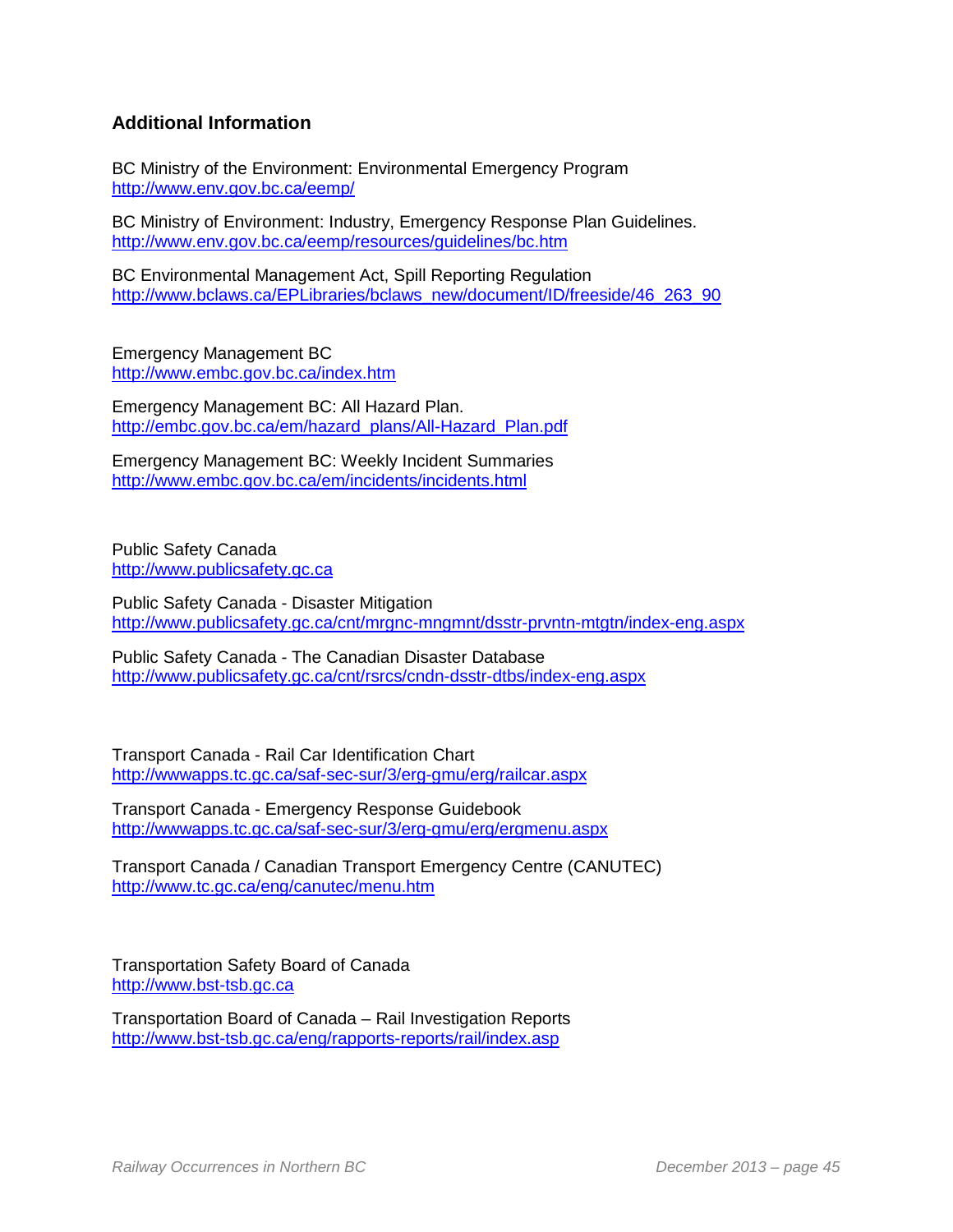#### **References**

- <span id="page-45-0"></span>1 CN Rail News Release. Edmonton, July 5, 2012. [http://www.cn.ca/en/news/2012/07/media\\_news\\_bc\\_north\\_investment\\_20120705](http://www.cn.ca/en/news/2012/07/media_news_bc_north_investment_20120705)
- <span id="page-45-1"></span>2 Government of Canada: Asia Pacific Gateway and Corridor Investments. Accessed; June 2013. <http://www.asiapacificgateway.gc.ca/investments.html>
- 3 Canadian Transportation Accident Investigation and Safety Board Act (S.C. 1989, c. 3) Interpretation: [http://laws-lois.justice.gc.ca/eng/regulations/SOR-92-446/page-1.html#s-2](http://laws-lois.justice.gc.ca/eng/regulations/SOR-92-446/page-1.html%23s-2)
- 4 Canadian Transportation Accident Investigation and Safety Board Act (S.C. 1989, c. 3) Interpretation: [http://laws-lois.justice.gc.ca/eng/regulations/SOR-92-446/page-1.html#s-2](http://laws-lois.justice.gc.ca/eng/regulations/SOR-92-446/page-1.html%23s-2)
- 5 Canadian Transportation Accident Investigation and Safety Board Act (S.C. 1989, c. 3) Interpretation: [http://laws-lois.justice.gc.ca/eng/regulations/SOR-92-446/page-1.html#s-2](http://laws-lois.justice.gc.ca/eng/regulations/SOR-92-446/page-1.html%23s-2)
- 6 What is a UN Number: Adapted from Wikipedia Definition. [http://en.wikipedia.org/wiki/UN\\_number](http://en.wikipedia.org/wiki/UN_number)
- 7 Transport Canada Online Emergency Response Guidebook <http://wwwapps.tc.gc.ca/saf-sec-sur/3/erg-gmu/erg/ergmenu.aspx>
- 8 CN Investors Information: 2012 Annual Report; Financial Section (U.S. GAAP); pages 81 84. <http://www.cn.ca/en/investors/financial-information/annual-reports>
- 9 CP Rail Financial Reports: Annual Report 2012; Section 3: Forwards Looking Information, page 29. Section 21: Business Risks; Environmental Laws and Regulations page 72; Transportation of Dangerous Goods, page 73: Section 21; Critical Accounting Estimates, Environmental Liabilities page 75. <http://www.cpr.ca/en/invest-in-cp/financial-reports/FinancialReports/Attachments/221/cp-ar-2012.pdf>
- <sup>10</sup> CN Investors Information: 2012 Annual Report; Financial Section: Major Commitments & Contingencies; page 80. <http://www.cn.ca/en/investors/financial-information/annual-reports>
- 11 CP Rail Financial Reports: Annual Report 2012; Section 3: Forwards Looking Information, page 29. Section 21: Business Risks; Environmental Laws and Regulations page 72; Transportation of Dangerous Goods, page 73: Section 21; Critical Accounting Estimates, Environmental Liabilities page 75. [http://www.cpr.ca/en/invest-in-cp/financial-reports/FinancialReports/Attachments/221/cp-ar-2012.p](http://www.cpr.ca/en/invest-in-cp/financial-reports/FinancialReports/Attachments/221/cp-ar-2012.)df
- 12 CN Investors Information: 2012 Annual Report; Financial Section: Major Commitments & Contingencies; page 81 84. <http://www.cn.ca/en/investors/financial-information/annual-reports>
- 13 CP Rail Financial Reports: Annual Report 2012; Section 3: Forwards Looking Information, page 29. Section 21: Business Risks; Environmental Laws and Regulations page 72; Transportation of Dangerous Goods, page 73: Section 21; Critical Accounting Estimates, Environmental Liabilities page 75. [http://www.cpr.ca/en/invest-in-cp/financial-reports/FinancialReports/Attachments/221/cp-ar-2012.p](http://www.cpr.ca/en/invest-in-cp/financial-reports/FinancialReports/Attachments/221/cp-ar-2012.)df
- 14 Transportation Safety Board of Canada: TSB Regulations. Section 2(1). Accessed; June 2013. <http://laws-lois.justice.gc.ca/eng/regulations/SOR-92-446/index.html>
- 15 Transportation Safety Board of Canada Requirement to Report. <http://www.bst-tsb.gc.ca/eng/incidents-occurrence/rail/index.asp>
- 16 Transportation Safety Board of Canada What is a Reportable Accident? <http://www.bst-tsb.gc.ca/eng/incidents-occurrence/rail/index.asp>
- 17 Transportation Safety Board of Canada What is a Reportable Incident? <http://www.bst-tsb.gc.ca/eng/incidents-occurrence/rail/index.asp>
- 18 Transportation Safety Board of Canada: TSB Regulations. Section 2(1). Accessed; June 2013. <http://laws-lois.justice.gc.ca/eng/regulations/SOR-92-446/index.html>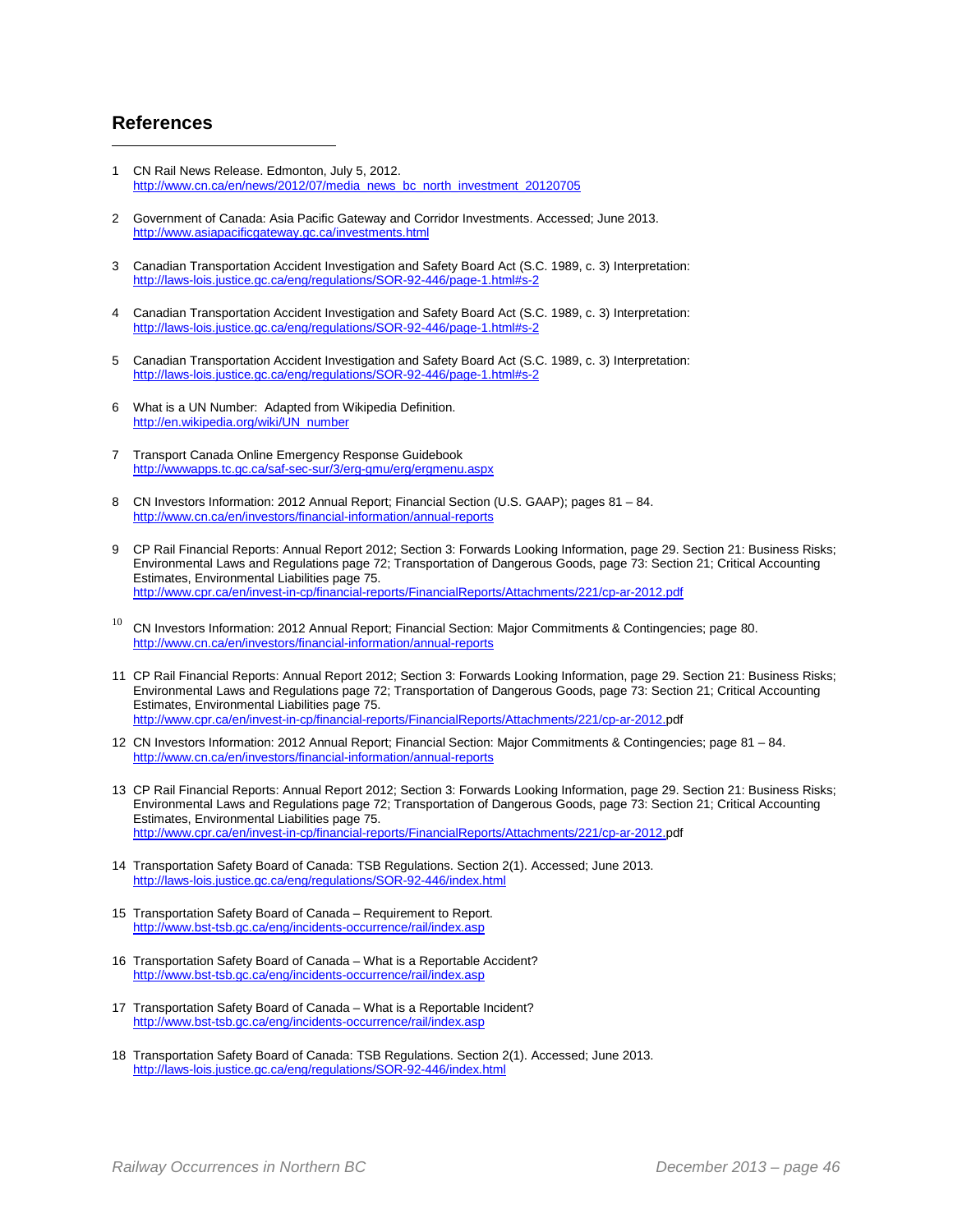19 Transportation Safety Board of Canada – Requirement to Report. <http://www.bst-tsb.gc.ca/eng/incidents-occurrence/rail/index.asp>

- 20 Transportation Safety Board of Canada What is a Reportable Accident? <http://www.bst-tsb.gc.ca/eng/incidents-occurrence/rail/index.asp>
- <span id="page-46-0"></span>21 Transportation Safety Board of Canada – What is a Reportable Incident? <http://www.bst-tsb.gc.ca/eng/incidents-occurrence/rail/index.asp>
- 22 British Columbia Environmental Management Act, Spill Reporting Regulation. Accessed; June 2, 2013. [http://www.bclaws.ca/EPLibraries/bclaws\\_new/document/ID/freeside/46\\_263\\_90](http://www.bclaws.ca/EPLibraries/bclaws_new/document/ID/freeside/46_263_90)
- <span id="page-46-1"></span>23 Transportation Safety Board of Canada: Investigation process. Accessed; June 2013. <http://www.bst-tsb.gc.ca/eng/enquetes-investigations/index.asp>
- <span id="page-46-2"></span>24 Transportation Safety Board of Canada: Investigation process. Accessed; June 2013. <http://www.bst-tsb.gc.ca/eng/enquetes-investigations/index.asp>
- <span id="page-46-3"></span>25 Transportation Safety Board of Canada: Statistical Summary of Railway Occurrences, 2010: Accessed June 2013. <http://www.bst-tsb.gc.ca/eng/stats/rail/2010/ss10.pdf>
- <span id="page-46-4"></span>26 Transportation Safety Board of Canada: Rail Investigations Index: Accessed; June 2013. <http://www.bst-tsb.gc.ca/eng/rapports-reports/rail/index.asp>
- 27 Railway Investigations: Transportation Safety Board: Report No. R11V0039 Summary Report:<http://www.bst-tsb.gc.ca/eng/rapports-reports/rail/2011/r11v0039/r11v0039.asp> Detailed Report: <http://www.bst-tsb.gc.ca/eng/rapports-reports/rail/2011/r11v0039/r11v0039.pdf>
- 28 Railway Investigations: Transportation Safety Board: Report No. R11V0254 Summary Report[: http://www.bst-tsb.gc.ca/eng/rapports-reports/rail/2011/r11v0254/r11v0254.asp](http://www.bst-tsb.gc.ca/eng/rapports-reports/rail/2011/r11v0254/r11v0254.asp) Detailed Report: <http://www.bst-tsb.gc.ca/eng/rapports-reports/rail/2011/r11v0254/r11v0254.pdf>
- 29 Railway Investigations: Transportation Safety Board: Report No. R07V0213. Summary Report: Internet version was not available at time of this document's preparation. Detailed Report[: http://www.bst-tsb.gc.ca/eng/rapports-reports/rail/2007/r07v0213/r07v0213.pdf](http://www.bst-tsb.gc.ca/eng/rapports-reports/rail/2007/r07v0213/r07v0213.pdf)
- 30 Railway Investigations: Transportation Safety Board: Report No. R03V0083. Summary Report[: http://www.bst-tsb.gc.ca/eng/rapports-reports/rail/2003/r03v0083/r03v0083.asp](http://www.bst-tsb.gc.ca/eng/rapports-reports/rail/2003/r03v0083/r03v0083.asp) Detailed Report: <http://www.bst-tsb.gc.ca/eng/rapports-reports/rail/2003/r03v0083/r03v0083.pdf>
- 31 Railway Investigations: Transportation Safety Board: Report No. R11V0254 Summary Report[: http://www.bst-tsb.gc.ca/eng/rapports-reports/rail/2011/r11v0254/r11v0254.asp](http://www.bst-tsb.gc.ca/eng/rapports-reports/rail/2011/r11v0254/r11v0254.asp) Detailed Report: <http://www.bst-tsb.gc.ca/eng/rapports-reports/rail/2011/r11v0254/r11v0254.pdf>
- 32 Railway Investigations: Transportation Safety Board: Report No. R11V0039 Summary Report:<http://www.bst-tsb.gc.ca/eng/rapports-reports/rail/2011/r11v0039/r11v0039.asp> Detailed Report: <http://www.bst-tsb.gc.ca/eng/rapports-reports/rail/2011/r11v0039/r11v0039.pdf>
- 33 Railway Investigations: Transportation Safety Board: Report No. R07V0213. Summary Report: Internet version was not available at time of this document's preparation. Detailed Report[: http://www.bst-tsb.gc.ca/eng/rapports-reports/rail/2007/r07v0213/r07v0213.pdf](http://www.bst-tsb.gc.ca/eng/rapports-reports/rail/2007/r07v0213/r07v0213.pdf)
- 34 250News Article; Published: August 18, 2007: Accessed June 1, 2013.<br>http://www.250news.com/blog/view/6766/1/cn+served+with+pollution+prevention+order+following+august+4th+crash+and+derailment http://www.250news.com/blog/view/6766/1/cn+served+with+pollution+pre
- 35 Railway Investigations: Transportation Safety Board: Report No. R07V0213. Summary Report: Internet version was not available at time of this document's preparation. Detailed Report[: http://www.bst-tsb.gc.ca/eng/rapports-reports/rail/2007/r07v0213/r07v0213.pdf](http://www.bst-tsb.gc.ca/eng/rapports-reports/rail/2007/r07v0213/r07v0213.pdf)
- 36 Public Safety Canada Disaster Mitigation <http://www.publicsafety.gc.ca/cnt/mrgnc-mngmnt/dsstr-prvntn-mtgtn/index-eng.aspx>
- 37 Emergency Management BC: All Hazard Plan. [http://embc.gov.bc.ca/em/hazard\\_plans/All-Hazard\\_Plan.pdf](http://embc.gov.bc.ca/em/hazard_plans/All-Hazard_Plan.pdf)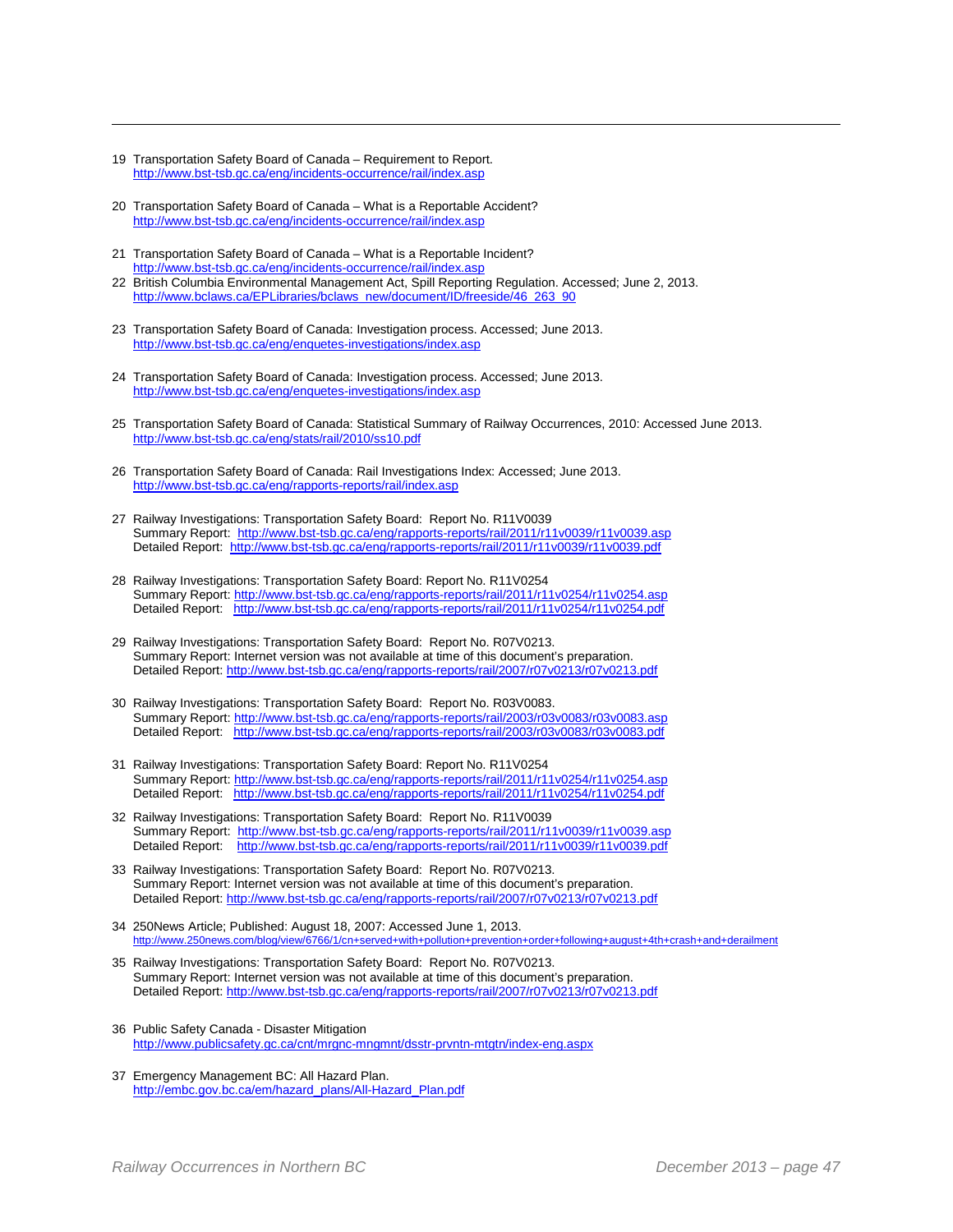- $\overline{a}$ 38 BC Ministry of Environment: BC Guidelines for Industry Emergency Response Plans <http://www.env.gov.bc.ca/eemp/resources/guidelines/bc.htm>
- <span id="page-47-12"></span><span id="page-47-11"></span>39 250News: "Coal Car Spills Its Load " Article published May 16,2013: Accessed June 4, 2013. <http://www.250news.com/blog/view/28428>
- <span id="page-47-13"></span>40 Energetic City News. Article published May 16, 2013; Accessed June 1, 2013. <http://energeticcity.ca/article/news/2013/05/16/12-cn-rail-cars-derailed-near-chetwynd>
- <span id="page-47-14"></span>41 Energetic City News. Article published May 16, 2013; Accessed June 1, 2013. <http://energeticcity.ca/article/news/2013/05/16/12-cn-rail-cars-derailed-near-chetwynd>
- 42 CFTK TV News. Article Published April 19, 2013; Accessed June 1, 2013. <http://www.cftktv.com/news/story.aspx?ID=1941379>
- 43 250News Article; Published April 24, 2013: Accessed June 1, 2013. <http://www.250news.com/blog/view/28186/1/residents+concerned+about+derailment+near+terrace>
- 44 250News Article; Published January 23, 2013: Accessed June 1, 2013. <http://www.250news.com/blog/view/27238/1/derailment+near+mcbride>
- 45 250News Article; Published January 23, 2013: Accessed June 1, 2013. <http://www.250news.com/blog/view/27238/1/derailment+near+mcbride>
- <span id="page-47-0"></span>46 CN Railway Derailments, Other Accidents and Incidents: Published April 9, 2013; Accessed June 2, 2013. <http://railroaded.files.wordpress.com/2013/04/cn-rail-derailments.pdf>
- <span id="page-47-1"></span>47 The Globe and Mail: Published Nov 30, 2012: Accessed May 2013. <http://www.theglobeandmail.com/news/british-columbia/train-derails-in-northeastern-bc-killing-worker/article5841104/>
- <span id="page-47-2"></span>48 CN Railway Derailments, Other Accidents and Incidents: Published April 9, 2013; Accessed June 2, 2013. <http://railroaded.files.wordpress.com/2013/04/cn-rail-derailments.pdf>
- 49 CN Railway Derailments, Other Accidents and Incidents: Published April 9, 2013; Accessed June 2, 2013. <http://railroaded.files.wordpress.com/2013/04/cn-rail-derailments.pdf>
- <span id="page-47-3"></span>50 CN Railway Derailments, Other Accidents and Incidents: Published April 9, 2013; Accessed June 2, 2013. <http://railroaded.files.wordpress.com/2013/04/cn-rail-derailments.pdf>
- <span id="page-47-4"></span>51 Prince Rupert Blog-spot. Article published. April 25, 2012. Accessed June 1, 2013 <http://princerupertrailimages.blogspot.ca/>
- <span id="page-47-5"></span>52 BC Parks: Find a Park. Pyramid Creek Falls Provincial Park: Accessed June 2, 2013. <http://www.env.gov.bc.ca/bcparks/explore/parkpgs/pyramid/>
- 53 Prince Rupert Blog-spot. Article published May 2, 2012, 2012: Accessed June 1, 2013. <http://princerupertrailimages.blogspot.ca/>
- <span id="page-47-6"></span>54 CN Railway Derailments, Other Accidents and Incidents: Published April 9, 2013; Accessed June 2, 2013. <http://railroaded.files.wordpress.com/2013/04/cn-rail-derailments.pdf>
- <span id="page-47-7"></span>55 CN Railway Derailments, Other Accidents and Incidents: Published April 9, 2013; Accessed June 2, 2013. <http://railroaded.files.wordpress.com/2013/04/cn-rail-derailments.pdf>
- <span id="page-47-8"></span>56 CN Railway Derailments, Other Accidents and Incidents: Published April 9, 2013; Accessed June 2, 2013. <http://railroaded.files.wordpress.com/2013/04/cn-rail-derailments.pdf>
- <span id="page-47-9"></span>57 Prince George Citizen Article Published Jan 19, 2012. Accessed June 1, 2013. [http://www.princegeorgecitizen.com/article/20120119/PRINCEGEORGE0101/301199981/-1/PRINCEGEORGE/derailment](http://www.princegeorgecitizen.com/article/20120119/PRINCEGEORGE0101/301199981/-1/PRINCEGEORGE/derailment-%09%09near-northwood-pulp-mill)[near-northwood-pulp-mill](http://www.princegeorgecitizen.com/article/20120119/PRINCEGEORGE0101/301199981/-1/PRINCEGEORGE/derailment-%09%09near-northwood-pulp-mill)
- <span id="page-47-10"></span>58 Railway Investigations: Transportation Safety Board: Report No. R11V0254 Summary Report[: http://www.bst-tsb.gc.ca/eng/rapports-reports/rail/2011/r11v0254/r11v0254.asp](http://www.bst-tsb.gc.ca/eng/rapports-reports/rail/2011/r11v0254/r11v0254.asp) Detailed Report: <http://www.bst-tsb.gc.ca/eng/rapports-reports/rail/2011/r11v0254/r11v0254.pdf>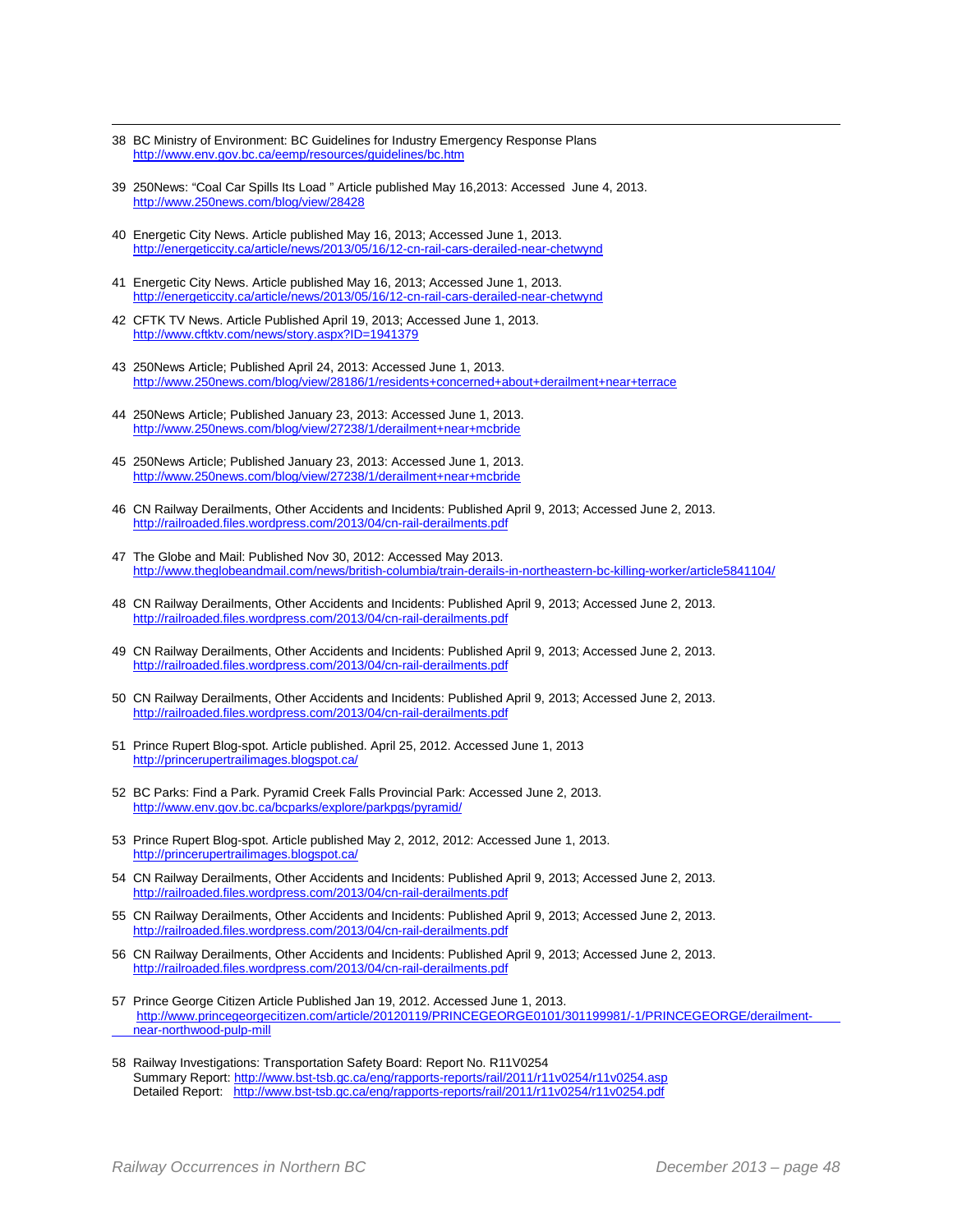- 59 Railway Investigations: Transportation Safety Board: Report No. R11V0039 Summary Report:<http://www.bst-tsb.gc.ca/eng/rapports-reports/rail/2011/r11v0039/r11v0039.asp> Detailed Report: <http://www.bst-tsb.gc.ca/eng/rapports-reports/rail/2011/r11v0039/r11v0039.pdf>
- 60 Railway Investigations: Transportation Safety Board: Report No. R11V0254 Summary Report[: http://www.bst-tsb.gc.ca/eng/rapports-reports/rail/2011/r11v0254/r11v0254.asp](http://www.bst-tsb.gc.ca/eng/rapports-reports/rail/2011/r11v0254/r11v0254.asp) Detailed Report: <u><http://www.bst-tsb.gc.ca/eng/rapports-reports/rail/2011/r11v0254/r11v0254.pdf></u>
- 61 Discussion thread on Trainorders.com website: June 25 and 26, 2011. <http://www.trainorders.com/discussion/read.php?15,2499668>

- <span id="page-48-0"></span>62 CN Railway Derailments, Other Accidents and Incidents: Published April 9, 2013; Accessed June 2, 2013. <http://railroaded.files.wordpress.com/2013/04/cn-rail-derailments.pdf>
- <span id="page-48-1"></span>63 250News Article; Published February 26, 2011: Accessed June 1, 2013. <http://www.opinion250.com/blog/view/19472/1/cn+derailment+in+pine+pass>
- <span id="page-48-2"></span>64 CN Railway Derailments, Other Accidents and Incidents: Published April 9, 2013; Accessed June 2, 2013. <http://railroaded.files.wordpress.com/2013/04/cn-rail-derailments.pdf>
- <span id="page-48-3"></span>65 BC Ministry of Environment Incident Overviews – Fort Fraser Derailment 2011. [http://www.env.gov.bc.ca/eemp/incidents/2011/coal\\_train\\_fort\\_fraser.htm](http://www.env.gov.bc.ca/eemp/incidents/2011/coal_train_fort_fraser.htm)
- <span id="page-48-4"></span>66 Railway Investigations: Transportation Safety Board: Report No. R11V0039 Summary Report:<http://www.bst-tsb.gc.ca/eng/rapports-reports/rail/2011/r11v0039/r11v0039.asp> Detailed Report: <http://www.bst-tsb.gc.ca/eng/rapports-reports/rail/2011/r11v0039/r11v0039.pdf>
- <span id="page-48-5"></span>67 BC Ministry of Environment Incident Overviews – Fort Fraser Derailment 2011. [http://www.env.gov.bc.ca/eemp/incidents/2011/coal\\_train\\_fort\\_fraser.htm](http://www.env.gov.bc.ca/eemp/incidents/2011/coal_train_fort_fraser.htm)
- <span id="page-48-6"></span>68 CN Railway Derailments, Other Accidents and Incidents: Published April 9, 2013; Accessed June 2, 2013. <http://railroaded.files.wordpress.com/2013/04/cn-rail-derailments.pdf>
- 69 BC Ministry of Environment Incident Overviews Valemount derailment 2011. [http://www.env.gov.bc.ca/eemp/incidents/2011/coal\\_train\\_valemount.htm](http://www.env.gov.bc.ca/eemp/incidents/2011/coal_train_valemount.htm)
- <span id="page-48-7"></span>70 BC Ministry of Environment Incident Overviews – Valemount derailment 2011. [http://www.env.gov.bc.ca/eemp/incidents/2011/coal\\_train\\_valemount.htm](http://www.env.gov.bc.ca/eemp/incidents/2011/coal_train_valemount.htm)
- <span id="page-48-8"></span>71 CN Railway Derailments, Other Accidents and Incidents: Published April 9, 2013; Accessed June 2, 2013. <http://railroaded.files.wordpress.com/2013/04/cn-rail-derailments.pdf>
- <span id="page-48-9"></span>72 CN Railway Derailments, Other Accidents and Incidents: Published April 9, 2013; Accessed June 2, 2013. <http://railroaded.files.wordpress.com/2013/04/cn-rail-derailments.pdf>
- <span id="page-48-10"></span>73 250News Article; Published July 21, 2010: Accessed June 1, 2013. <http://www.250news.com/blog/view/17009/1/coal+train+derailment+closes+cn+line+near+pg>
- <span id="page-48-11"></span>74 Terrace Daily News, article published April 3, 2009; Accessed June 2013. [http://www.terracedaily.ca/go3782a/MORE\\_PICTURES\\_OF\\_THE\\_CN\\_TRAIN\\_DERAILMENT](http://www.terracedaily.ca/go3782a/MORE_PICTURES_OF_THE_CN_TRAIN_DERAILMENT)
- <span id="page-48-12"></span>75 Terrace Daily News, article published April 2, 2009; Accessed June 2013. [http://www.terracedaily.ca/go3780a/ANOTHER\\_CN\\_TRAIN\\_DERAILMENT\\_ON\\_SKEENA](http://www.terracedaily.ca/go3780a/ANOTHER_CN_TRAIN_DERAILMENT_ON_SKEENA)
- 76 250News Article; Published December 29, 2007; Accessed June 2013. <http://www.250news.com/blog/view/7898/1/12+coal+cars+derailed+near+prince+george?id=140&st=13825>
- 77 250News Article; Published September 17, 2007: Accessed June 1, 2013. <http://www.250news.com/blog/view/6989/1/cn+derailment+near+terrace?id=140&st=13565>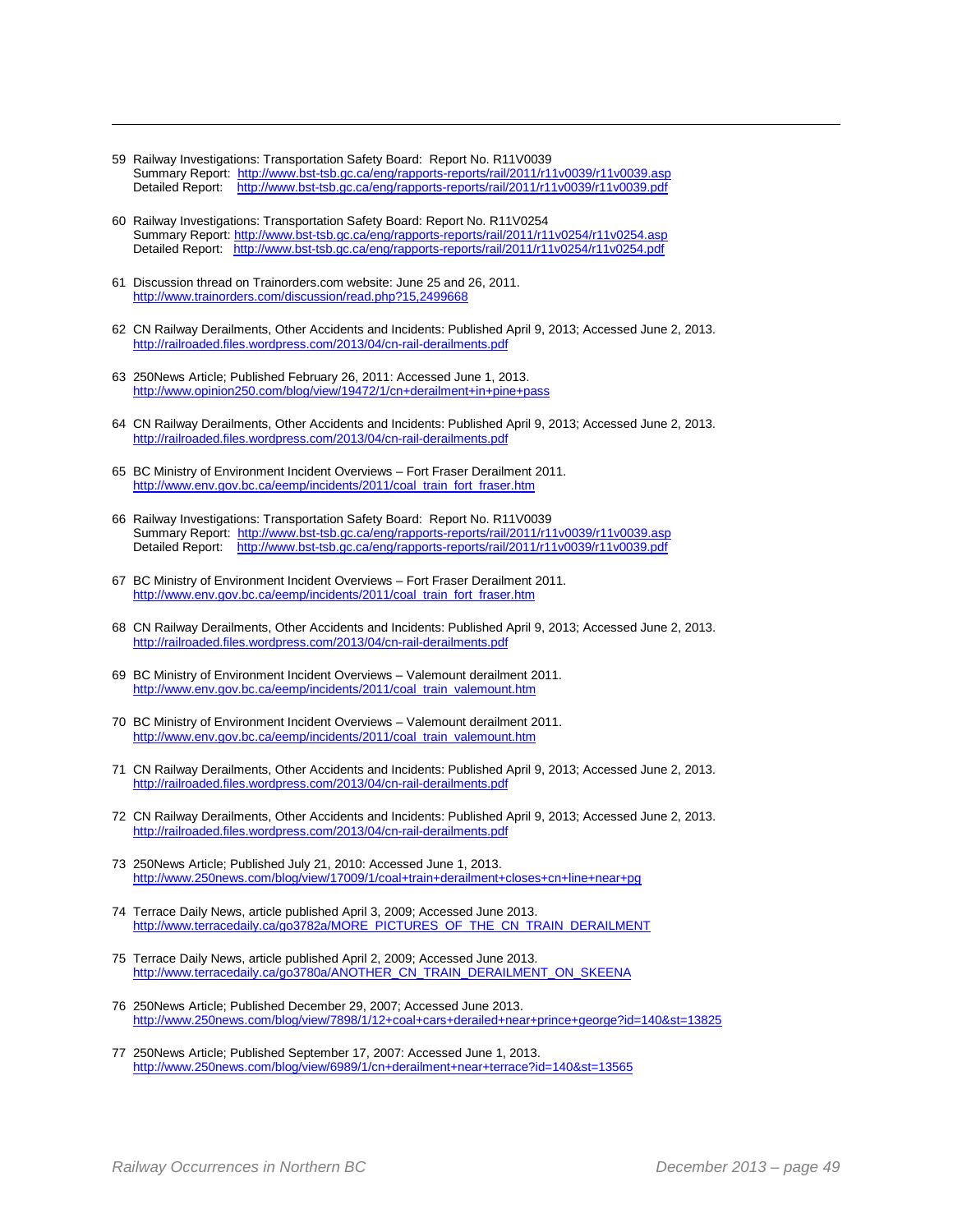<span id="page-49-2"></span>78 250News Article; Published August 21, 2007: Accessed June 1, 2013. <http://www.250news.com/blog/view/6796/1/cn+has+another+derailment>

- <span id="page-49-3"></span>79 Railway Investigations: Transportation Safety Board: Report No. R07V0213. Summary Report: Internet version was not available at time of this document's preparation. Detailed Report[: http://www.bst-tsb.gc.ca/eng/rapports-reports/rail/2007/r07v0213/r07v0213.pdf](http://www.bst-tsb.gc.ca/eng/rapports-reports/rail/2007/r07v0213/r07v0213.pdf)
- <span id="page-49-4"></span>80 250News Article; Published: August 18, 2007: Accessed June 1, 2013. <http://www.250news.com/blog/view/6766/1/cn+served+with+pollution+prevention+order+following+august+4th+crash+and+derailment>
- <span id="page-49-6"></span><span id="page-49-5"></span>81 Railway Investigations: Transportation Safety Board: Report No. R07V0213. Summary Report: Internet version was not available at time of this document's preparation. Detailed Report[: http://www.bst-tsb.gc.ca/eng/rapports-reports/rail/2007/r07v0213/r07v0213.pdf](http://www.bst-tsb.gc.ca/eng/rapports-reports/rail/2007/r07v0213/r07v0213.pdf)
- <span id="page-49-7"></span>82 250News Article; Published June 28, 2007: Accessed June 1, 2013. <http://www.250news.com/blog/view/6347/1/cn+train+derails+east+of+prince+george?id=143&st=19325>
- 83 250News Article published June28, 2007. Accessed; May 2013. <http://www.250news.com/blog/view/6348/3/train+derailment+occurred+near+bridge>
- 84 CN Railway Derailments, Other Accidents and Incidents: Published April 9, 2013; Accessed June 2, 2013. <http://railroaded.files.wordpress.com/2013/04/cn-rail-derailments.pdf>
- 85 Business Edge News-Magazine. Article Published; October 5, 2007. Accessed; June 2013. <http://www.businessedge.ca/archives/article.cfm/cn-rail-draws-fire-for-rash-of-derailments-16363>
- 86 250News Article published December 4, 2006; Accessed May 2013. <http://www.250news.com/blog/view/4301/1/cn+train+derails+south+of+chetwynd>
- 87 250News Article published September 18, 2006. Accessed; May 2013. <http://www.250ews.com/blog/view/3577>
- 88 This particular railway incident was noted in the appendices of a letter written by the Honorable David Chudnovsky MLA to the Standing Committee on Transport, Infrastructure and Communities Meeting No. 47 HOUSE OF COMMONS 1st Session, 39th Parliament, April 30th, 200[7.http://www.tc.gc.ca/media/documents/rsa-lsf/chudnovsky.doc](http://www.tc.gc.ca/media/documents/rsa-lsf/chudnovsky.doc)
- 89 This particular railway incident was noted in the appendices of a letter written by the Honorable David Chudnovsky MLA to the Standing Committee on Transport, Infrastructure and Communities Meeting No. 47 HOUSE OF COMMONS 1st Session, 39th Parliament, April 30th, 200[7.http://www.tc.gc.ca/media/documents/rsa-lsf/chudnovsky.doc](http://www.tc.gc.ca/media/documents/rsa-lsf/chudnovsky.doc)
- 90 This particular railway incident was noted in the appendices of a letter written by the Honorable David Chudnovsky MLA to the Standing Committee on Transport, Infrastructure and Communities Meeting No. 47 HOUSE OF COMMONS 1st Session, 39th Parliament, April 30th, 200[7.http://www.tc.gc.ca/media/documents/rsa-lsf/chudnovsky.doc](http://www.tc.gc.ca/media/documents/rsa-lsf/chudnovsky.doc)
- 91 Terrace Daily News, article published April 3, 2009: Accessed; June 2013. [http://www.terracedaily.ca/go3782a/MORE\\_PICTURES\\_OF\\_THE\\_CN\\_TRAIN\\_DERAILMENT](http://www.terracedaily.ca/go3782a/MORE_PICTURES_OF_THE_CN_TRAIN_DERAILMENT)
- 92 250News Article; Published April 12, 2006: Accessed; June 1, 2013. <http://www.250news.com/blog/view/2328/16/derailment+minor+says+cn?id=&st=15015>
- 93 This particular railway incident was noted in the appendices of a letter written by the Honorable David Chudnovsky MLA to the Standing Committee on Transport, Infrastructure and Communities Meeting No. 47 HOUSE OF COMMONS 1st Session, 39th Parliament, April 30th, 200[7.http://www.tc.gc.ca/media/documents/rsa-lsf/chudnovsky.doc](http://www.tc.gc.ca/media/documents/rsa-lsf/chudnovsky.doc)
- 94 This particular railway incident was noted in the appendices of a letter written by the Honorable David Chudnovsky MLA to the Standing Committee on Transport, Infrastructure and Communities Meeting No. 47 HOUSE OF COMMONS 1st Session, 39th Parliament, April 30th, 200[7.http://www.tc.gc.ca/media/documents/rsa-lsf/chudnovsky.doc](http://www.tc.gc.ca/media/documents/rsa-lsf/chudnovsky.doc)
- <span id="page-49-1"></span><span id="page-49-0"></span>95 250News Article published December 2005. Accessed; May 2013. [http://www.250news.com/blog/view/1451/14/'very+minor+incident'+in+local+cn+yard?id=&st=15675](http://www.250news.com/blog/view/1451/14/)